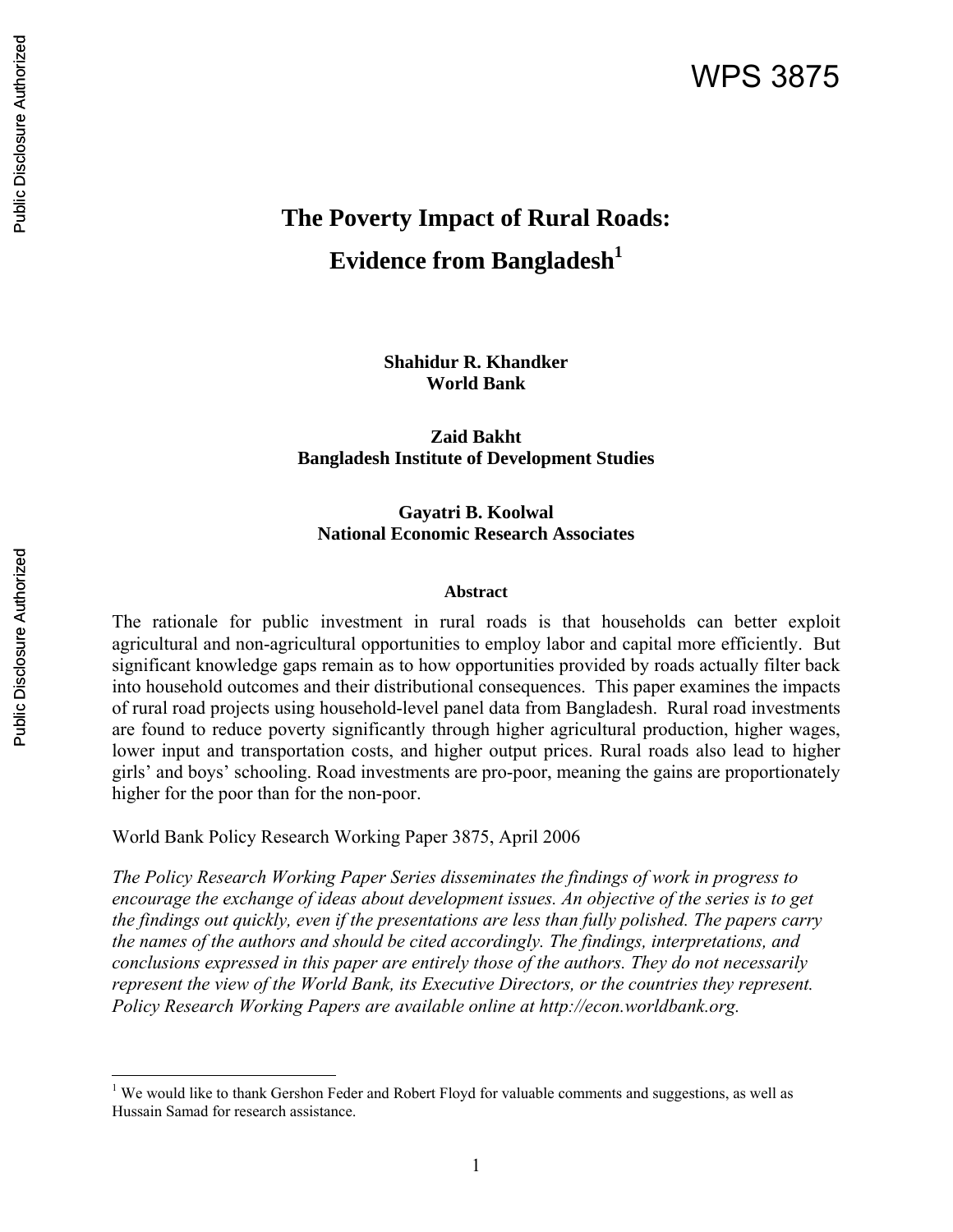# **The Poverty Impact of Rural Roads: Evidence from Bangladesh**

#### **1. Introduction**

 $\overline{a}$ 

Improved roads and infrastructure can create opportunities for economic growth and poverty reduction through a range of mechanisms. Roads reduce transportation costs and the costs of consumption and production of goods and services (BIDS 2004). With easier access to markets and technology, improved roads expand farm and nonfarm production through increased availability of relevant inputs and lower input costs (Binswanger, Khandker, and Rosenzweig 1993; BIDS 2004; Levy 1996) as well as growth in rural enterprises (Lokshin and Yemtsov 2005). At the household level, road development contributes to higher productivity and demand for labor (Leinbach 1983; World Bank 2000), and improved education and health, including for women and girls (Bryceson and Howe 1993; Levy 1996). Road-related studies have also suggested that household consumption is likely to get a boost from increased household income, consequently reducing poverty (BIDS 2004; Fan, Hazell, and Thorat 2000).

It has been difficult to precisely quantify the benefits of roads, due to methodological constraints and data limitations. While transport investments have consistently represented 15-20 percent of the World Bank's lending portfolio<sup>2</sup>, traditional estimates of the returns to such investments using the internal rate of return approach are generally so low that the investments do not appear viable. Such approaches have also been criticized for not being able to capture the true distributional benefits to the targeted population, particularly for the poor (van de Walle, 2002). Additional mechanisms also depend on the type of road improvement project.<sup>3</sup> These problems are compounded by the fact that the effects of rural roads are also long-term and thus cannot be captured through the use of cross-sectional data, particularly since unobserved fixed area characteristics influence the placement of road investment in a village or community (Binswanger, Khandker and Rosenzweig, 1993).

Since the timeline for the full impact of road improvements to take effect is extremely long, panel data as well as careful selection of control areas are essential in examining the exact impact of road

 $2$  Indeed, transport expenditure shares have remained fairly constant in this range between 1999 and 2004. Within South Asia, this share jumps to 26% of the Bank's lending in that region, as compared to 27% for East Asia and the Pacific, 21% for African countries, 14% for Latin America and the Caribbean, 7% for Middle East and North Africa, and 5% for Europe and Central Asia.

<sup>&</sup>lt;sup>3</sup> Such projects, for example, can range from paving dirt roads to facilitation of two-way traffic, straightening, or upgrade to dual carriageway or motorway status.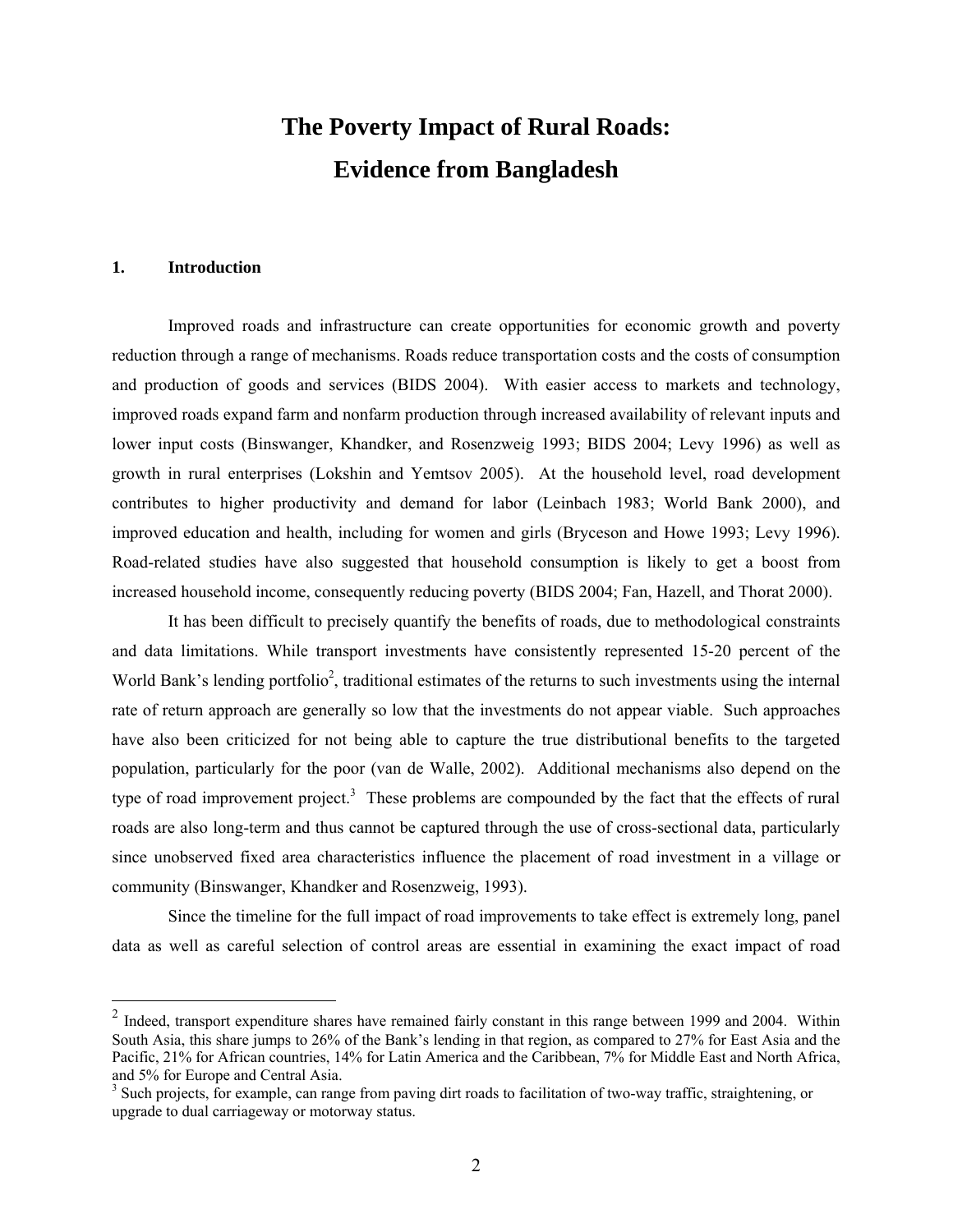development.<sup>4</sup> A few recent studies have used improved scientific approaches for data collection to estimate the impact of roads. Lokshin and Yemtsov (2005) demonstrate the economic benefits of roads and other infrastructural projects, using a propensity score-matched double difference method. van de Walle and Cratty (2005) also use the same method to estimate the impact of road development.<sup>5</sup> Finally, BIDS (2004) employs a panel household survey data of a quasi-experimental nature to assess the impacts of road improvement projects. However, the BIDS (2004) study employs bivariate analysis (e.g., a difference-in-difference technique), which is not ideal for this dataset given that the data are not of random experimentation.

Examining the distributional consequences of road development across different income levels has been an additional challenge, particularly on top of the need for a methodology that estimates effects over time and is able to control for unobserved heterogeneity. Aside from Lokshin and Yemtsov (2005), who also conduct their analysis on "poor" and "non-poor" samples to find that each group benefits differently from road development,<sup>6</sup> distributional effects of rural road investments have not been addressed extensively in the rural road literature, hampering assessments of the true breakdown of poverty reduction from infrastructural improvements.

Our paper, using the BIDS panel data, estimates the income-consumption benefits of road investment by controlling for both household- and community-level heterogeneity. Because poverty reduction is an overarching goal of policymakers and donors, we also assess the poverty reduction effect of road investment projects. We offer an empirical assessment on the impact and role of roads on economic behavior across different income groups by using a fixed-effects quantile estimation approach. Finally, we estimate the distribution of road benefits by gender, examining whether road investment benefits men and women as well as boys and girls differently.

The paper is organized as follows. Section 2 presents an econometric framework to estimate the impact of road development. Section 3 discusses the panel data, spanning two project samples, and their respective control villages. Section 4 discusses the results and presents the estimates of economic rates of return to road investment. Section 5 discusses the distribution of road benefits accrued by households across different percentiles of per capita consumption. Section 6 shows how the effect of road

 $\overline{a}$ 

<sup>&</sup>lt;sup>4</sup> In previous studies, control areas have often been selected retroactively, contaminating the data selection with the econometrician's knowledge of actual outcomes, as well as reducing much of the data to less-than-reliable, retrospective information.

 $<sup>5</sup>$  The main intent of this paper, however, is to assess the fungibility of development aid between ex ante targeted and</sup> non-targeted areas, presenting road improvement as one type of aid initiative.

<sup>&</sup>lt;sup>6</sup> They find that the non-poor benefited more from roads through improved medical emergency assistance and opportunities for non-agricultural employment; in contrast, the poor benefited more from female off-farm employment opportunities.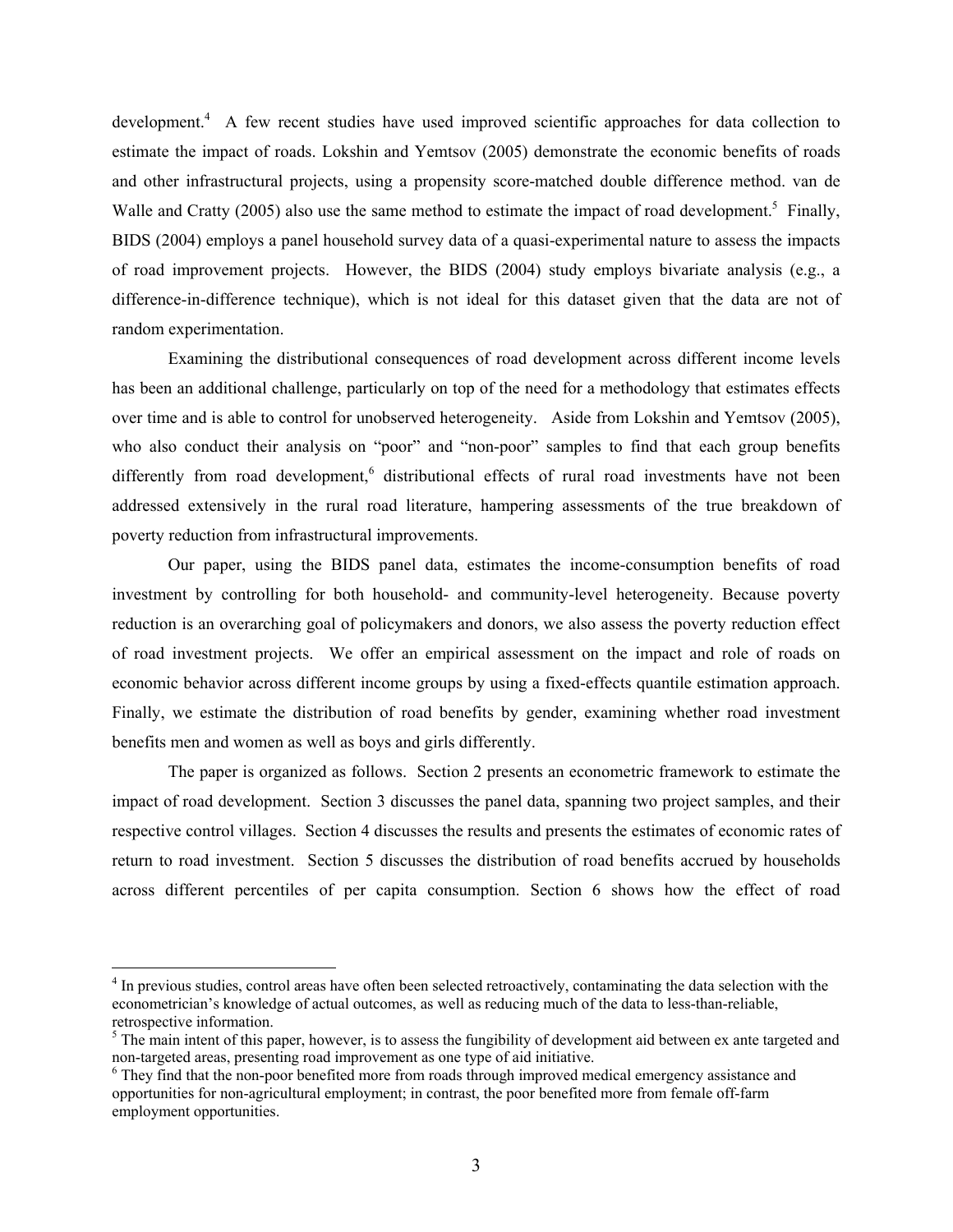development on consumption can be translated into poverty impacts, and presents the poverty effects of road investment across different types of households. The concluding section summarizes the results.

#### **2. Assessing benefits of road investment: An econometric framework**

Approaches to road evaluation can be distinguished by how wide a net they cast in the search for road impacts. Traditional cost-benefit evaluation of roads has focused on the measurable outputs of road improvements, namely road length, number of beneficiaries, reduced travel times, accident risk, transportation costs, and direct environmental consequences.<sup>7</sup> These methods are often based on the assumption that lower agricultural input costs brought about by a road project lead to an increased demand for transport, and hence increased farm production.

However, the effects of road improvements spring more generally from improved access to, and functioning of, markets (especially for key production inputs and outputs) as well as key facilities such as education and healthcare. Where existing traffic is small or negligible, estimates of transport demand are only credible if a detailed analysis of the production system is carried out. The broadest evaluation would also look at induced changes in the household production and consumption mix as well as social and political participation, including diversification of income sources, changes in capital accumulation patterns, and interaction with government policy. Binswanger, Khandker, and Rosenzweig (1993) show how roads and other infrastructural investments affect the relationships between input and output markets, household income and employment, and government policy interventions; these in turn are shown to be governed jointly by agroclimatic endowments and agricultural opportunities. Similarly, van de Walle (2002) proposes a diversified, operational approach to measuring the benefits of rural roads, where social welfare from a road is maximized with respect to the total cost of all proposed links, with reliance on community authorities and local residents in project appraisal.<sup>8</sup>

Our paper uses an econometric approach to estimate the impacts of road investment on household poverty and other rural household outcomes. We allow these outcomes to be directly influenced by agroclimatic and other community endowments as well as agricultural opportunities of a village/community. These observed and unobserved characteristics affect input and output markets, public investments in infrastructure such as roads, and government pricing, interest, and public spending

 $\overline{a}$ 

 $<sup>7</sup>$  The choice among different types of infrastructural programs has traditionally been based on cost-benefit analysis;</sup> however, this approach often ignores the externalities that infrastructure programs also generate. In a study of transport in Bangladesh, for example, the benefit-cost ratio of paving a road was calculated as 1.19 based upon existing traffic, but increased to 3.48 when projected increases in traffic were accounted for (Ahmed and Hossain, 1990).

<sup>&</sup>lt;sup>8</sup> Social welfare in van de Walle's study is a weighted sum of the average user's social equity value in a community targeted by a particular road link, multiplied by the per-person efficiency gain and the number of people in that community.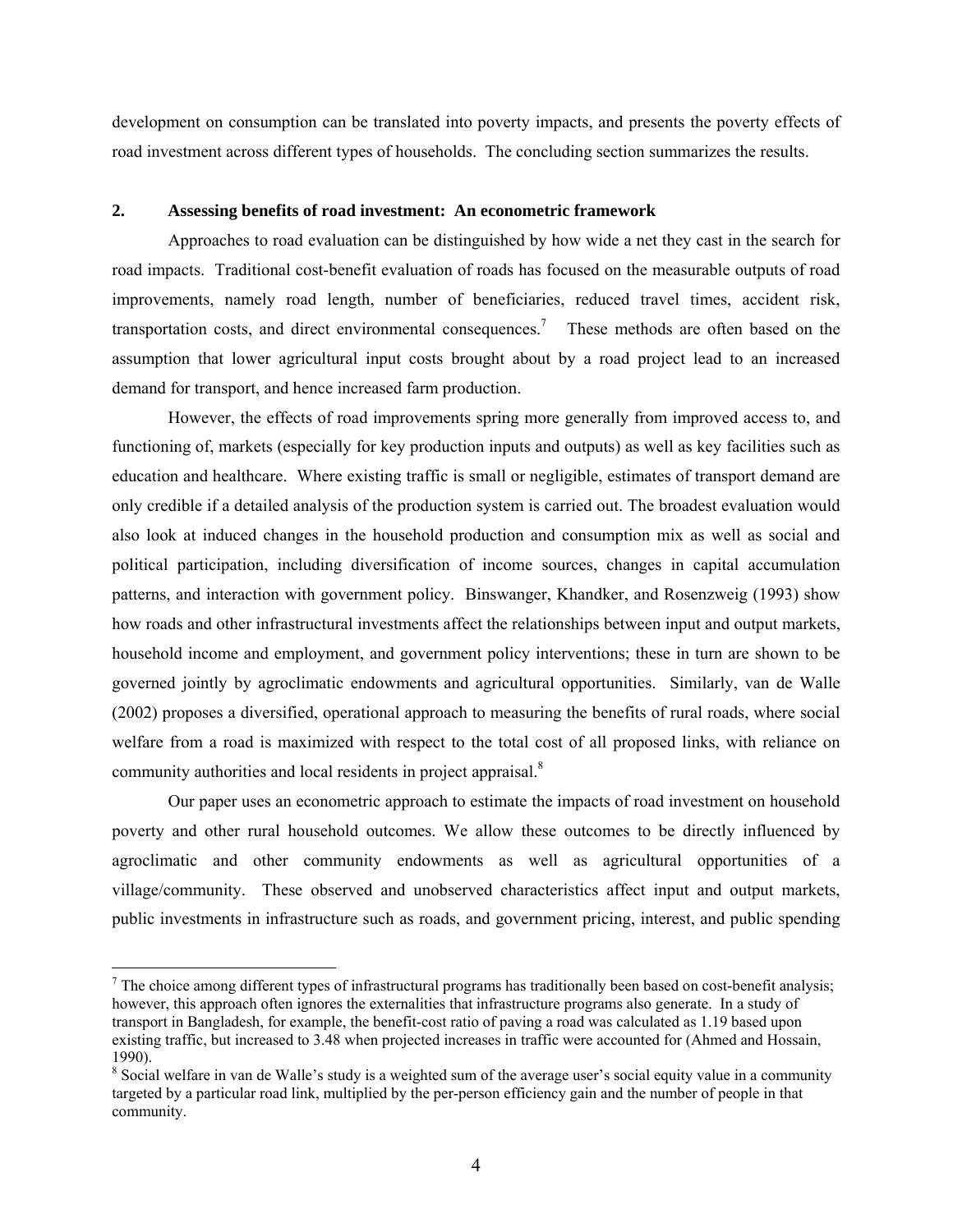decisions. Household outcomes are influenced by input and output markets, infrastructure, and government policy. Likewise, infrastructural investments also affect these input and output markets. Finally, government policymaking in credit and other markets (for crops such as paddy, for example) can also influence household outcomes directly and indirectly via the input and output markets as well as infrastructural investments. Such complex interactions make it difficult to identify the precise role of rural road investment on income, productivity, poverty, and human capital investment.

The following semi-logarithmic reduced-form income equation, conditional on road investment, can be written as

$$
\ln Y_{ij} = \alpha H_{ij} + \beta V_j + \gamma R_j + \mu_j + \eta_i + \varepsilon_{ij}^y \tag{1}
$$

where  $Y_{ij}$  is the per capita income or consumption of *i*-th household living in *j*-th village, *H* is set of observed household characteristics, *R* is an indicator of the road development project at the village level, *V* represents observed non-road village-level characteristics,  $\mu$  is unobserved village-specific heterogeneity,  $\eta$  represents unobserved household characteristics, and  $\varepsilon$  is a vector of idiosyncratic errors distributed across households. Similar equations can be written for other outcomes such as prices (*P*) and institutional infrastructure (*I*) that are impacted by roads. Since income or consumption is also a function of input and output prices (*P*) as well as institutional infrastructure (*I*), road investment has a direct effect on household consumption as well as an indirect effect through prices and institutions. Thus, the total effect of road investment might be decomposed as:

$$
d \ln Y_{ij} / dR_j = \partial \ln Y_{ij} / \partial R_j + \sum_{k=1}^K (\partial \ln Y_{ijk} / \partial P_{jk}) (\partial P_{jk} / \partial R_j) + \sum_{l=1}^L (\partial \ln Y_{ij} / \partial I_{jl}) (\partial I_{jl} / \partial R_j)
$$

where *dY* / *dR* is the total derivative of the effect of road investment on outcomes, ∂*Y* / ∂*R* is the partial effect of road investment, for example, given prices and other factors, ∂*Y* / ∂*P* is the partial effect of prices and other intervening factors on outcomes of interest, and ∂*P* / ∂*R* is the partial effect of local road conditions on price and similar intervening factors. Similarly, one can obtain partial effects through changes in the institutional factors (*I*). The changes are measured at *i*-th household in village *j,* for the *k*th type of intervening price factors, and *l*-th type of institutional factors.

As the road intervention is a community-level variable, consider the community impact of road investment. In this case, one would assemble a sample of communities with varying levels of road improvements and regress the welfare outcome of interest on the road improvement variable. Several factors complicate this exercise, however. The most important concern is that community-level characteristics that are often unobserved to the researcher, such as agro-climatic endowments and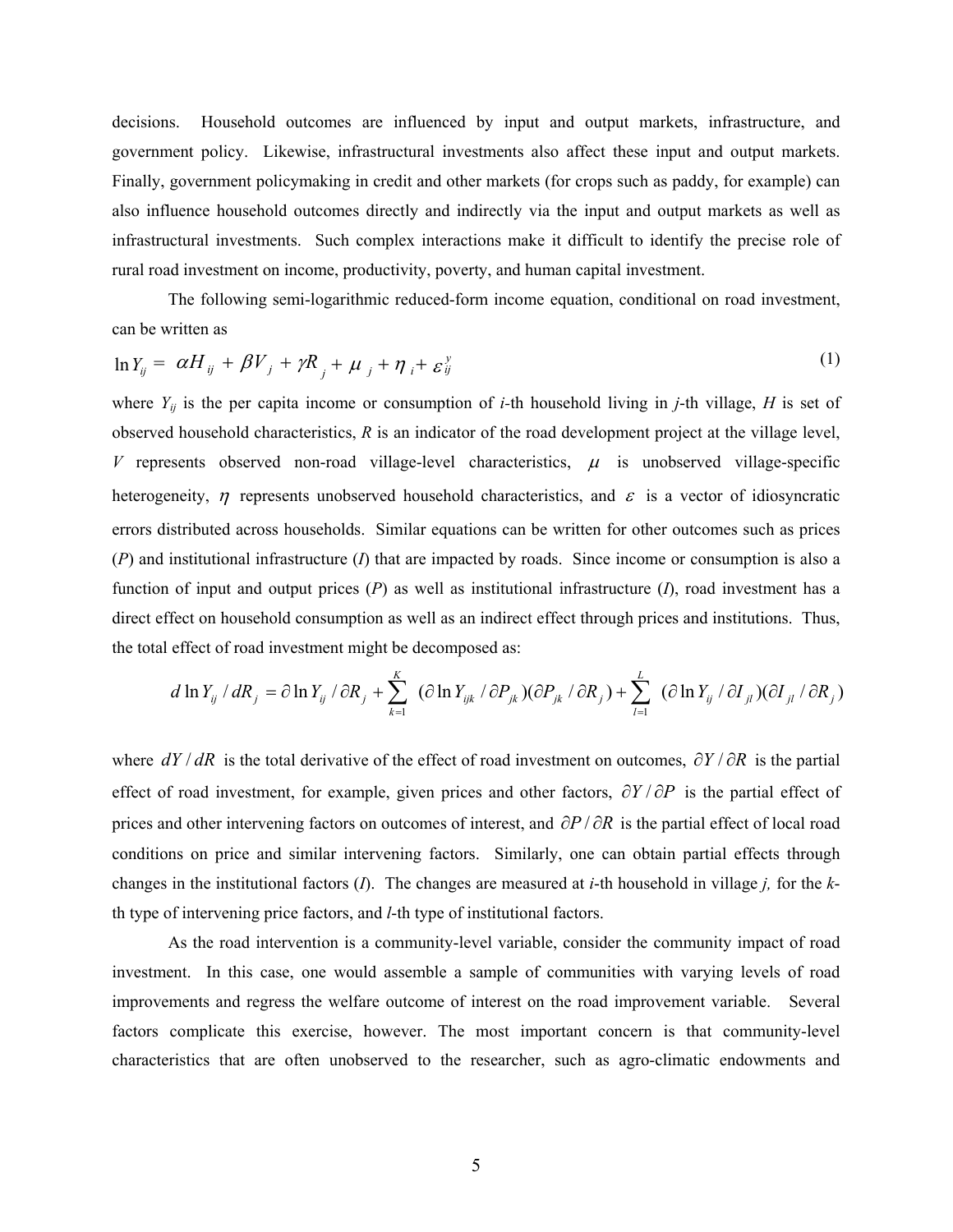agricultural opportunities, may affect both the placement of the road improvement and the welfare outcome of interest.

The standard solution for this unobserved heterogeneity bias is to assume that it is not timevarying and, therefore, can be controlled in a panel data regression with fixed community effects. Clearly, if this strategy is to work, there must be some variation in road status over time in the sample communities. The simplest way to proceed is if the data allow a clean division between periods when the road program is in effect  $(t=1)$  and when it is not  $(t=0)$ , where the program villages are selected randomly. This allows a straightforward before-and-after comparison of welfare outcomes between the program and non-program villages and is the basis of the well-known difference-in-difference estimate, where the effect of the policy is estimated by the difference in the relevant outcome for program and non-program areas across the two periods.

Such estimates usually are not possible, however, because the decomposition into pre- and posttreatment years is often not available and/or the villages are not selected at random. In the absence of random selection, a difference-in-difference estimate can be constructed with a set of controls for other factors, including time. Also, community-level fixed-effects cannot resolve the bias if household unobserved heterogeneity influences how individual households accrue benefits from road investment. In this case, using household-level fixed-effects rather than community fixed-effects is the appropriate solution. Thus, a household-level panel would be required to resolve both the household and community heterogeneity that affect the estimates of the road investment. This can be done after introducing timevariation in the outcomes and explanatory variables including time in the estimation. Consider the following revised equation of (1):

$$
\ln Y_{ijt} = \alpha H_{ijt} + \beta V_{jt} + \gamma R_{jt} + \mu_j + \eta_i + \varepsilon_{ijt}^y
$$
\n<sup>(2)</sup>

Taking the difference over the two-year period of study, one would obtain the following difference equation, where the sources of endogeneity (i.e. the unobserved village and household characteristics, and assuming that these characteristics do not change over time) are dropped out. In this case, the simple OLS can be applied to the following differenced equation to estimate unbiased effect of road development  $(\gamma)$ :

$$
\Delta \ln Y_{ij} = \alpha \Delta H_{ij} + \beta \Delta V_j + \gamma \Delta R_j + \Delta \varepsilon_{ij}
$$
\n(3)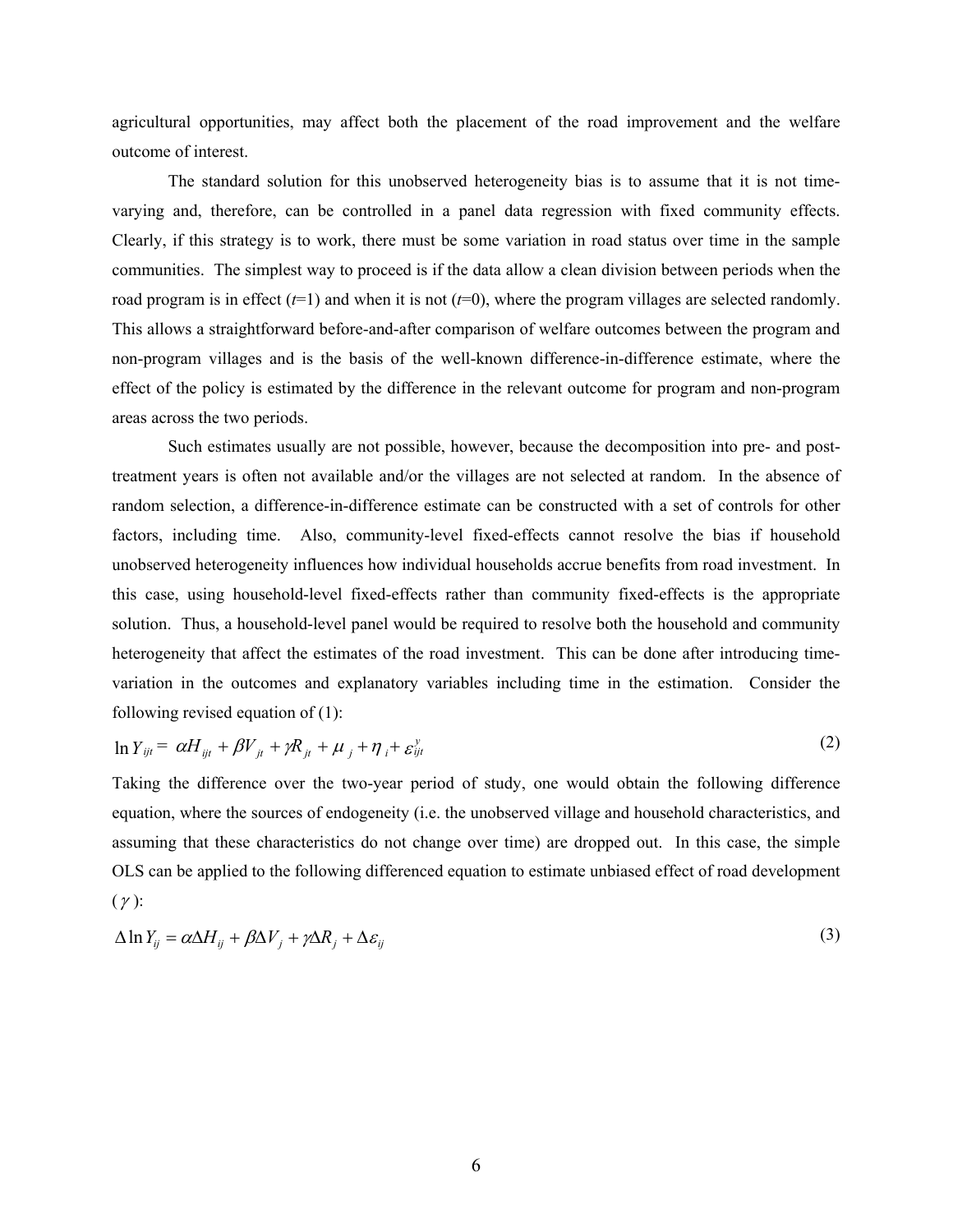#### **3. Data characteristics**

The panel data used in this paper, collected by the Bangladesh Institute of Development Studies (BIDS), are based on household and community surveys prior to, and following, implementation of two World Bank funded projects that allowed identification of control and treatment villages. The data are used here to calculate economic returns to roads and its impact on poverty, and overcome some of the pitfalls of past road evaluations that have relied mostly on cross-sectional household survey data. The datasets have a true before/after and with/without structure and are reasonably large, allowing a study of household-level impacts, especially with reference to households above and below the poverty line. They cover not just the standard road project outputs such as trip frequency and duration, but also key outcomes (consumption, employment) and a broad range of market interactions.

The data collection was financed under the World Bank-funded projects and conducted by BIDS as part of the government's efforts to analyze and quantify both the short-term and long-term impacts of rural road improvements. The first survey covered the Rural Roads and Markets Improvement and Maintenance Project - I (RRMIMP-I), which was a component of the Rural Development Project-7 (RDP-7). For the purposes of this paper, we will define this project as RDP. The RDP initiative entailed improvement of 47 FRBs to bitumen surfaced standard, upgrading of 65 secondary markets and construction of 3700 meters of culverts and small bridges. Its physical works were completed during 1995-96. The first phase of the survey collected benchmark information in the study area prior to the project work, and the second phase collected the same information during the first half of 2000. The next phase included 24 project and 18 control villages, and 1,260 households.

The second survey studied the Rural Roads and Markets Improvement and Maintenance Project – II (RRMIMP-II), which included improvement of 574 kilometers of FRBs to bitumen-surfaced standard, construction of 1,900 meters of culverts, 1,750 meters of bridges and 2,200 meters of small drainage structures on rural roads, and improvement of 136 Growth Center Markets and 41 Ghats (river jetties for boats and vessels). The first phase of the RRMIMP survey collected benchmark information on 872 households from 18 villages during May-September 1997, and the second phase covered the same households between August, 2000-February, 2001. Both projects were funded by the World Bank as part of its effort to promote rural infrastructural development, and, consequently, rural growth and poverty reduction.

In both project and control road areas, one roadside village was selected for each road project. The selected roadside villages indicate the immediate influence areas of road intervention. In addition, one remote village was selected for each of the sample roads to assess the decay effects of road development. The remote villages were similar to the roadside villages and were chosen such that they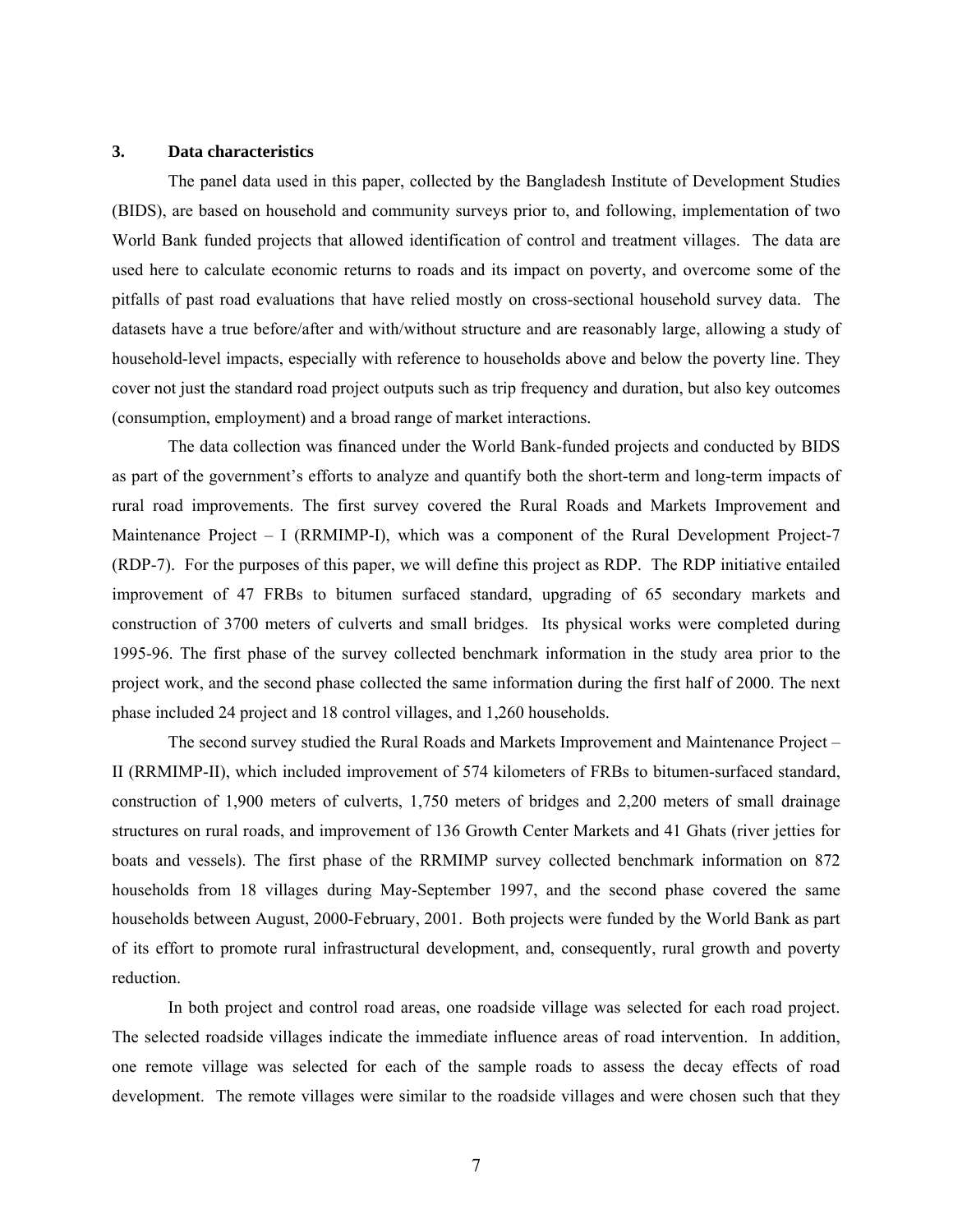were at least 2 kilometers away from the study or any other paved road. About 50 households were selected from each study village using a stratified random sampling procedure. Both surveys collected a variety of information on general household characteristics, education, healthcare treatment, wage and self-employment, credit activities, assets, income, consumption, marriage, and fertility. Additionally, information on community characteristics and transportation was also collected. $9$ 

The outcomes of interest include variables such as household transport expenses, fertilizer price, male agricultural wage, agricultural output and price indices, and household outcomes such as per capita expenditure, male and female labor supply, and boys' and girls' schooling.

Road improvements affect the household through changes in three mechanisms: (1) transportation costs as well as input and output prices; (2) labor supply, as well as farm and non-farm production; and (3) household outcomes such as earnings, consumption, and schooling. In our results, we first examine the impact of road development on transport costs. Since there were very few households that reported transportation costs for production, we therefore focus on household transport costs that include costs incurred while going to such places as the market center, school, and nearest health facility.

Next, we consider input and output prices such as fertilizer (urea) price, daily agricultural wage for men, as well as agricultural output and price indices.<sup>10</sup> For the latter indices, we use the Laspeyres quantity and price indices for agricultural production. In constructing the Laspeyres indices, let *k* stand for commodity, *i* for household, and  $t = \{0,1\}$  for year before and after the project. Defining the base year ( $t=0$ ) price for each commodity as  $P_{k0}$ , and the base year quantity of each commodity produced by the

household as  $Q_{k0}$ , then  $Q_i = \sum_{i=1}^{n}$  $=\frac{\sum}{}$  $k \mathcal{L}_{k0}$ <sup>1</sup>  $k$  $\mathcal{L}_k \mathbf{L}_k$ <sup>1</sup> k  $i = \sum_{k} Q_{k0} P_k$  $Q_{k1}P$ *Q*  $0$ <sup>1</sup>  $k$ 0  $\frac{1^2 k_0}{2}$  is the Laspeyres quantity index for household *i*, and

$$
P_i = \frac{\sum_k Q_{k0} P_{k1}}{\sum_k Q_{k0} P_{k0}}
$$
 is the Laspeyres price index for household *i*.

 $\overline{a}$ 

In both the RDP and RRMIMP data, the agricultural commodities entering the indices were potato, wheat, as well as high-yielding variety (HYV) Boro paddy, HYV Aman, and local and HYV Aus. Since the study covers only a base and a follow-up year, the base year indices for both aggregate price and output indices are equal to one. Note that all the values are in real terms, adjusted by the consumer price index of the base year of each survey.

 $9^9$  For the RRMIMP study, not all villages were visited again in the follow-up survey. A total of 7 out of 10 project villages and 2 out of 4 control villages were covered in the RRMIMP survey because (1) the roads were either not completed, or (2) control villages lost their control status as a paved road had been constructed within two kilometers of the village (thereby violating the basic assumption of being a control in the study).

<sup>&</sup>lt;sup>10</sup> Note that similar to aggregate crop output and price indices, we could calculate an index for fertilizer prices consisting of a number of fertilizers. However, there are a few observations for types of fertilizer such as potash. So the fertilizer price here refers to the price of urea.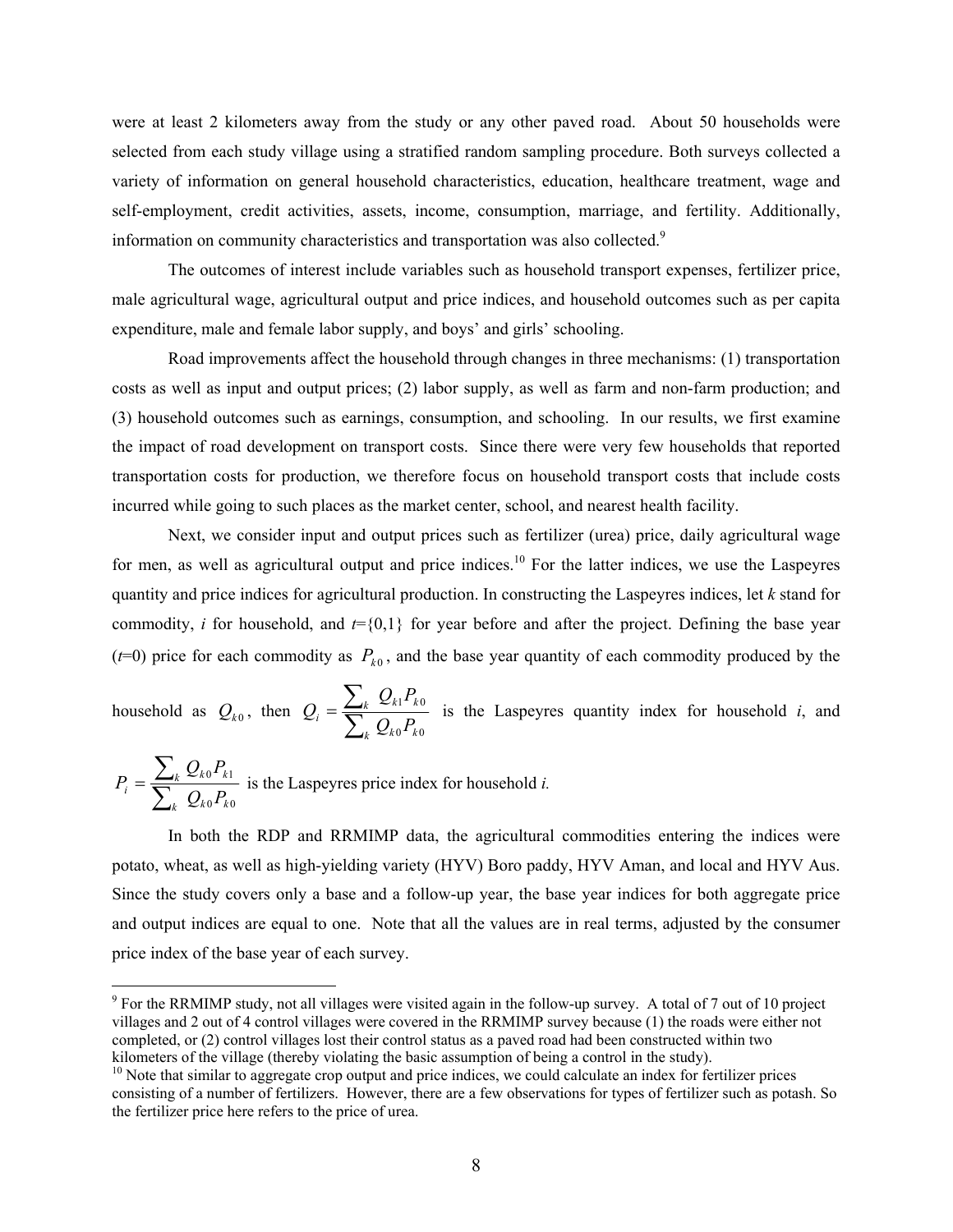Finally, we consider household and individual outcomes such as annual total per capita expenditure, male and female labor supply, and boys' and girls' schooling. Labor supply is measured as the total number of hours in the last month worked by all men and women in household, and schooling is the percentage of school-aged boys and girls (5-17 years of age) who attended school in the year of the survey. The estimates are done separately for each project.

#### **4. Estimates of the returns to road pavement**

 $\overline{a}$ 

Our primary approach in this paper is to estimate equation (3) by household fixed-effects method for all outcomes of interest, namely the transport costs of consumption, average fertilizer price, men's agricultural wage, aggregate crop output and price indices, household per capita expenditure, male and female labor supply, and boys' and girls' school participation rates. For the purpose of comparison with the fixed-effects estimates, we first present double difference-in-difference treatment effects for these outcomes across the project and control villages (Table 1). The percentage change in each outcome between year 1 and year 0 was calculated separately for project and control villages; the difference across the two groups was then calculated and tested for significance using a standard t-test. Clearly, looking at Table 1, most of the estimates are not statistically significant, with the exception of significant positive impacts for household transport costs, fertilizer price, and household per capita expenditure in RDP villages. Does this suggest that rural road investment has no significant impact on household welfare? Note that these estimates are only valid if the data are based on a randomized study or experimental design. As our study is a quasi-experimental survey design, such a difference-in-difference technique yields biased estimates. The bias reflects the difference between an experiment in which both observable and unobservable attributes have the same expectation in both treatment and control villages, and a quasiexperiment in which they do not. This can be shown as follows.

From equation (3), which takes the form of a difference over time, we write the difference-indifference equation for the treated villages  $(T)$  and control villages  $(C)$  for the two-period case as:  $11$ 

$$
\left[\Delta \ln Y_{ij}^T - \Delta \ln Y_{ij}^C\right] = \alpha \left[\Delta H_{ij}^T - \Delta H_{ij}^C\right] + \beta \left[\Delta V^T - \Delta V_j^C\right] + \gamma
$$

In theory, if the data are from a pure randomized experiment, the expected values of the bracketed terms on the right-hand-side in the above expression collapse to zero, leaving only the road impact coefficient,  $\gamma$ , which is then an estimate of the road impact. However, if the data are not from an experiment, then taking the expectation does not similarly collapse the right-hand-side bracketed expressions, in which case the estimate of  $\gamma$  will be biased upward or downward depending on how the

 $11$  We implicitly assume the road status does not change in controlled villages, while the difference takes the value 1 for the treated villages.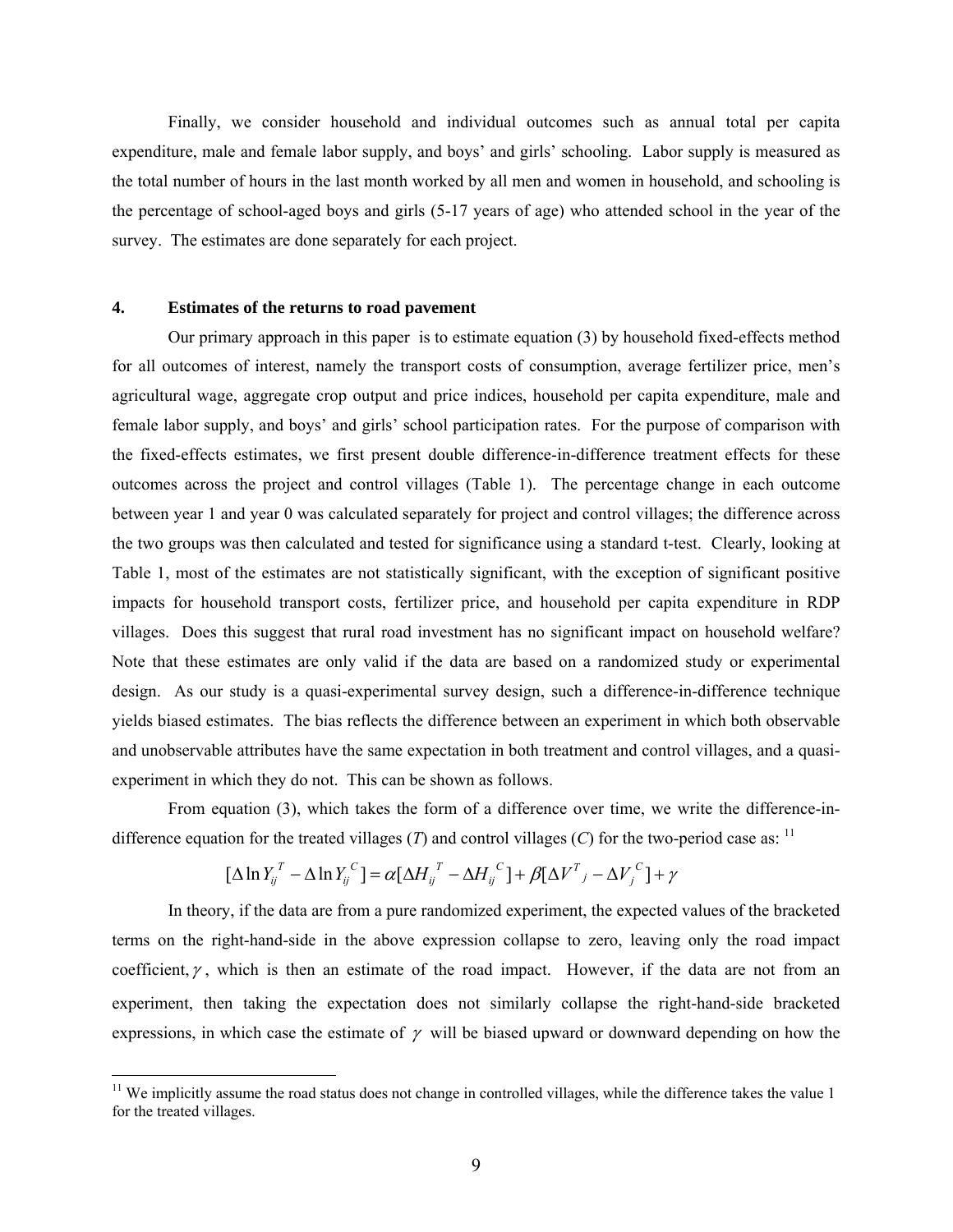expressions on the right-hand-side turn out after the differences are performed. So in the case of our quasi-experimental survey design, the differences between the time-varying observed variables such as *H* and *V* need to be controlled for in the regression; these results, shown below, are substantially different from those of the difference-in-difference technique.

The estimating equations in the household fixed-effects estimation are in semi-logarithmic form for all outcomes except for the schooling variables, where schooling is measured by the percentage of school-aged children who are in school for each household. The intervening policy variable of interest is a road investment indicator variable, equal to 1 for road project villages in year 1, and 0 otherwise (i.e. for year 0 and control villages). The road project villages include both roadside and off-road villages, while the control villages include both nearby and remote villages from the road.<sup>12</sup> Thus, the coefficient  $\gamma$  from equation (3) measures the proportionate change in the outcome of interest (such household per capita consumption) from paving a road. That is, it represents the returns to public investment in roads in terms of paving an earthen road; the control of a paved road is having an earthen road. Note therefore that we are *not* comparing in this paper the impact of having a road versus not having a road of any type.

The effect of having a paved versus earthen road can be shown by differentiating (3) with respect to *R*, where  $R=1$  for project villages and  $\gamma$  is estimated from equation (3):

$$
(1/Y_{ijt})\partial \Delta Y_{ijt}/\partial \Delta R_{jt} = \gamma
$$

 $\overline{a}$ 

The main estimation results for the road impact are presented in Table 2. Elasticities for the road impacts are presented in Table 3 (non-price outcomes), as well as net returns for the same outcomes (controlling for prices).

 As the road coefficient measures the returns to road investment, we see a high return to investment in road pavement.<sup>13</sup> First consider the transport cost savings (Table 2). Households experience 36 percent lower transportation costs in RDP villages, and 38 percent lower costs in RRMIMP villages, because of a road development project.<sup>14</sup> The returns to road investment in terms of transport cost savings are quite substantial.

Households benefit not only in terms of transportation cost savings but also in terms of gains realized through higher prices of agricultural production, lower fertilizer prices, higher agricultural wages,

 $12$  In estimations where we allow the road effect to vary by the distance of the household from the road, note that the distance of the remote village from either the paved or unpaved road is not far enough to make another village dummy called villages without any road. Nonetheless, we interacted the distance with road status in the regression to see if the returns do vary by distance.

<sup>&</sup>lt;sup>13</sup> We estimated two models for each outcome equation. Table 2 represents the direct estimates with no interaction; in a separate estimation we also included an interaction term between the project indicator and household distance to a paved road. Results for this second round of estimations are available upon request, as are the results for the other covariates. We discuss the relevance of the project\*distance interaction in Section 5.

<sup>&</sup>lt;sup>14</sup> Transportation costs, however, may not necessarily go down as a result of better roads; they may also increase from increased transportation frequency due to better roads.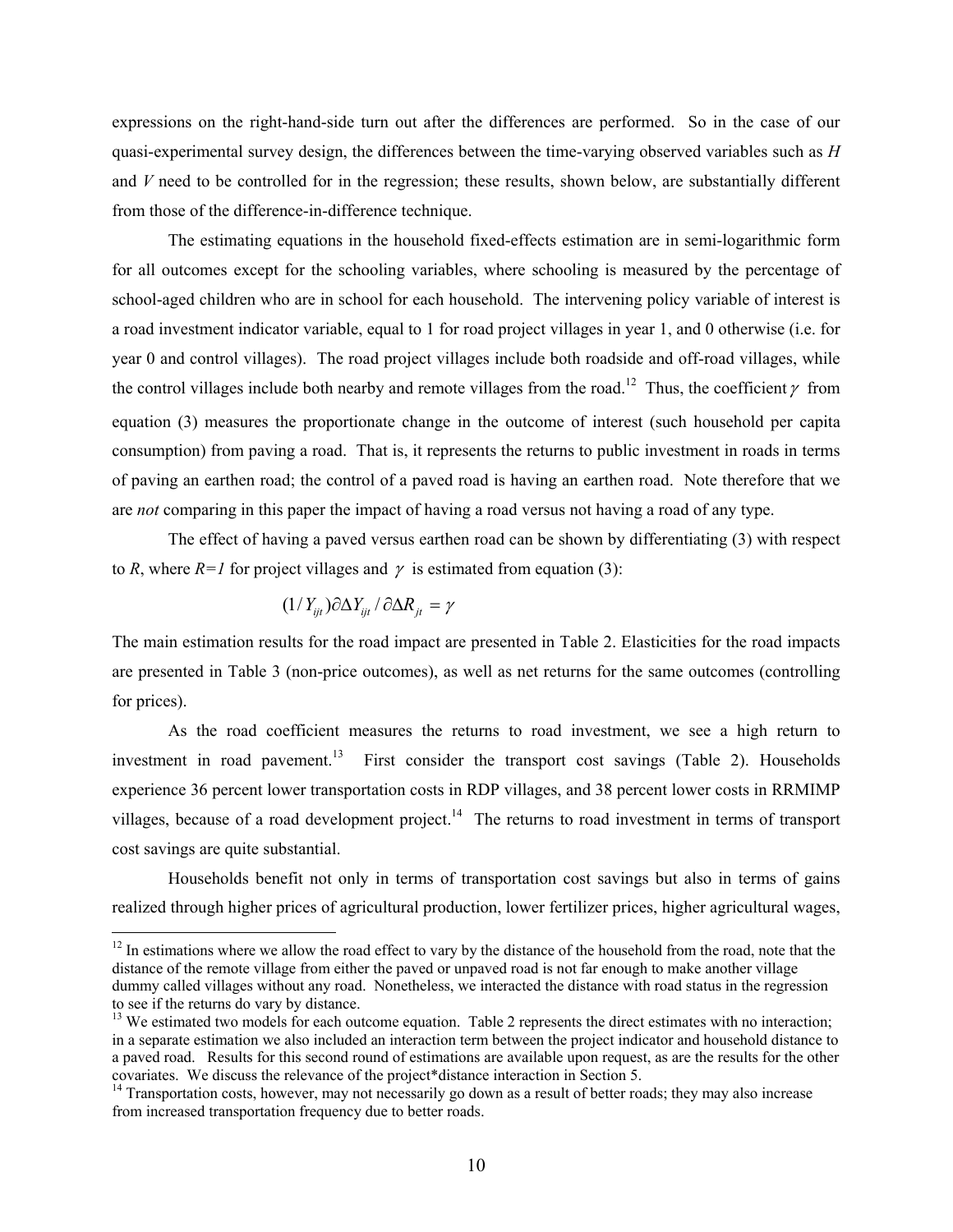and higher value of agricultural production. Table 2 also displays the estimates of road returns for input and output prices as well as agricultural productivity. Fertilizer prices are 5 percent lower in RDP and RRMIMP project villages, and real agricultural wages for men in RDP project villages are 27 percent higher than in control villages. The aggregate price index of crops is 5 percent higher and the aggregate crop output index is 39 percent higher in RDP project villages because of rural road development; similar returns accrue in RRMIMP project villages where the aggregate crop price and crop output indices are 4 and 30 percent higher, respectively, due to road investment.<sup>15</sup>

Interestingly, when computing the elasticity of the agricultural output index with respect to the road project (Table 3), we find that the elasticity is 0.27 for RDP households and 0.23 for RRMIMP households.<sup>16</sup> These figures are very close to the road-aggregate output elasticity (0.21) obtained by Binswanger, Khandker and Rosenzweig (1993), where they use district-level data in India to examine the linkages between infrastructure, financial institutions, and aggregate output in India.<sup>17</sup> Road development thus not only helps farmers due to higher crop production and prices, and lower prices of inputs such as fertilizer, but also benefits households via higher demand for labor, thereby raising the real agricultural wage rate of male labor (at least in RDP villages) up to 27 percent.<sup>18</sup>

Higher wages and higher demand for labor can raise family labor supply. However, the net demand for family labor also depends on the negative effect of higher income on labor supply (thus, causing higher demand for leisure), which may reduce family labor supply. Nevertheless, as Table 2 shows, male labor supply increases by 49 percent and female labor by 51 percent in RDP villages because of a road development project. There are no similar statistically significant gains in RRMIMP villages for family labor supply.<sup>19</sup> The results do suggest that gains from both input and output markets due to road investment are substantial for rural households.

The overall economic returns to road development can be measured by summing over the gains through transportation cost savings, higher output and lower input market prices, and higher productivity. While there is no an easy way we can summarize these benefits in one return estimate, such gains

 $\overline{a}$ 

<sup>&</sup>lt;sup>15</sup> Jacoby (2000) predicts that land prices can also rise from better transport, using household distance from the market center as an indicator of transport quality in a household survey from Nepal. More specifically, he finds that land values rise by about 2% if household distance to the nearest market center falls by 10%.

<sup>&</sup>lt;sup>16</sup> In RDP, about 68% of the villages were project villages, and about 75% of villages in the RRMIMP sample were targeted by the project.

 $17$  Normally, the effects are higher at the household level, and thus our findings are consistent with previous results for road development in comparable areas.

 $18$  This is consistent with results from Jacoby (2000) as well, who finds that wages are also lower in remote rural areas of Nepal. We also found rural electrification to have a significant negative impact on fertilizer price and increase agricultural real wage, aggregate crop price, and productivity. Interestingly, the returns to rural electrification are higher than those of road investment for some of the outcomes considered. The extended fixed effects results are available upon request.

<sup>&</sup>lt;sup>19</sup> Lokshin and Yemtsov (2005) also find in their study of Georgia that road projects do not seem to significantly impact overall male and female labor supply in treatment as compared to control areas.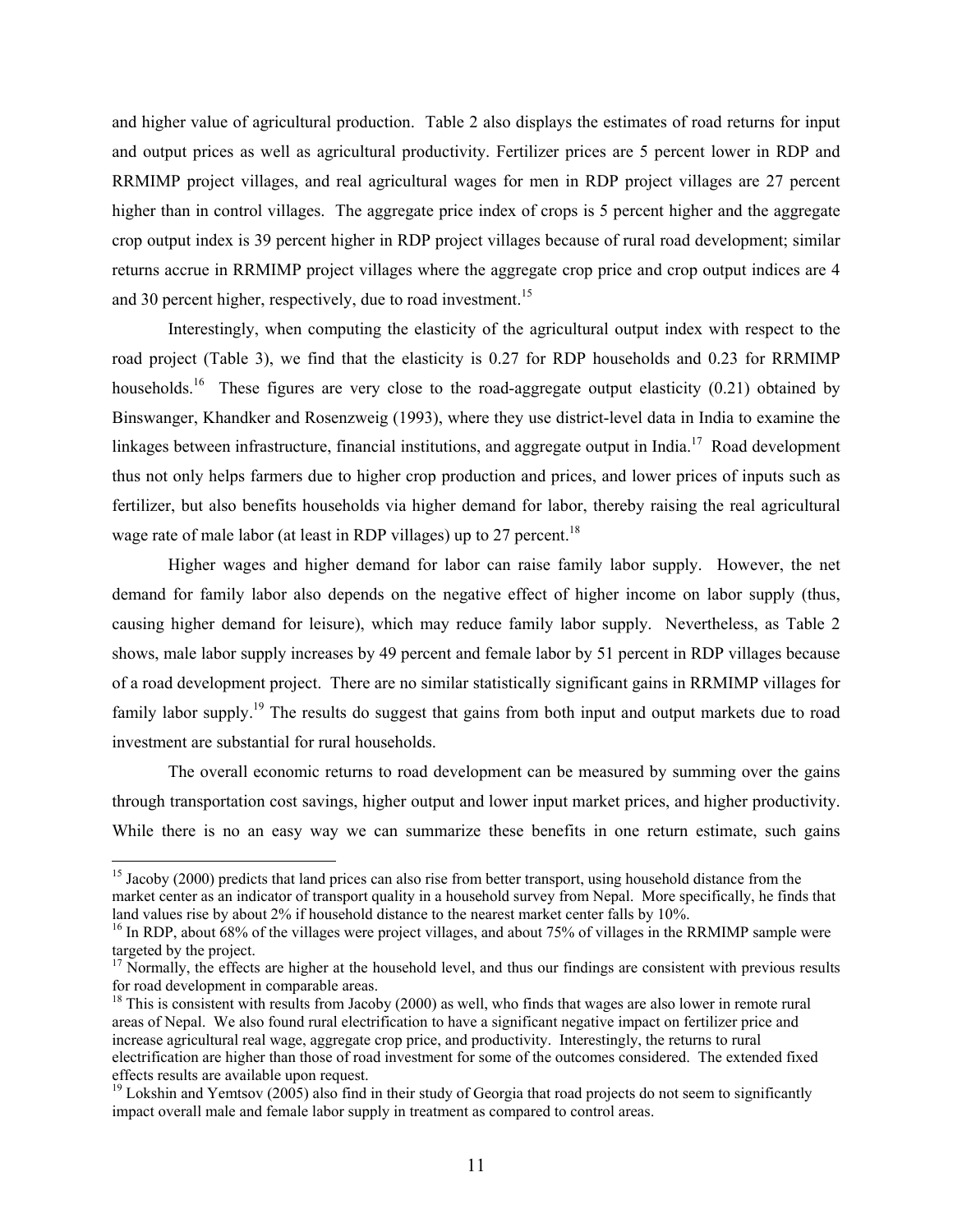ultimately translate into higher household expenditure (both food and non-food), as well as human capital investment (in children, for example). The results show that the returns to road investment for household per capita expenditure are about 11 percent in the RDP and RRMIMP villages, a substantial gain in terms of higher consumption and income for rural households. This means that rural households in villages targeted by the road development project have on average an 11 percent higher consumption per capita per year.<sup>20</sup>

In addition to household consumption, average school participation among boys is about 20 percent higher in RDP villages, not controlling for proximity to the project road; road development also has a positive but barely significant impact on girls' schooling in the same sample. In the RRMIMP data, the project effect is fairly similar for boys and girls, leading to a 14 percent increase in schooling. Indeed, in our results only the project indicator seems to have had any significant impact on schooling in the RRMIMP sample. Higher school attendance of boys and girls are therefore some of social returns due to road investment; additional social returns to be assessed from road investment include returns to health and nutrition, which are not pursued in this paper.

Finally, as a robustness check, we estimate the non-price outcomes (HH per capita expenditure, Laspeyres quantity index, boys' and girls' schooling, as well as male and female labor supply) on the same set of explanatory variables as well as the price variables discussed above (men's agricultural wage, fertilizer price, and the agricultural price index facing the household). The net returns are presented in table 3, and reflect the returns if we held the structural model (taking prices as exogenous) to be correct. Overall, the estimated effects are slightly higher than our original returns, except for the aggregate output index where the return is lower. The results are fairly robust and in almost all cases retain significance with our earlier estimates. $21$ 

#### **5. Distribution of benefits of road investment**

 $\overline{a}$ 

While the above analysis allows for a broad range of controls in road project evaluation to generate average returns to road investment, it still imposes a single response coefficient  $\gamma$  on all households and communities conditional on other factors, such as the household distance to a paved road. The estimates of the earlier section are based on the assumption that distance does not matter in terms of gains from a road development project. This may not be the case, however. That is, households located in a roadside village may benefit more from road investment than households living away from a paved road. Testing this hypothesis requires differences in household distance from road, which is very minimal

 $20$  The returns to consumption seem to be higher for rural electrification than rural road investment (as high as 23 percent for electrification as compared to 11 percent for rural road development). 21 The only exceptions are boys' schooling and female labor in the RDP sample.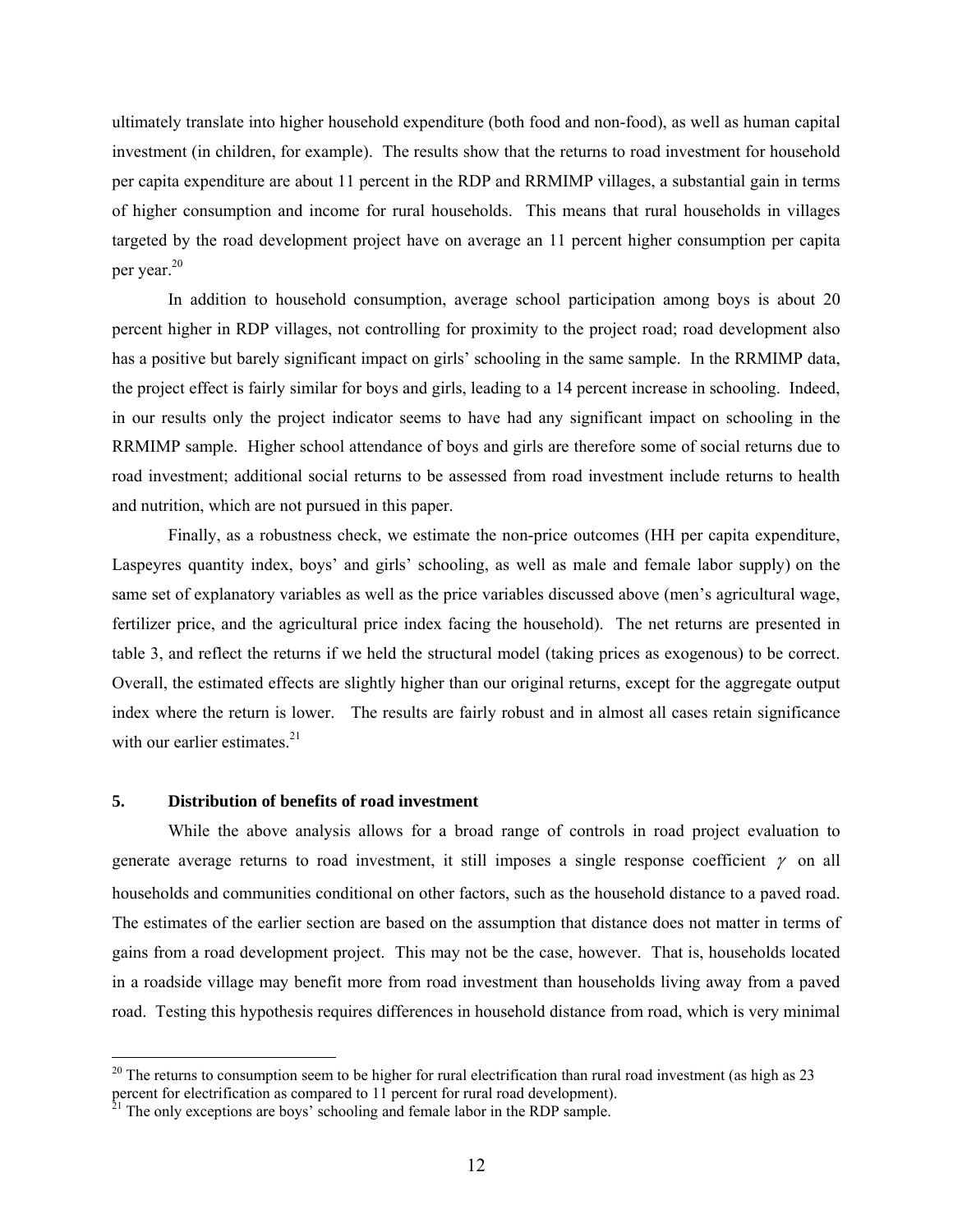by the fact that remote villages in both project and control road areas are selected on an almost equal distance basis, at least more so in RDP than RRMIMP areas. Yet when we have interacted road distance and its square with the road status variable, we find that not surprisingly, except for boys' schooling, the distance to a developed road does not matter at all in both RDP and RRMIMP villages for any outcome considered. In the case of boys' schooling, the effect of road development diminishes with the distance at an increasing rate.<sup>22</sup>

Gains from a road development project may also vary by household income status. In this paper, we examine the distributional issue of gains from road investment using quantile regression analysis. It is potentially important to investigate changes in outcomes observed at different points in the income or consumption distribution. Simply investigating changes in the mean may not be sufficient when the entire shape of the distribution changes significantly (Buchinsky, 1998). Studying the distributional impact also sheds light on political constraints on the allocation of infrastructural investment (Jacoby, 2000).

Following the model proposed by Koenker and Bassett (1978), assume  $y_i$ ,  $i = 1,...n$ , is a sample of observations on the log consumption, and that  $x_i$  is a  $K \times 1$  vector (comprising the project  $(R)$ , household (*H*), and village (*V*) level characteristics controlled on the right-hand side of equation (3)). The quantile regression model can be expressed as:

$$
y_i = x_i \beta_\tau + \varepsilon_\pi, \ Q_\tau(y_i|x_i) = x_i \beta_\tau, \ \tau \in (0,1)
$$

where  $Q_{\tau}( y_i | x_i)$  denotes the quantile  $\tau$  of log per capita expenditure conditional on the vector of covariates  $(x)$ . In general, the *τ*-th sample quantile of *y* solves:

$$
\min_{\beta} \frac{1}{n} \left[ \sum_{i: y_i \ge x_i \mid \beta} \tau \middle| y_i - x_i \middle| \beta_\tau \middle| + \sum_{i: y_i < x_i \mid \beta} (1 - \tau) \middle| y_i - x_i \middle| \beta_\tau \right] \right]
$$
\n
$$
\tag{5}
$$

Parameters using the quantile regression approach are estimated semi-parametrically by minimizing the sum of weighted absolute deviations, which fits medians to a linear function of covariates, and can be performed using linear programming methods (Buchinsky, 1998). Specifically, the quantile's coefficients can be interpreted as the partial derivative of the conditional quantile of *Y* with respect to one of the regressors such as a road development status variable.

One potential obstacle to applying quantile estimation in this paper is the difficulty in extending fixed-effects methods to quantile estimation. Unlike Gaussian models, quantiles are not linear operators

 $\overline{a}$ 

 $^{22}$  Results interacting the road variable with household distance are not shown here and available upon request.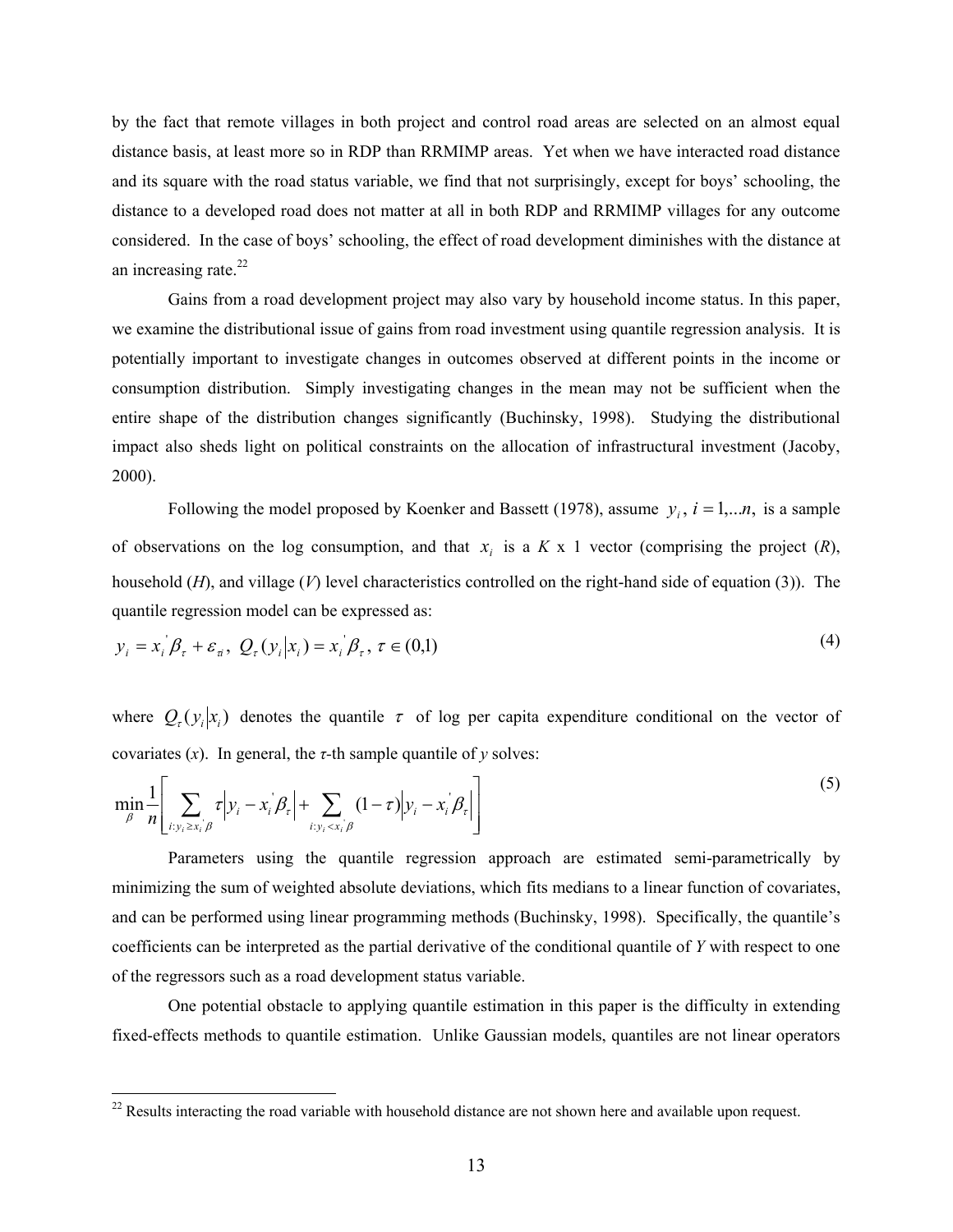and thus differencing the dependent and independent variables will not in general be equal to the difference in the conditional quantiles: $^{23}$ 

$$
Q_{\tau}(y_{i2} - y_{i1}|x_i) \neq Q_{\tau}(y_{i2}|x_i) - Q_{\tau}(y_{i1}|x_i)
$$
\n(6)

To overcome this, Koenker (2004) proposes a model for fixed-effects quantile regression where the unobserved fixed effect is a location shift on the distribution of the dependent variable; i.e. it is the same for each value of *τ*. Abrevaya and Dahl (2005) take this approach further and characterize the fixed effect using Chamberlain's (1982) unobserved effects model. In this paper, we implement Abrevaya and Dahl's procedure; following Chamberlain's model, we specify *ηi* (from equation (2)) as follows:

$$
\eta_i = \phi + x_{i1}^{\dagger} \lambda_1 + x_{i2}^{\dagger} \lambda_2 + \omega_i \tag{7}
$$

where  $\phi$  is a scalar and  $\omega_i$  is an error term uncorrelated with  $x_{it}$ ,  $t=1,2$ . Given  $y_{it} = x_{it} \cdot \beta + \eta_i + \varepsilon_i$ , substituting equation (7) yields the following equations for periods 1 and  $2^{24}$ 

$$
y_{i1} = \phi + x_{i1}^{'}(\beta + \lambda_1) + x_{i2}^{'}\lambda_2 + \omega_i + \varepsilon_{i1}
$$
\n(8a)

$$
y_{i2} = \phi + x_{i1}^{'} \lambda_1 + x_{i2}^{'} (\beta + \lambda_2) + \omega_i + \varepsilon_{i2}
$$
\n(8b)

If we assume all of the error disturbances  $(\omega_i, \varepsilon_{i1}, \varepsilon_{i2})$  are independent of  $x_{i}$ , the conditional quantiles also take the analogous forms:

$$
Q_{\tau}(y_{i1}|x_{i}) = \phi_{\tau}^{1} + x_{i1}^{'}(\beta_{\tau} + \lambda_{\tau}^{1}) + x_{i2}^{'}\lambda_{\tau}^{2}
$$
\n(9a)

$$
Q_{\tau}(y_{i2}|x_i) = \phi_{\tau}^2 + x_{i1}'\lambda_{\tau}^1 + x_{i2}'(\beta + \lambda_{\tau}^2)
$$
\n(9b)

where  $\phi_r^1$  and  $\phi_r^2$  are location shifts in the conditional quantiles for each year,  $\lambda_r^1$  is the unobserved effect  $\lambda_1$  for the  $\tau^{\text{th}}$  quantile, and  $\lambda_\tau^2$  is the unobserved effect  $\lambda_2$  for the  $\tau^{\text{th}}$  quantile. Without the independence assumption, the conditional quantile functions would in most cases not assume a linear form; this is also true for most cross-sectional quantile estimations, even if the data-generating process is linear in the covariates. Based on equations (8a) and (8b), we run a pooled linear quantile regression where the observations corresponding to the same household are stacked as a pair. Specifically, a quantile regression (using the estimator for the  $\tau^{th}$  quantile) would be run using:

 $\overline{a}$ 

<sup>&</sup>lt;sup>23</sup> For simplicity, we have suppressed the village subscript *j* in this section.<br><sup>24</sup> As mentioned before, the household fixed effect *η* subsumes the village fixed effect included in equation (2).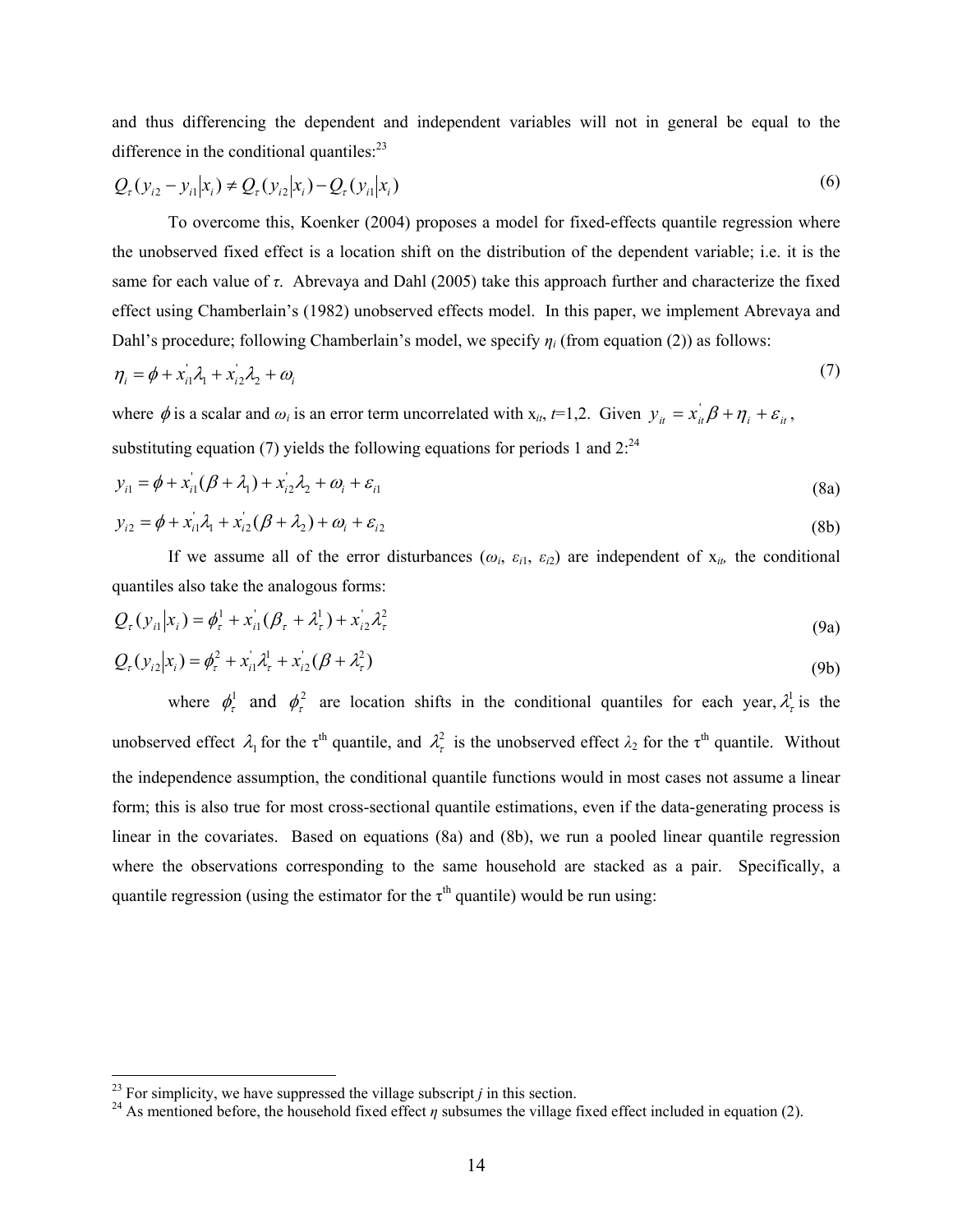Along with the parameters  $(\phi, \beta, \lambda_1, \lambda_2)$ , the parameter  $\pi$  is also estimated (representing the "year effect"). Next, since observations are clustered and hence not independent, standard errors for the estimators are obtained via a bootstrap method that repeatedly draws (with replacement) a household from the sample of households, including both observations on that household (Abrevaya and Dahl (2005)).

 Table 2 also presents the panel quantile estimates (*β)* for the distributional effects of the road project on log per capita annual expenditure.<sup>25</sup> There are five percentiles,  $0.15, 0.25, 0.50, 0.75,$  and 0.85. For the observed effect  $\beta$ , the road impact is significant and positive for all quantiles in the RDP sample, with effects varying between 13 and 16 percent.<sup>26</sup> For RRMIMP, though, the road impact continues to dominate for the poor, with only a 21 percent return for the  $15<sup>th</sup>$  percentile of the sample. The results indicate that gains from road investment do not necessarily accrue only to relatively wealthier households.<sup>27</sup> Furthermore, particularly for the RRMIMP sample, the benefits of road investments are focused primarily among the very poor.

#### **6. Poverty effects of rural road investment**

 $\overline{a}$ 

Given that the consumption gains from road investment are substantial and that such improvements are proportionately higher for lower rather than higher income strata, we now attempt to determine how much poverty reduction is possible with rural road investment. Before we discuss the poverty impacts of road investment, let us examine the general trend in the poverty status of rural households in project and

 $25$  Like the fixed-effects method, the quantile regression also includes other explanatory variables as reported in Table 2.<br><sup>26</sup> Results for the unobserved effects  $\lambda_1$  and  $\lambda_2$  are available upon request.

 $27$  Electrification also helps the lower income groups more than higher income groups. The findings do suggest that both road development and electrification are pro-poor policies towards increasing income and productivity in rural areas of Bangladesh. Detailed quantile regression results are available upon request.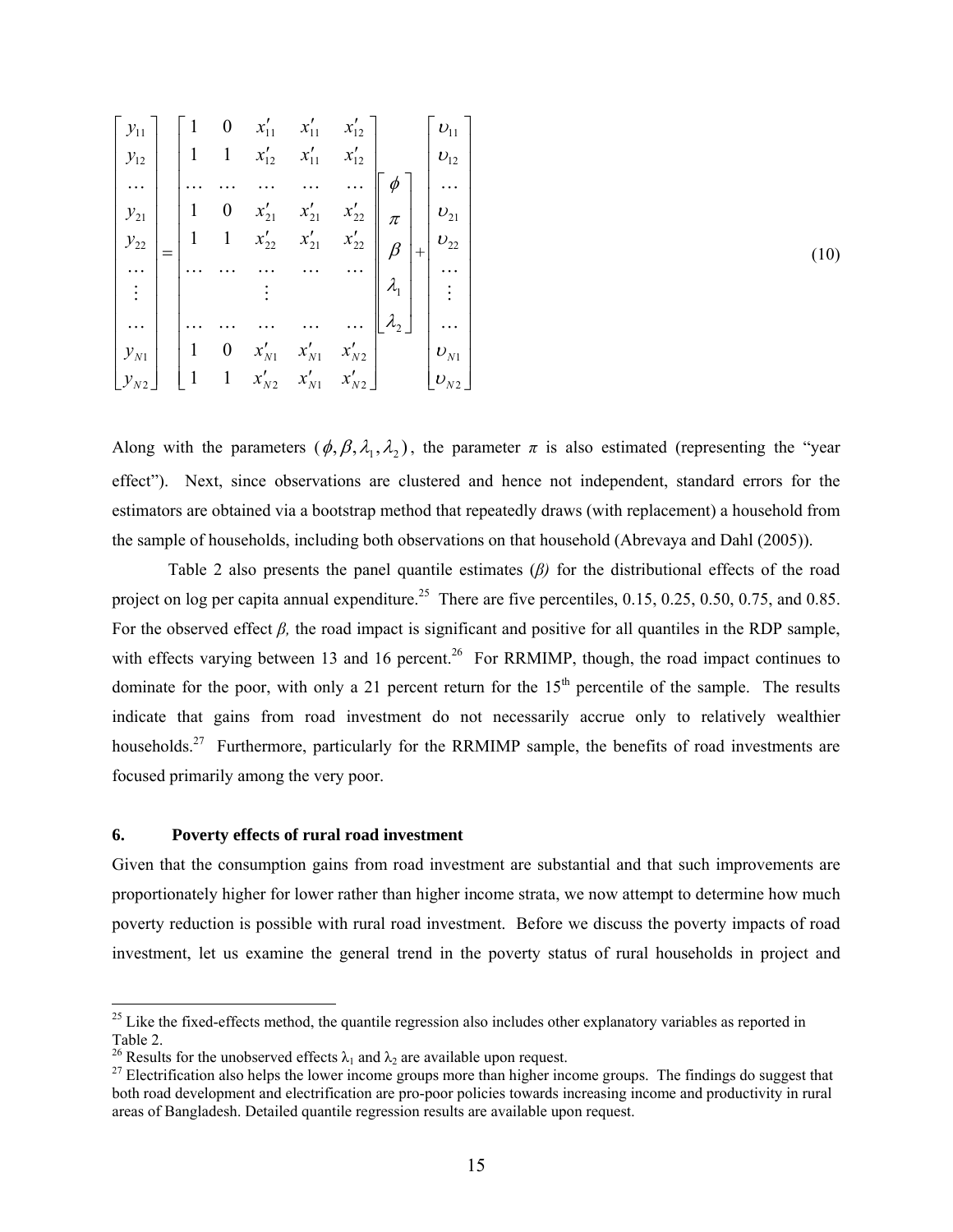control villages surveyed over the years before and after the road projects were implemented. Poverty in this paper is measured by the daily consumption expenditure needed for an individual to be above the poverty line, where such per capita consumption expenditure is a function of food calorie and other nutritional requirements set by Food and Agriculture Organization (FAO) standards. We define moderate poverty as per capita consumption expenditure required to meet the FAO guidelines of a daily dietary requirement of 2,112 calories, as well as non-food expenditure that is approximately 30 percent of this food expenditure.<sup>28</sup> Similarly, we establish an extreme poverty line using consumption expenditure required to meet a lower calorie requirement of 1,739 calories, with non-food expenditure again about 30 percent of food expenditure. The extreme poverty line is usually 80 percent below the moderate poverty line; the estimated moderate poverty line was Tk.4698 in RRMIMP villages in 2001 and Tk.3984 in RDP villages in 2000.

Table 4 presents the distribution of households across project and control villages over the two survey periods based on the poverty line. In RDP areas, both moderate and extreme poverty declined in project villages, surprisingly without any change in either measure of poverty in control villages. In RDP project villages, about 57 percent of households were moderately poor before the road was paved, while some 48 percent of households were poor after the road was paved, representing a 9 percent reduction of moderate poverty. About a 6 percent reduction of extreme poverty (from 35 percent to 29 percent) was registered in RDP project villages after road was paved. Interestingly, for control villages there was no significant change in poverty over time. In the RRMIMP survey, poverty fell in both project and control villages. Moderate poverty dropped by about 11 percent in project villages, compared to a 12 percent reduction in control villages. On the other hand, an approximate 17 percent reduction of extreme poverty registered in project road villages, against 13 percent reduction in control villages.

Since poverty reduction in project villages is caused by multiple factors, we sought to determine how much of the poverty reduction in project villages was actually due to road improvement. Based on the fixed effects estimates of the returns to consumption due to road improvement (Table 2), we calculated the predicted gains in per capita consumption due to road improvement and added it to the actual per capita consumption level before the project was implemented.<sup>29</sup> The results are presented in Table 5. With the predicted consumption level, we then re-calculated the incidence of poverty in project villages. For RDP project villages, we find that the predicted incidence of moderate poverty is 52

 $\overline{a}$ 

<sup>&</sup>lt;sup>28</sup> This percentage varied slightly, depending on the mean share of nonfood to food expenditure for project and control villages in the two samples.

<sup>&</sup>lt;sup>29</sup> The returns to road improvement in household per capita consumption were 11 percent each in both RDP and RRMIMP villages. These returns were, however, realized after the project was implemented. The average time to project completion in both RDP and RRMIMP villages was as high as 2 years, although the survey period covers a span of 4 years in both areas. Therefore, the consumption returns to road investment need to be adjusted for this factor. The multiplication factor for road-related consumption gains we use, therefore, is one-half of 11 percent.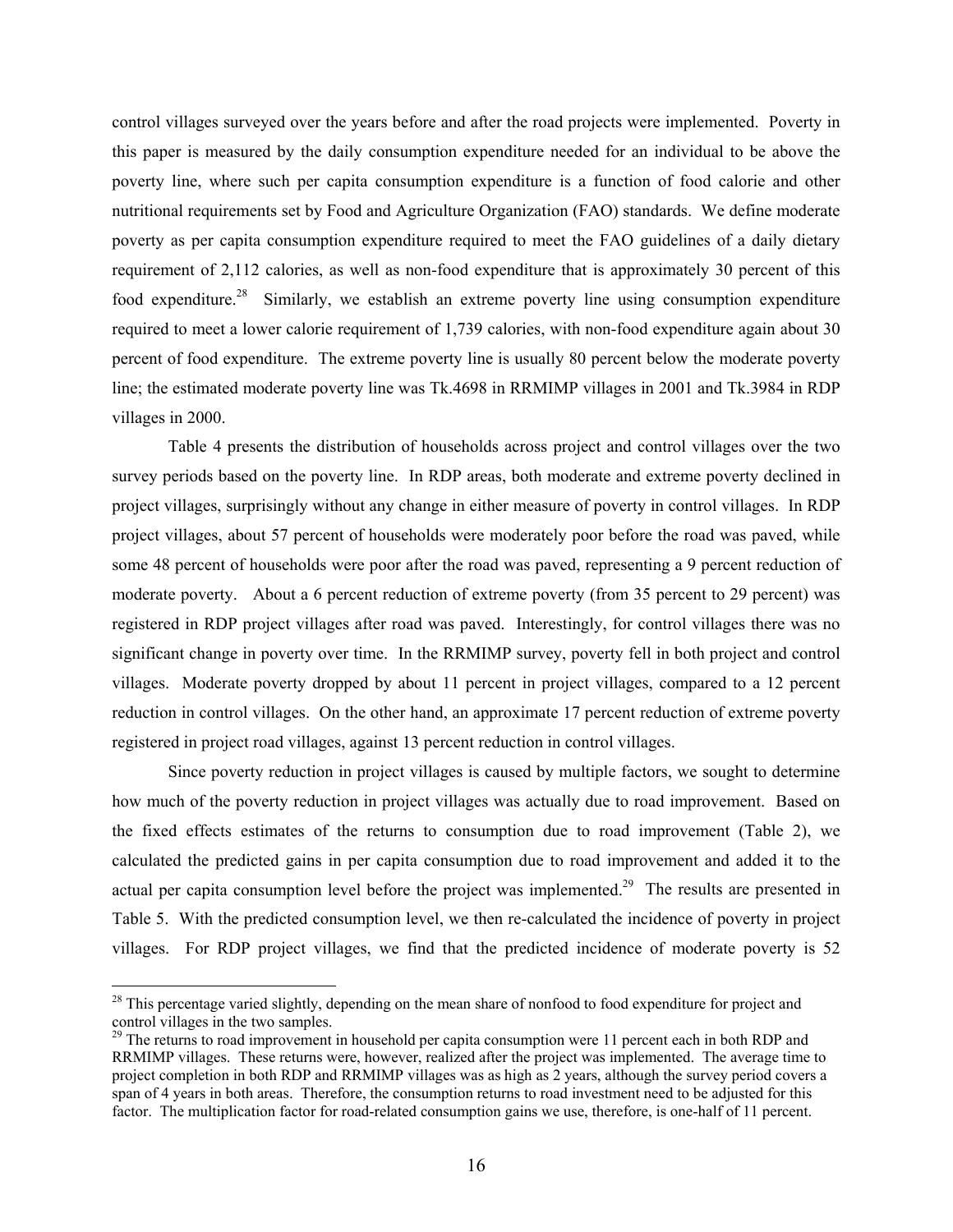percent, compared to an actual poverty headcount of 57 percent before the road project was implemented and 48 percent after the road was completed. Thus, the change in poverty incidence from 57 percent to 52 percent was due to road improvement and from 52 percent to 48 percent due to other factors. Similarly, predicted extreme poverty is 30 percent, compared to an actual extreme poverty rate of 35 percent in the base year and 29 percent in the year after the project completion. In other words, a road improvement project in RDP project villages has led to an approximate 5 percent reduction of moderate and extreme poverty; p-values for these reductions are also presented in Table 5, and the differences are statistically significant.

In RRMIMP project villages, improved roads have also modestly reduced the incidence of poverty. Predicted moderate poverty is 46 percent, against an actual poverty headcount of 52 percent in year 0, suggesting a 6 percent reduction in moderate poverty. Similarly, the predicted extreme poverty rate is 31 percent against an actual poverty rate of 38 percent in the base year, indicating an approximate 7 percent gain in extreme poverty reduction in RRMIMP villages that could be attributed to road improvement.<sup>30</sup> Again, the predicted reductions are statistically significant. Thus, overall we see a fairly substantial reduction in moderate and extreme poverty due to rural road development across both samples, with a slightly steeper decline in RRMIMP project villages.

### **7. Conclusions**

 $\overline{a}$ 

 Road investment constitutes a major portfolio of public investment in rural areas, reinforcing the notion that rural income and productivity growth depend critically on roads and other public investments. Yet the traditional way of evaluating a rural road project has underestimated the impact of road projects through the use of transport surveys that simply determine the extent of transport cost savings for a road by the likely road users. While this way of estimating the project's rate of return (the so-called internal rate of return) is a standard practice, roads are important public investments that have both short- and long-term effects that go beyond transport cost savings. Transport cost savings reflect the short-run and immediate impact of road investment; roads, however, also have short- and long-term effects on employment, income, and productivity as well as investment in the human capital of children. Furthermore, these household effects can be both direct and indirect results of road investment, and often cannot be captured through the traditional transport surveys. Household surveys are necessary to capture the full treatment effects of road development, and in particular, panel data for project and comparable

<sup>&</sup>lt;sup>30</sup> These estimates are likely to be an upper estimate, because of the assumption that each household on average gained the same way. To the extent that gains accrued to households vary by household income distribution, the predicted impact of poverty could be lower than the reported estimates.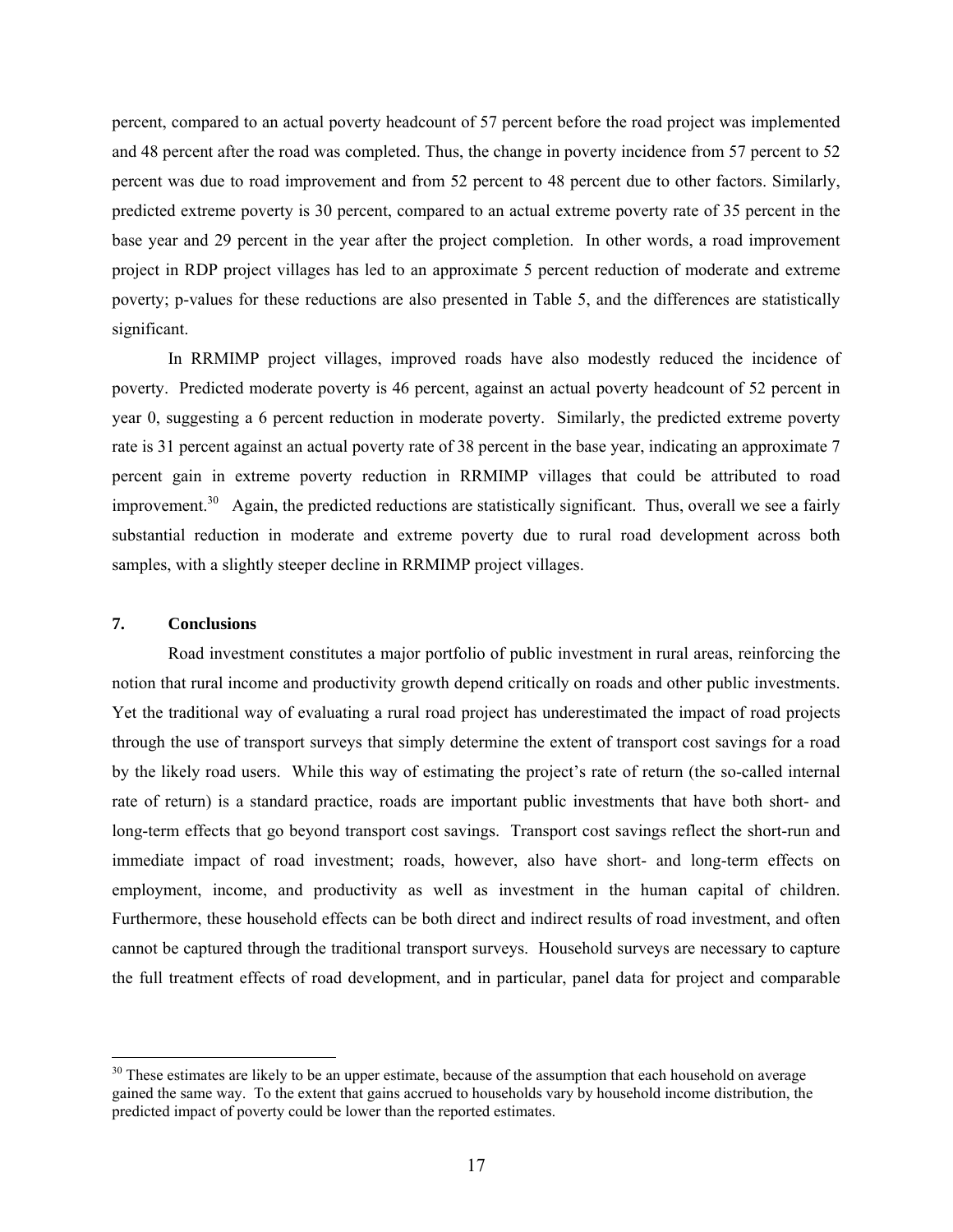control villages over time are necessary to capture changes in road conditions before and after the road investment.

 This paper uses household-level panel data collected by BIDS with reference to two projects the Rural Development Project (RDP) and the Rural Roads and Markets Improvement and Maintenance Project (RRMIMP) — supported by the World Bank. The data provide information on both project and control villages at the household level. We use a household fixed-effects technique to estimate the returns to road investment in terms of its impact on household per capita consumption (a measure of household welfare), labor supply, school participation rate of boys and girls among school age children, aggregate crop output and price indices, agricultural wages, fertilizer prices, and household transport expenses. We find that households do benefit in a variety of ways from road investment by paving an earthen road.

 The results suggest that the savings of household transport expenses are quite substantial, averaging about 36 percent in RDP villages and 38 percent in RRMIMP villages. Road improvement also has a significant impact on men's agricultural wage (increases by 27 percent in RDP villages), fertilizer price (falls by about 5 percent in RDP and RRMIMP areas) and aggregate crop indices (price indices increase by about 4 percent in both project samples, while output indices rise significantly by about 38 percent in RDP and 30 percent in RRMIMP project villages). The road effects are substantial for adult labor supply in RDP project villages, and schooling of both boys and girls. The overall effect of road improvement on household per capita annual consumption is also 11 percent in both project areas.

 The distribution of benefits is not, however, independent of household resource endowments and location specific factors. We employ panel quantile regression techniques that show that while in RDP, project returns for per capita consumption average about 12-16 percent across different per capita expenditure quantiles (with the highest return for households in the  $50<sup>th</sup>$  percentile), in RRMIMP the consumption benefits from rural road investments accrue largely to households in the  $15<sup>th</sup>$  percentile of the overall distribution. Thus, rural road projects do benefit the poor, and disproportionately so in the RRMIMP sample.

The overall poverty effect of road improvement projects has been significant. In RDP villages, we find a poverty reduction (moderate and extreme) due to road improvements of about 5 percent; with an approximate 6-7 percent poverty reduction in RRMIMP project villages. Thus, had the duration of road pavement taken about 5 years, we could argue that each year poverty fell by about 1 percent, solely due to rural road improvements.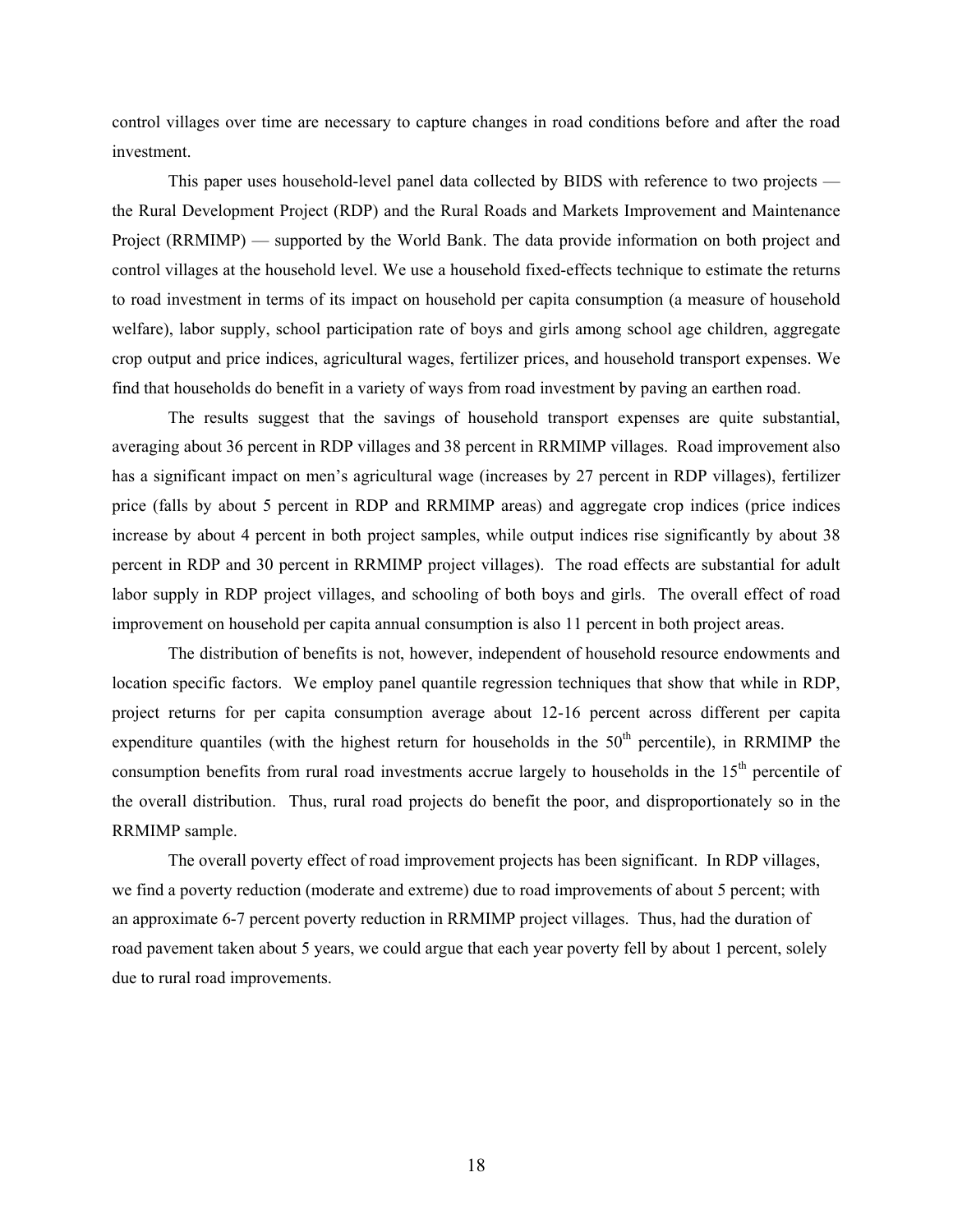#### **References**

- Abrevaya, J. and C. M. Dahl (2005). "The Effects of Smoking and Prenatal Care on Birth Outcomes: Evidence from Quantile Estimation on Panel Data." Working Paper, Purdue University.
- Ahmed, R. and M. Hossain (1990). *Development Impact of Rural Infrastructure in Bangladesh.* International Food Policy Research Institute Research Report No. 83, Washington, DC.
- Bangladesh Institute of Development Studies (BIDS) (2003, 2004). "Poverty Impact of Rural Roads and Markets Improvement and Maintenance Project of Bangladesh." Mimeo, Bangladesh Institute of Development Studies.
- Barnes, D.F. and H.P. Binswanger (1986). "Impact of Rural Electrification and Infrastructure on Agricultural Changes." *Economic and Political Weekly*, vol. 21, 26-34.
- Binswanger, H.P., Khandker, S.R. and M. Rosenzweig (1993). "How Infrastructure and Financial Institutions Affect Agricultural Output and Investment in India." *Journal of Development Economics* 41: 337-336.
- Bryceson, D. F. and J. Howe (1993). "Rural Household Transport in Africa: Reducing the Burden on Women?" *World Development* 21(11): 1715-28.
- Bunchinsky, M. (1998). "Recent advances in quantile regression models: a practical guide for empirical research." *Journal of Human Resources,* 33(1): 88-126.
- Chamberlain, G. (1982). "Multivariate Regression Models for Panel Data." *Journal of Econometrics* 18:5-46.
- Fan, S., Hazell, P. and S. Thorat (2000), "Government Spending, Growth, and Poverty in Rural India." *American Journal of Agricultural Economics*, 82(4):1038-1051.
- Jacoby, H. (2000). "Access to Markets and the Benefits of Rural Roads." *The Economic Journal* 110: 713-737.
- Koenker, R. and G. Bassett (1978). "Regression Quantiles." *Econometrica* 50:43-61.
- Koenker, R. and G. Bassett (1982). "Robust Tests for Heteroscedasticity Based on Regression Quantiles." *Econometrica* 50:43-62.
- Leinbach, T. R. (1983). "Transport Evaluation in Rural Development: An Indonesian Case Study." *Third World Planning Review*, 5: 23-35.
- Levy, H. (1996). Kingdom of Morocco: Impact Evaluation Report, Socioeconomic Influence of Rural Roads. Operation Valuation Department, World Bank: Washington, DC.
- Lokshin, M. and R. Yemtsov (2005). "Has Rural Infrastructure Rehabilitation in Georgia Helped the Poor?" World Bank Economic Review 19(2):311-333.
- van de Walle, D. (2002). "Choosing Rural Road Investments to Help Reduce Poverty." *World Development* 30(4).
- World Bank (1976). *The Economic Analysis of Rural Road Projects*. World Bank Staff Working Paper No. 241. Washington, DC.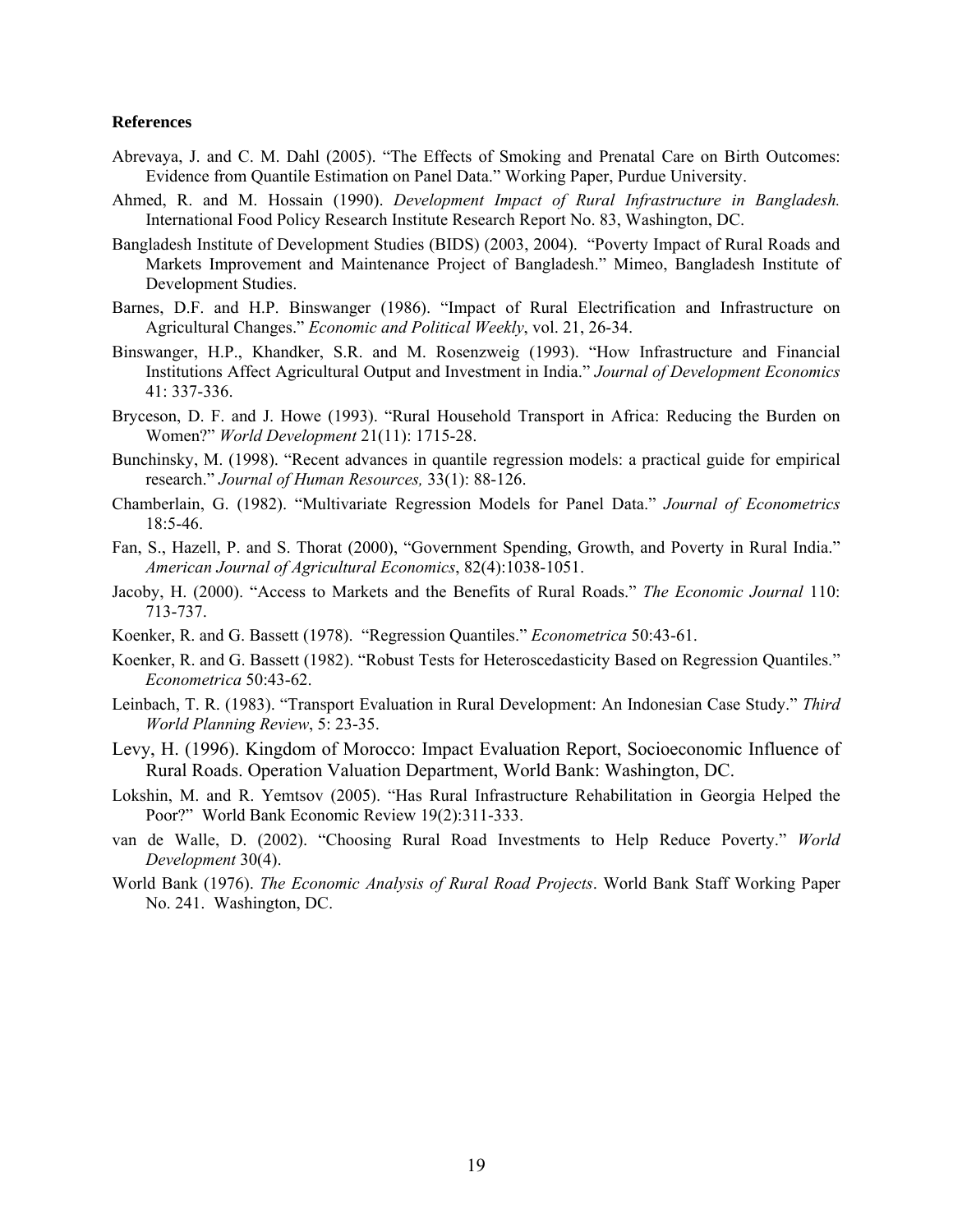| (A)<br><b>(B)</b><br>(A)<br><b>(B)</b>                                                                                                                                                               |                        |         |
|------------------------------------------------------------------------------------------------------------------------------------------------------------------------------------------------------|------------------------|---------|
|                                                                                                                                                                                                      |                        |         |
| $\left(\frac{Y_{i2} - Y_{i1}}{Y_{i1}}\right)$ :<br>$\left(\frac{Y_{i2}-Y_{i1}}{Y_{i1}}\right)$ :<br>$\left(\frac{Y_{i2} - Y_{i1}}{Y_{i1}}\right)$ :<br>$\left(\frac{Y_{i2}-Y_{i1}}{Y_{i1}}\right)$ : |                        |         |
| $(A)$ - $(B)$<br>Control<br>Project<br>Control<br>p-value<br><b>Project</b>                                                                                                                          | $(A)$ - $(B)$          | p-value |
| <b>Outcomes</b>                                                                                                                                                                                      |                        |         |
| $-0.86$<br>$-0.68$<br>$-0.18$<br>$-0.53$<br>$-0.55$                                                                                                                                                  | 0.02                   |         |
| (0.01)<br>(0.05)<br>0.00<br>(0.11)<br>(0.10)<br><b>Household daily transport costs</b><br>(0.05)                                                                                                     | (0.15)                 | 0.89    |
| $-0.19$<br>$-0.15$<br>$-0.05$<br>$-0.15$<br>$-0.16$                                                                                                                                                  | 0.001                  |         |
| (0.003)<br>(0.006)<br>(0.005)<br>(0.008)<br>0.00<br>(0.003)<br>Input price: fertilizer (taka/kg)                                                                                                     | (0.005)                | 0.69    |
|                                                                                                                                                                                                      |                        |         |
| 0.04<br>0.07<br>0.03<br>$-0.07$<br>$-0.09$<br>Daily agricultural wage (men)<br>(0.01)<br>(0.01)<br>(0.01)<br>0.01<br>(0.01)<br>(0.01)                                                                | 0.02<br>(0.01)         | 0.17    |
|                                                                                                                                                                                                      |                        |         |
| $-0.19$<br>$-0.19$<br>0.003<br>0.055<br>0.056                                                                                                                                                        | 0.001                  |         |
| 0.53<br>(0.002)<br>(0.004)<br>(0.005)<br>(0.006)<br>(0.006)<br><b>Laspeyres Price Index</b>                                                                                                          | (0.01)                 | 0.84    |
| 1.74<br>1.35<br>0.39<br>0.48                                                                                                                                                                         | 0.41<br>0.07           |         |
| <b>Laspeyres Quantity Index</b><br>(0.26)<br>(0.17)<br>0.19<br>(0.11)<br>(0.10)<br>(0.30)                                                                                                            | (0.16)                 | 0.68    |
|                                                                                                                                                                                                      |                        |         |
| 0.13<br>0.05<br>0.08<br>0.07                                                                                                                                                                         | 0.09<br>$-0.02$        |         |
| (0.03)<br>(0.02)<br>(0.03)<br>0.01<br>(0.02)<br>HH per capita expenditure<br>(0.02)                                                                                                                  | (0.03)                 | 0.55    |
| $-0.12$<br>$-0.19$<br>Boys' schooling, 5-17 years: HH<br>$-0.10$<br>$-0.16$<br>0.06                                                                                                                  | 0.08                   |         |
| (0.03)<br>0.12<br>(0.04)<br>(0.02)<br>(0.04)<br>(0.03)<br>average                                                                                                                                    | (0.05)                 | 0.14    |
| 0.03<br>0.02                                                                                                                                                                                         |                        |         |
| $-0.03$<br>0.06<br>Girls' schooling, 5-17 years: HH<br>(0.03)<br>(0.02)<br>0.12<br>(0.03)<br>(0.03)<br>(0.04)                                                                                        | 0.01<br>0.01<br>(0.04) | 0.83    |
| average                                                                                                                                                                                              |                        |         |
| 0.13<br>0.14<br>0.37<br>Monthly employment hours: adult<br>$-0.01$                                                                                                                                   | 0.19<br>0.17           |         |
| (0.03)<br>0.92<br>(0.04)<br>(0.05)<br>(0.06)<br>(0.04)<br>men                                                                                                                                        | (0.07)                 | 0.01    |
| 5.44<br>4.58<br>0.86<br>3.28<br>Monthly employment hours: adult                                                                                                                                      | 2.36<br>0.91           |         |
| (0.83)<br>(0.56)<br>(0.98)<br>0.38<br>(0.59)<br>(0.60)<br>women                                                                                                                                      | (0.88)                 | 0.30    |

**Table 1. Double difference-in-difference estimates for outcomes**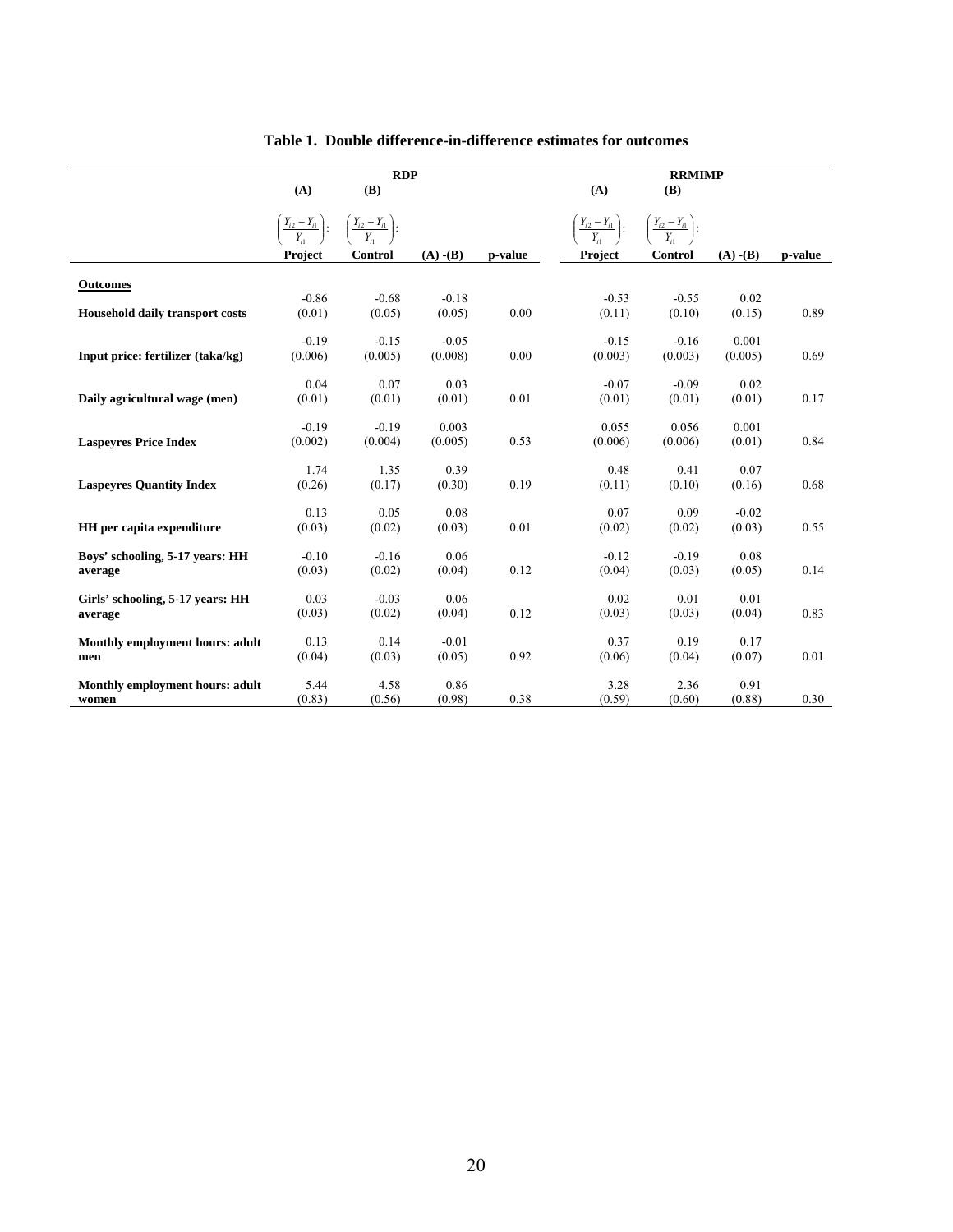|                                          | <b>RDP</b>            | <b>RRMIMP</b> |
|------------------------------------------|-----------------------|---------------|
| <b>Fixed-effects results</b>             |                       |               |
| Household daily transport costs          | $-0.363$ ***          | $-0.380**$    |
|                                          | (0.116)               | (0.150)       |
| Input price: fertilizer (taka/kg)        | $-0.045*$             | $-0.047$ ***  |
|                                          | (0.024)               | (0.011)       |
|                                          |                       |               |
| Daily agricultural wage (men)            | $0.270$ ***           | 0.019         |
|                                          | (0.027)               | (0.032)       |
| <b>Laspeyres Price Index</b>             | $0.050$ ***           | $0.035$ ***   |
|                                          | (0.008)               | (0.009)       |
|                                          |                       |               |
| <b>Laspeyres Quantity Index</b>          | $0.386$ ***           | $0.304$ ***   |
|                                          | (0.111)               | (0.102)       |
| Monthly employment hours: adult men      | $0.4915*$             | 0.3617        |
|                                          | (0.2790)              | (0.3685)      |
|                                          |                       |               |
| Monthly employment hours: adult women    | $0.5069*$<br>(0.2865) | 0.0158        |
|                                          |                       | (0.2897)      |
| <b>HH</b> per capita expenditure         | $0.1124*$             | $0.1066*$     |
|                                          | (0.0581)              | (0.0630)      |
|                                          | $0.198*$              | $0.201*$      |
| Boys' schooling, 5-17 years: HH average  | (0.120)               | (0.104)       |
|                                          |                       |               |
| Girls' schooling, 5-17 years: HH average | 0.147                 | $0.21$ **     |
|                                          | (0.118)               | (0.093)       |
| <b>Panel quantile results: Quantile</b>  |                       |               |
|                                          |                       |               |
| 0.15                                     | $0.126$ ***           | $0.208*$      |
|                                          | (0.045)               | (0.126)       |
| 0.25                                     | $0.144$ ***           | 0.184         |
|                                          | (0.047)               | (0.141)       |
|                                          |                       |               |
| 0.50                                     | $0.155$ ***           | 0.033         |
|                                          | (0.044)               | (0.107)       |
| 0.75                                     | $0.127$ ***           | $-0.041$      |
|                                          | (0.047)               | (0.161)       |
|                                          |                       |               |
| 0.85                                     | $0.144$ ***           | $-0.169$      |
|                                          | (0.059)               | (0.241)       |

**Table 2. Effect of road development: summary of fixed-effects and panel quantile results (***β***)** 

#### Notes:

(a) Estimates for [project\*(distance from selected road)] and [project\*( distance from selected road)<sup>2</sup>] were not presented since overall they seemed to have very little significant impact.

(b) Transportation expenses do not include transportation costs for production.

(c) Agricultural crops that entered the index include potato and wheat, as well as hyv boro, hyv aman, hyv aus, and local aus paddy.

(d) All estimations include district\*year interactions; panel quantile estimates include village dummies as well.

(e) All estimations in semi-log form.

(f)  $*** =$  significant at 0.01 level,  $** =$  significant at 0.05 level,  $* =$  significant at 0.10 level.

(g) In the panel quantile estimation, parameters estimated with bootstrapped standard errors, drawing pairs of observations to construct the bootstrap sample.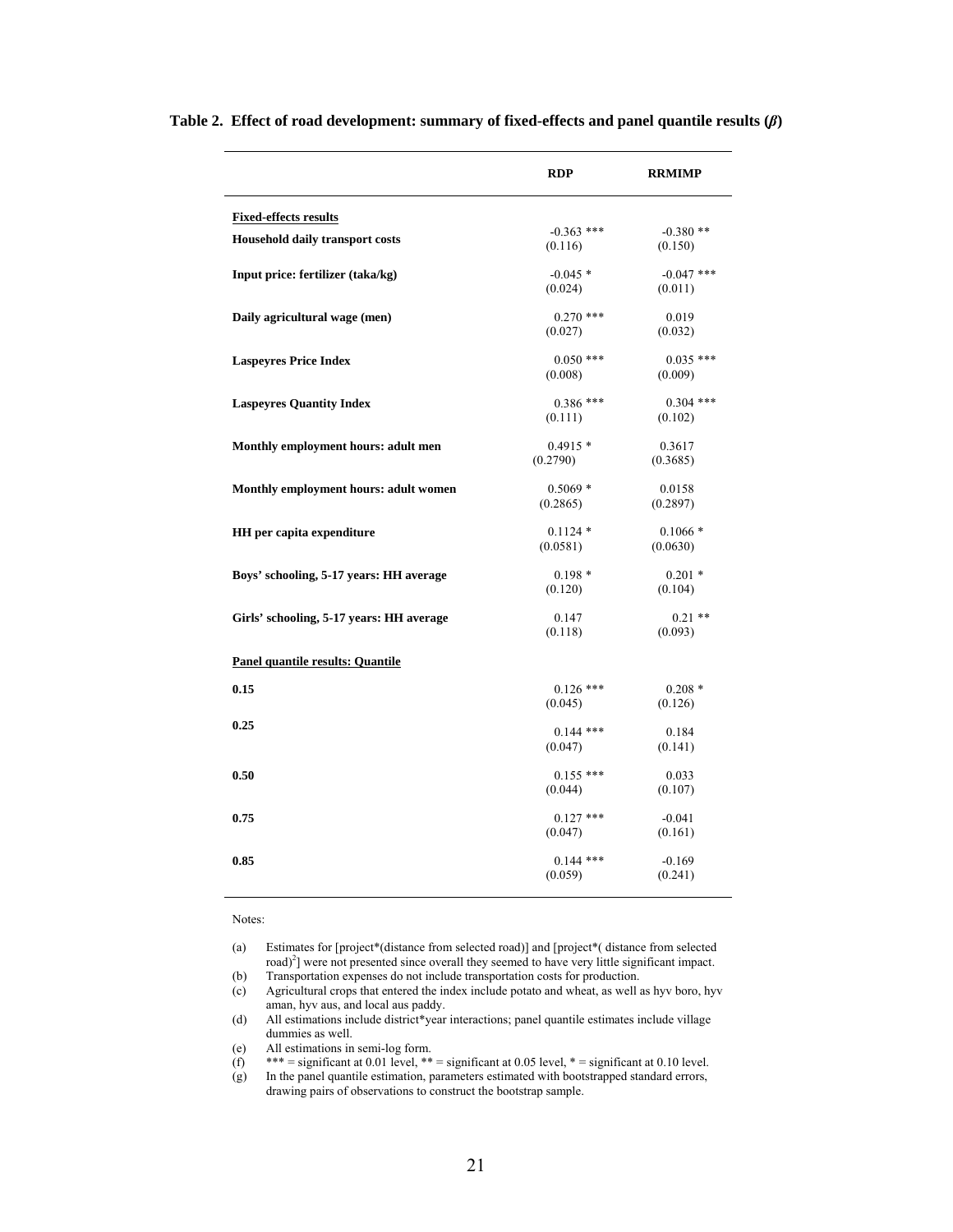|               |                            | Estimates not controlling for prices |             | Estimates controlling for prices |             |
|---------------|----------------------------|--------------------------------------|-------------|----------------------------------|-------------|
|               |                            | Return                               | Elasticity  | Return                           | Elasticity  |
|               |                            |                                      |             |                                  |             |
| <b>RDP</b>    |                            |                                      |             |                                  |             |
|               | HH per capita expenditure  | $0.112$ ***                          | $0.076$ *** | $0.121*$                         | $0.082*$    |
|               | Laspeyres quantity index   | $0.386$ ***                          | $0.262$ *** | $0.312**$                        | $0.212**$   |
|               | Boys' schooling            | $0.198*$                             | $0.135*$    | 0.195                            | 0.133       |
|               | Girls' schooling           | 0.147                                | 0.100       | 0.139                            | 0.094       |
|               | Monthly labor hours: men   | $0.4915*$                            | $0.334*$    | $0.603*$                         | $0.410*$    |
|               | Monthly labor hours: women | $0.5069*$                            | $0.345*$    | 0.398                            | 0.271       |
| <b>RRMIMP</b> |                            |                                      |             |                                  |             |
|               | HH per capita expenditure  | $0.107**$                            | $0.080**$   | $0.113*$                         | $0.083*$    |
|               | Laspeyres quantity index   | $0.304$ ***                          | $0.228$ *** | $0.344$ ***                      | $0.258$ *** |
|               | Boys' schooling            | $0.201*$                             | $0.151*$    | $0.237**$                        | $0.178**$   |
|               | Girls' schooling           | $0.21$ **                            | $0.158**$   | $0.290**$                        | $0.217**$   |
|               | Monthly labor hours: men   | 0.362                                | 0.271       | 0.371                            | 0.278       |
|               | Monthly labor hours: women | 0.016                                | 0.012       | $-0.041$                         | $-0.031$    |

## **Table 3. Elasticities and net effects of road development: fixed-effects model**

Notes:

(1) Prices we controlled for included men's agricultural wage, fertilizer price, and the agricultural price index facing the household.

 $(2)$  \*\*\* = significant at 0.01 level, \*\* = significant at 0.05 level, \* = significant at 0.10 level.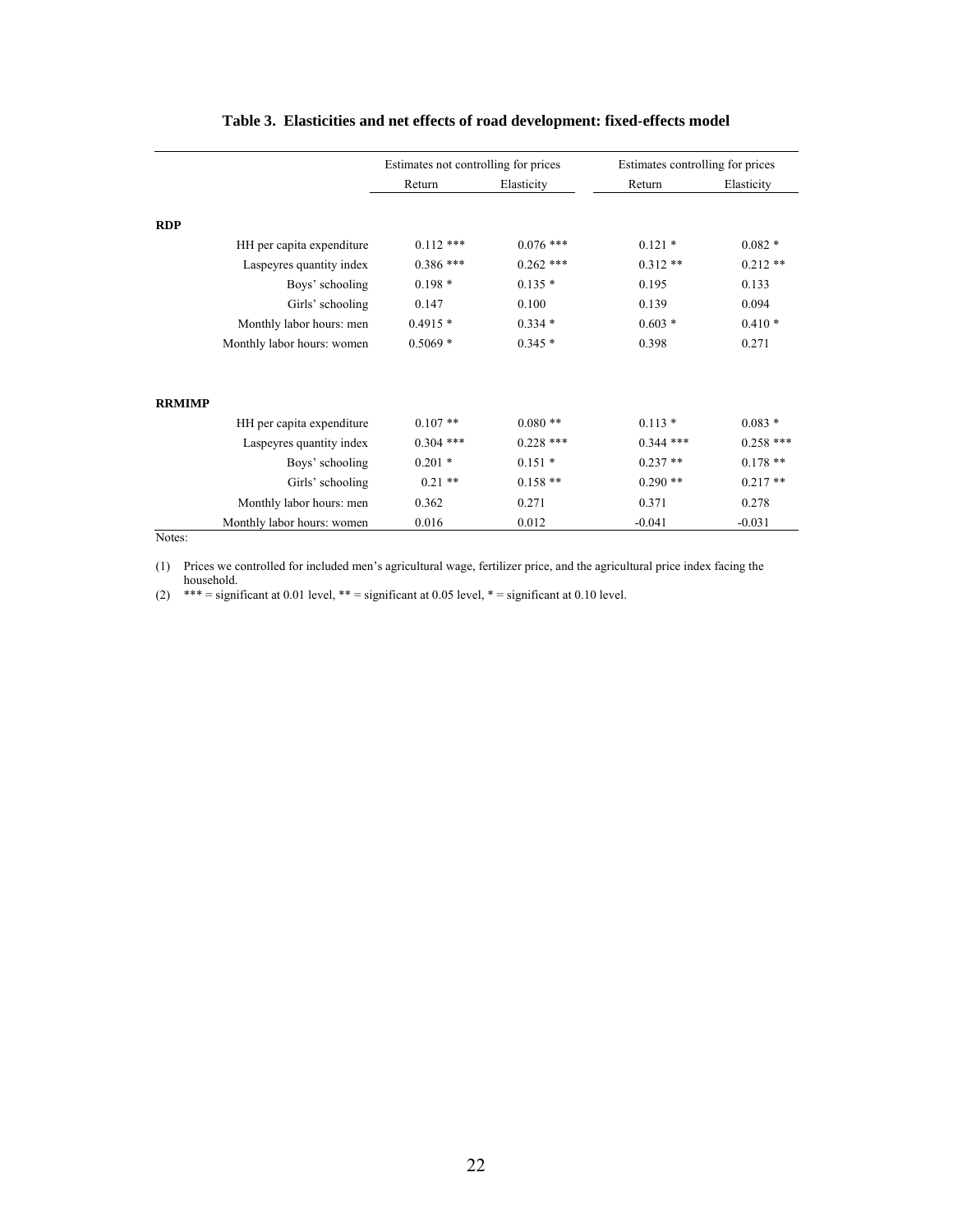|               |                | <b>Percent of households below</b><br>moderate poverty line |                      | <b>Percent of households below</b><br>extreme poverty line |                      |  |  |
|---------------|----------------|-------------------------------------------------------------|----------------------|------------------------------------------------------------|----------------------|--|--|
|               |                | vear=0                                                      | vear=1               | vear=0                                                     | $Year=1$             |  |  |
|               | Project        | $0.57$ ***<br>(0.50)                                        | $0.48$ ***<br>(0.50) | $0.35***$<br>(0.48)                                        | $0.29$ ***<br>(0.45) |  |  |
| <b>RDP</b>    | <b>Control</b> | 0.74<br>(0.44)                                              | 0.74<br>(0.44)       | 0.55<br>(0.50)                                             | 0.55<br>(0.50)       |  |  |
| <b>RRMIMP</b> | Project        | $0.52$ ***<br>(0.50)                                        | $0.41$ ***<br>(0.49) | $0.38***$<br>(0.48)                                        | $0.21$ ***<br>(0.41) |  |  |
|               | <b>Control</b> | $0.59$ ***<br>(0.49)                                        | $0.47***$<br>(0.50)  | $0.38***$<br>(0.49)                                        | $0.25$ ***<br>(0.43) |  |  |

#### **Table 4. Poverty status before and after road investment**

Notes:

(a) Poverty lines were determined by village, using average expenditure on a food bundle of 2,122 kcal suggested by the Food and Agriculture Organization (FAO).

(b) Differences in means are statistically significant as indicated by \*\*\* = significant at 0.01 level, \*\* = significant at 0.05 level,  $* =$  significant at 0.10 level.

#### **Table 5. Predicted impact of road investment on poverty, household fixed effects estimates**

|                            |                                                     | <b>Predicted poverty</b>                              |                                               |                |
|----------------------------|-----------------------------------------------------|-------------------------------------------------------|-----------------------------------------------|----------------|
|                            | <b>Actual poverty</b><br>before road<br>development | <b>Predicted poverty</b><br>after road<br>development | <b>Predicted</b><br>road impact<br>on poverty | <b>P-value</b> |
| <b>RDP</b> villages        |                                                     |                                                       |                                               |                |
| Moderate poverty headcount | 0.57                                                | 0.52                                                  | 0.05                                          | 0.04           |
| Extreme poverty headcount  | 0.35                                                | 0.30                                                  | 0.05                                          | 0.03           |
| <b>RRMIMP</b> villages     |                                                     |                                                       |                                               |                |
| Moderate poverty headcount | 0.52                                                | 0.46                                                  | 0.06                                          | 0.08           |
| Extreme poverty headcount  | 0.38                                                | 0.31                                                  | 0.07                                          | 0.03           |

Notes:

(a) Predicted poverty is based on the household fixed-effects estimates from Table 4A.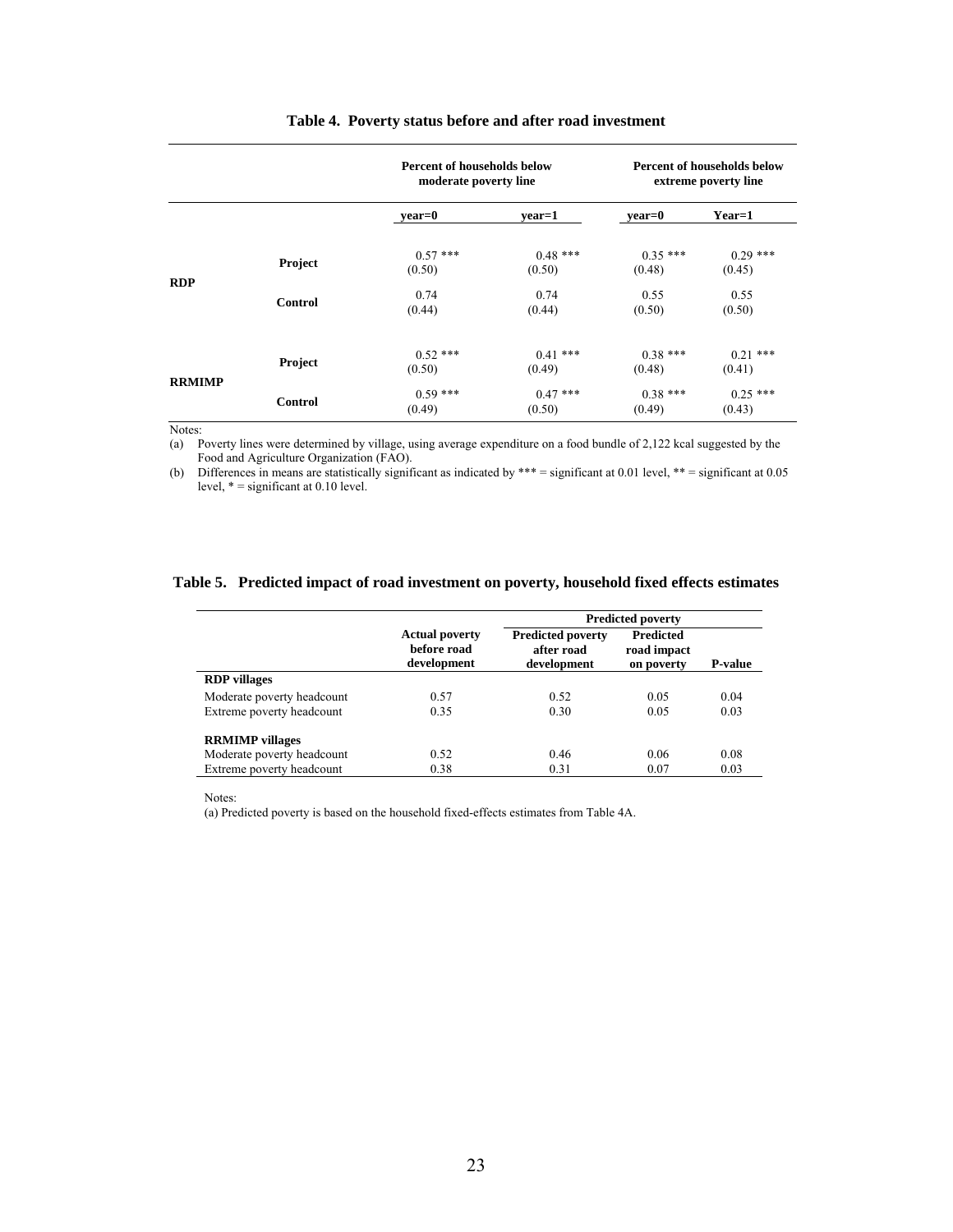# **The Poverty Impact of Rural Roads: Evidence from Bangladesh**

**(Appendix of Tables)**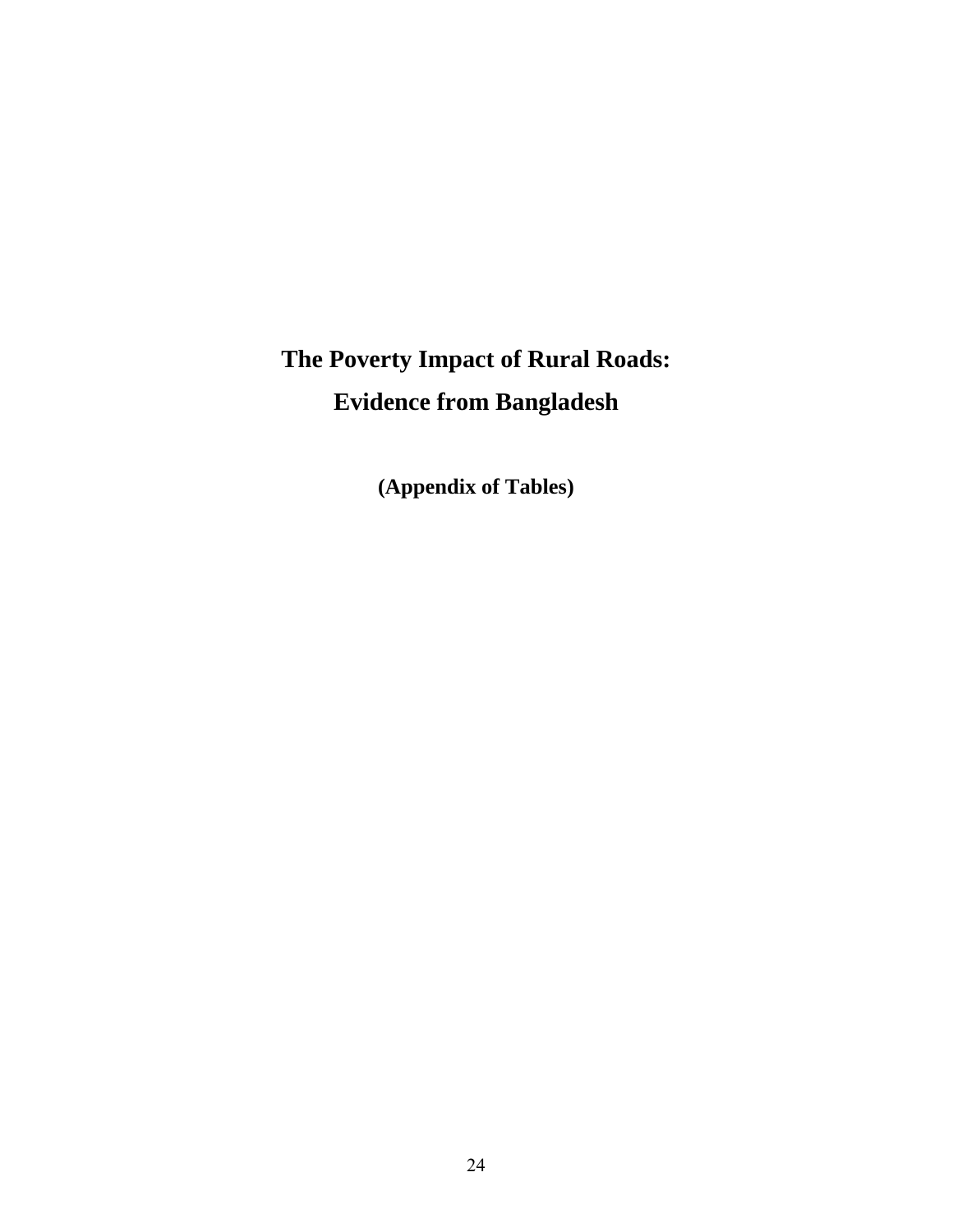|                                                          |      | (A)              |         |      | <b>(B)</b> |         |      |                 |         | <b>Equality of</b><br><b>Means</b><br>$(A)-(B)$ : |
|----------------------------------------------------------|------|------------------|---------|------|------------|---------|------|-----------------|---------|---------------------------------------------------|
|                                                          |      | $Year=0$         | Std.    |      | Year=1     | Std.    |      | <b>Combined</b> | Std.    | p-value                                           |
|                                                          | Obs  | Mean             | Dev.    | Obs  | Mean       | Dev.    | Obs  | Mean            | Dev.    |                                                   |
| <b>Outcomes</b><br>Producer transport cost - rice        |      |                  |         |      |            |         |      |                 |         |                                                   |
| (rainy season, taka/maund)                               | 609  | 8.18             | 5.02    | 494  | 3.18       | 1.84    | 1103 | 5.94            | 4.64    | 0.000                                             |
| Producer transport cost-rice<br>(dry season, taka/maund) | 608  | 6.32             | 3.11    | 495  | 3.28       | 2.15    | 1103 | 4.95            | 3.11    | 0.000                                             |
| <b>Household daily transport costs</b>                   | 1065 | 2.32             | 5.87    | 1058 | 0.98       | 3.16    | 2123 | 1.66            | 4.76    | 0.000                                             |
| Input price: fertilizer (taka/kg)                        | 681  | 6.21             | 1.08    | 727  | 5.08       | 0.21    | 1407 | 5.63            | 0.95    | 0.000                                             |
| Daily agricultural wage (men)                            | 834  | 41.40            | 8.78    | 758  | 42.42      | 10.18   | 1592 | 41.88           | 9.48    | 0.032                                             |
| <b>Laspeyres Price Index</b>                             | 653  | 1.00             |         | 654  | 0.79       | 0.09    | 1307 |                 |         | 0.000                                             |
| <b>Laspeyres Quantity Index</b>                          | 653  | 1.00             |         | 654  | 1.78       | 1.57    | 1307 |                 |         | 0.000                                             |
| <b>HH</b> per capita expenditure                         | 1075 | 4524.68          | 1636.09 | 1076 | 4738.13    | 4220.84 | 2151 | 4631.46         | 3202.54 | 0.122                                             |
| Boys' schooling, 5-17 years: HH<br>average               | 489  | 0.68             | 0.44    | 623  | 0.73       | 0.40    | 1112 | 0.71            | 0.42    | 0.048                                             |
| Girls' schooling, 5-17 years: HH<br>average              | 479  | 0.71             | 0.42    | 636  | 0.78       | 0.38    | 1115 | 0.75            | 0.40    | 0.004                                             |
| <b>Monthly employment hours:</b><br>adult men            | 1075 | 269.49           | 226.44  | 1076 | 236.54     | 191.96  | 2151 | 253.01          | 210.50  | 0.000                                             |
| <b>Monthly employment hours:</b><br>adult women          | 1075 | 25.76            | 83.20   | 1076 | 36.94      | 90.13   | 2151 | 31.35           | 86.90   | 0.003                                             |
| Explanatory variables<br>Road project $(1=Y, 0=N)$       | 1075 | $\boldsymbol{0}$ |         | 1076 | 0.70       | 0.46    | 2151 |                 |         |                                                   |
| HH head's sex $(1=M,0=F)$                                | 1075 | 0.97             | 0.18    | 1076 | 0.92       | 0.26    | 2151 | 0.95            | 0.23    | 0.000                                             |
| HH head's age (years)                                    | 1075 | 43.89            | 14.71   | 1076 | 46.41      | 13.60   | 2151 | 45.15           | 14.22   | 0.000                                             |
| <b>HH</b> head's education (years)                       | 1075 | 2.97             | 3.92    | 1076 | 2.85       | 3.86    | 2151 | 2.91            | 3.89    | 0.475                                             |
| Maximum schooling of adult men<br>in HH: years           | 1075 | 4.54             | 4.73    | 1076 | 5.84       | 4.21    | 2151 | 5.19            | 4.52    | 0.000                                             |
| <b>Maximum schooling of adult</b><br>women in HH: years  | 1075 | 2.56             | 3.66    | 1076 | 3.44       | 3.87    | 2151 | 3.00            | 3.79    | 0.000                                             |
| Village has electricity: $1=Y$ , $0=N$                   | 1075 | 0.32             | 0.46    | 1076 | 0.63       | 0.48    | 2151 | 0.47            | 0.50    | 0.000                                             |
| Number of grocery and fertilizer<br>shops in district    | 1075 | 16.53            | 11.58   | 1076 | 29.33      | 21.63   | 2151 | 22.94           | 18.49   | 0.000                                             |
| Percentage of village land that is<br>irrigated          | 1075 | 0.41             | 0.25    | 1076 | 0.84       | 0.34    | 2151 | 0.62            | 0.37    | 0.000                                             |
| <b>Household land owning</b><br>(in acres)               | 1075 | 3.02             | 5.75    | 1076 | 1.53       | 2.82    | 2151 | 2.27            | 4.59    | $0.000\,$                                         |

# **Table A1. Summary statistics for outcomes and explanatory variables: RDP**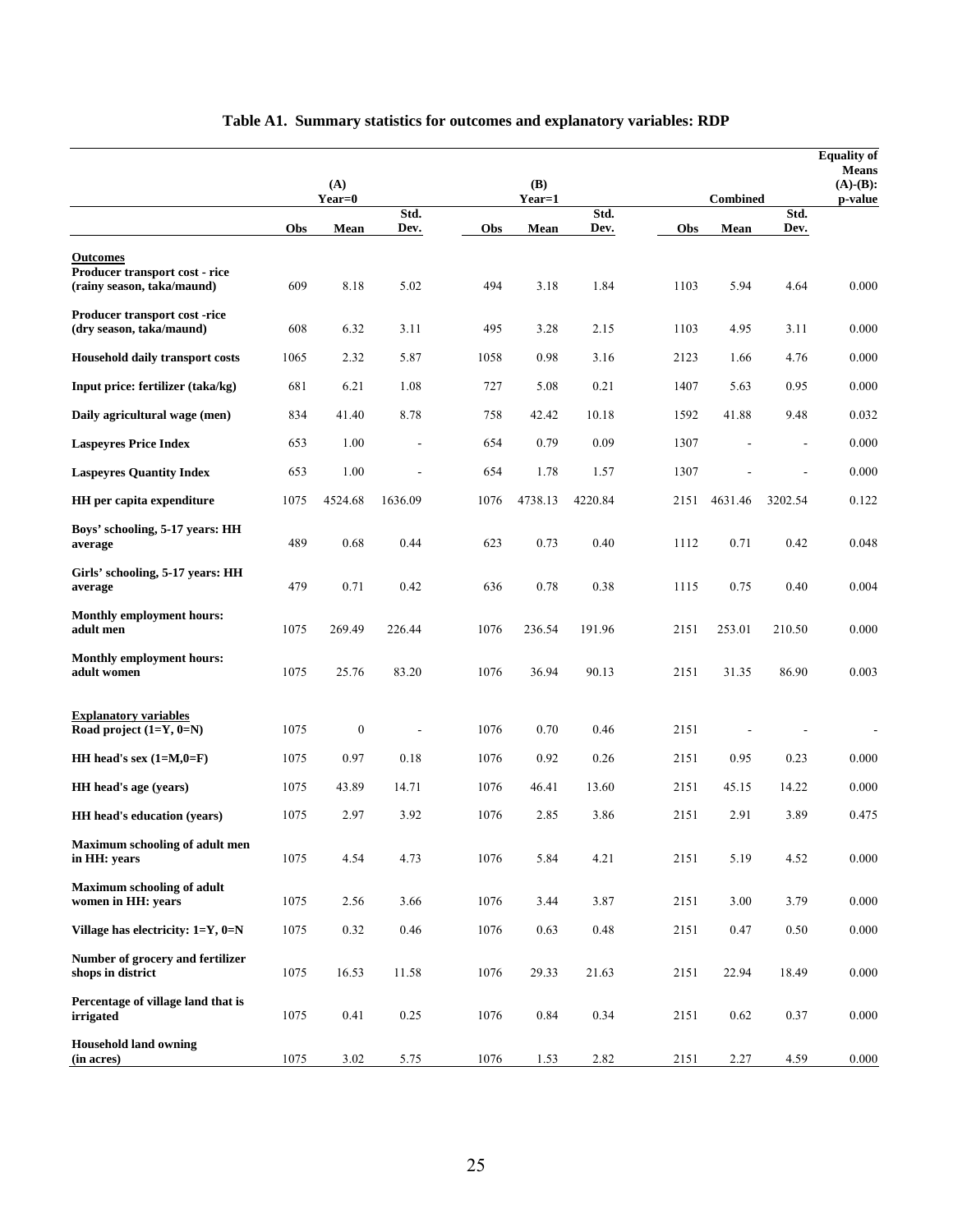|                                                              |     | (A)              |         |     | (B)     |          |      |                 |         | <b>Equality of</b><br><b>Means</b><br>$(A)-(B)$ : |
|--------------------------------------------------------------|-----|------------------|---------|-----|---------|----------|------|-----------------|---------|---------------------------------------------------|
|                                                              |     | Year=0           | Std.    |     | Year=1  | Std.     |      | <b>Combined</b> | Std.    | p-value                                           |
|                                                              | Obs | Mean             | Dev.    | Obs | Mean    | Dev.     | Obs  | Mean            | Dev.    |                                                   |
| <b>Outcomes</b>                                              |     |                  |         |     |         |          |      |                 |         |                                                   |
| Producer transport cost - rice<br>(rainy season, taka/maund) | 183 | 6.19             | 2.83    | 286 | 2.87    | 1.48     | 469  | 4.16            | 2.66    | 0.000                                             |
| Producer transport cost -rice<br>(dry season, taka/maund)    | 183 | 4.82             | 2.29    | 286 | 2.50    | 0.97     | 469  | 3.40            | 1.97    | 0.000                                             |
| <b>Household daily transport costs</b>                       | 509 | 1.11             | 2.42    | 499 | 0.62    | 1.12     | 1008 | 0.87            | 1.90    | 0.000                                             |
| Input price: fertilizer (taka/kg)                            | 377 | 5.31             | 0.46    | 396 | 4.43    | 0.23     | 773  | 4.86            | 0.57    | 0.000                                             |
| Daily agricultural wage (men)                                | 427 | 49.32            | 10.90   | 387 | 45.22   | 10.86    | 814  | 47.37           | 11.06   | 0.000                                             |
| <b>Laspeyres Price Index</b>                                 | 327 | 1.00             |         | 327 | 1.05    | 0.10     | 654  |                 |         | 0.000                                             |
| <b>Laspeyres Quantity Index</b>                              | 327 | 1.00             |         | 327 | 1.54    | 2.42     | 654  |                 |         | 0.000                                             |
| HH per capita expenditure                                    | 528 | 5301.13          | 1971.26 | 528 | 5380.24 | 2012.89  | 1056 | 5340.69         | 1991.64 | 0.519                                             |
| Boys' schooling, 5-17 years: HH<br>average                   | 294 | 0.69             | 0.42    | 307 | 0.67    | 0.43     | 601  | 0.68            | 0.43    | 0.691                                             |
| Girls' schooling, 5-17 years: HH<br>average                  | 301 | 0.70             | 0.42    | 292 | 0.79    | 0.37     | 593  | 0.74            | 0.40    | 0.005                                             |
| <b>Monthly employment hours:</b><br>adult men                | 535 | 172.49           | 107.41  | 535 | 165.59  | 112.82   | 1070 | 169/04          | 110.15  | 0.305                                             |
| <b>Monthly employment hours:</b><br>adult women              | 535 | 7.88             | 33.34   | 535 | 7.82    | 37.77    | 1070 | 7.85            | 35.61   | 0.976                                             |
| <b>Explanatory variables</b><br>Road project $(1=Y, 0=N)$    | 535 | $\boldsymbol{0}$ |         | 535 | 0.83    | 0.38     | 1070 |                 |         |                                                   |
| HH head's sex $(1=M,0=F)$                                    | 535 | 0.95             | 0.22    | 535 | 0.94    | 0.24     | 1070 | 0.94            | 0.23    | 0.510                                             |
| HH head's age (years)                                        | 535 | 39.28            | 12.10   | 535 | 43.12   | 12.60    | 1070 | 41.20           | 12.50   | 0.000                                             |
| <b>HH</b> head's education (years)                           | 535 | 2.78             | 3.94    | 535 | 2.76    | 3.98     | 1070 | 2.77            | 3.96    | 0.926                                             |
| Maximum schooling of adult men<br>in HH: years               | 535 | 3.52             | 4.39    | 535 | 3.90    | 4.51     | 1070 | 3.71            | 4.45    | 0.161                                             |
| <b>Maximum schooling of adult</b><br>women in HH: years      | 535 | 2.47             | 3.45    | 535 | 3.25    | 3.79     | 1070 | 2.86            | 3.64    | 0.001                                             |
| Village has electricity: 1=Y, 0=N                            | 535 | 0.73             | 0.44    | 535 | 1.00    | $0.00\,$ | 1070 | 0.86            | 0.34    | 0.000                                             |
| Number of grocery and fertilizer<br>shops in district        | 535 | 21.44            | 7.40    | 535 | 36.39   | 10.37    | 1070 | 28.92           | 11.71   | 0.000                                             |
| Percentage of village land that is<br>irrigated              | 535 | 0.81             | 0.15    | 535 | 0.84    | 0.14     | 1070 | 0.82            | 0.15    | 0.004                                             |
| <b>Household land owning</b><br>(in acres)                   | 535 | 1.15             | 2.01    | 535 | 1.21    | 2.32     | 1070 | 1.18            | 2.17    | 0.612                                             |

# **Table A2. Summary statistics for outcomes and explanatory variables: RRMIMP**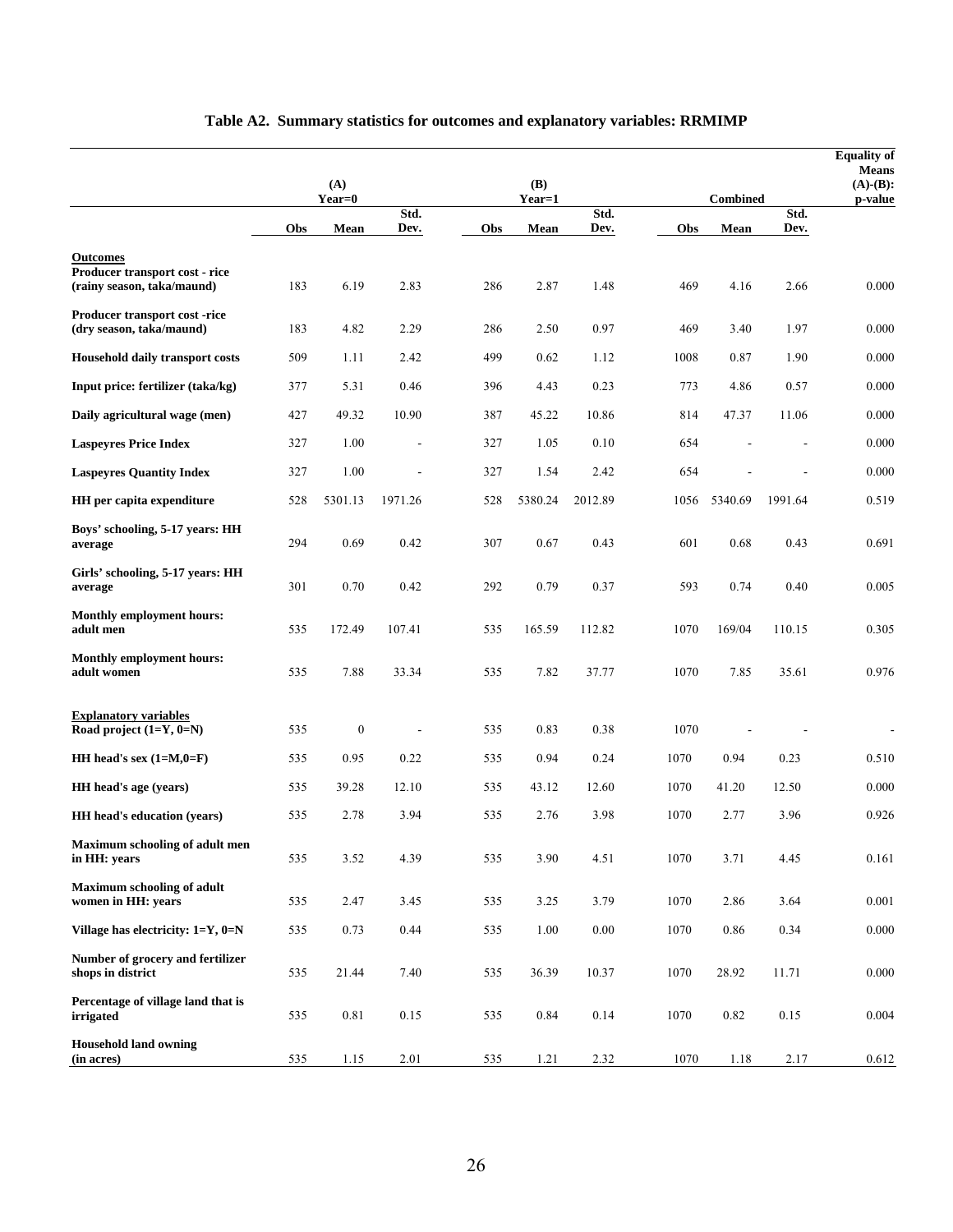|                                              | <b>RDP</b>                     |              |            | <b>RRMIMP</b>                  |  |
|----------------------------------------------|--------------------------------|--------------|------------|--------------------------------|--|
|                                              | <b>Transportation expenses</b> |              |            | <b>Transportation expenses</b> |  |
| Project area                                 | $-0.363$ ***                   | $-0.415$ *** | $-0.380**$ | $-0.348*$                      |  |
| $(Y=1, N=0)$                                 | (0.116)                        | (0.119)      | (0.150)    | (0.191)                        |  |
| <b>Project*Distance from</b>                 |                                | 0.018        |            | $-0.236$                       |  |
| project road                                 |                                | (0.160)      |            | (0.289)                        |  |
| <b>Project*Distance from</b>                 |                                | 0.056        |            | 0.184                          |  |
| project road squared                         |                                | (0.078)      |            | (0.175)                        |  |
| Year                                         | $-0.339$ ***                   | $-0.352$ *** | 0.686      | 0.652                          |  |
|                                              | (0.085)                        | (0.085)      | (0.477)    | (0.606)                        |  |
| Sex of HH head                               | $-0.052$                       | $-0.055$     | 0.139      | 0.134                          |  |
| $(M=1, F=0)$                                 | (0.113)                        | (0.112)      | (0.355)    | (0.356)                        |  |
| Age of HH head                               | $-0.002$                       | $-0.002$     | 0.002      | 0.003                          |  |
|                                              | (0.003)                        | (0.003)      | (0.005)    | (0.005)                        |  |
| <b>Years of education:</b>                   | $-0.017$                       | $-0.014$     | $0.042**$  | $0.041$ **                     |  |
| <b>HH</b> head                               | (0.011)                        | (0.011)      | (0.018)    | (0.018)                        |  |
| <b>Maximum male years</b>                    | $0.016**$                      | $0.016**$    | $-0.019$   | $-0.017$                       |  |
| of schooling                                 | (0.007)                        | (0.007)      | (0.013)    | (0.013)                        |  |
| <b>Maximum</b> female                        | $-0.013$ *                     | $-0.011*$    | $-0.011$   | $-0.010$                       |  |
| years of schooling                           | (0.007)                        | (0.007)      | (0.012)    | (0.012)                        |  |
| <b>Village has electricity</b>               | 0.070                          | 0.061        | 0.114      | 0.128                          |  |
| $(Y=1, N=0)$                                 | (0.056)                        | (0.056)      | (0.237)    | (0.308)                        |  |
| Number of grocery<br>and fertilizer shops in | 0.003                          | $0.004*$     | $-0.017$   | $-0.017$                       |  |
| thana                                        | (0.002)                        | (0.002)      | (0.011)    | (0.015)                        |  |
| <b>Percentage of village</b>                 | 0.054                          | 0.059        | $-1.412$   | $-1.383$                       |  |
| land that is irrigated                       | (0.087)                        | (0.088)      | (0.899)    | (1.029)                        |  |
| <b>HH</b> landownings (log)                  | $-0.003$                       | $-0.007$     | $-0.033$   | $-0.034$                       |  |
|                                              | (0.023)                        | (0.023)      | (0.042)    | (0.042)                        |  |
| Sample size                                  | 2123                           | 2123         | 1008       | 1008                           |  |
| <b>R-squared</b>                             | 0.34                           | 0.35         | 0.18       | 0.18                           |  |
| <b>F-statistic</b>                           | 25.52                          | 24.15        | 7.15       | 6.33                           |  |

#### **Table A3. Fixed-effects estimates of household transportation expenses**

Notes:

(a) Transportation expenses does not include transportation cost for production that was considered in table 3 above.

(b) All estimations in semi-log form.

(c) \*\*\* = significant at 0.01 level, \*\* = significant at 0.05 level, \* = significant at 0.10 level.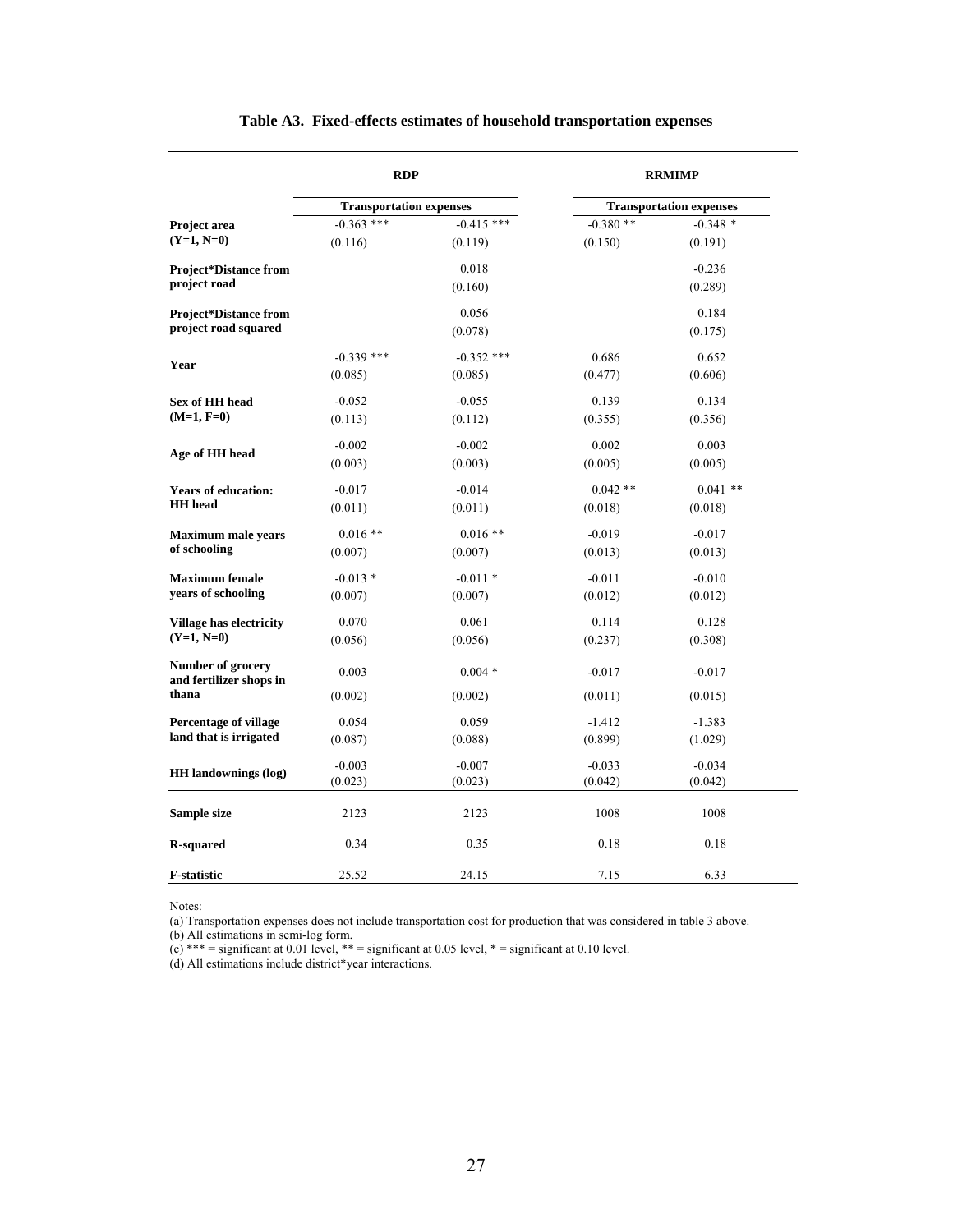|                                                      | <b>RDP</b>                     |                     |                        |                               |                                | <b>RRMIMP</b>           |                                  |                     |  |  |
|------------------------------------------------------|--------------------------------|---------------------|------------------------|-------------------------------|--------------------------------|-------------------------|----------------------------------|---------------------|--|--|
|                                                      | <b>Input price: fertilizer</b> |                     |                        | Daily agricultural wage (men) | <b>Input price: fertilizer</b> |                         | Daily agricultural wage<br>(men) |                     |  |  |
| Project area<br>$(Y=1, N=0)$                         | $-0.045*$<br>(0.024)           | $-0.037$<br>(0.025) | $0.270$ ***<br>(0.027) | $0.266$ ***<br>(0.028)        | $-0.047$ ***<br>(0.011)        | $-0.055$ ***<br>(0.013) | 0.019<br>(0.032)                 | 0.043<br>(0.038)    |  |  |
| <b>Project*Distance from</b><br>project road         |                                | $-0.006$<br>(0.032) |                        | 0.013<br>(0.034)              |                                | 0.014<br>(0.018)        |                                  | $-0.042$<br>(0.054) |  |  |
| <b>Project*Distance from</b><br>project road squared |                                | $-0.006$<br>(0.016) |                        | $-0.003$<br>(0.017)           |                                | $-0.004$<br>(0.011)     |                                  | 0.016<br>(0.033)    |  |  |
| Year                                                 | $-0.045$ **                    | $-0.042$ **         | $0.167$ ***            | $0.166$ ***                   | $0.145$ ***                    | $0.173$ ***             | $-0.737$ ***                     | $-0.811$ ***        |  |  |
|                                                      | (0.020)                        | (0.020)             | (0.022)                | (0.022)                       | (0.032)                        | (0.041)                 | (0.095)                          | (0.117)             |  |  |
| <b>Sex of HH head</b>                                | 0.040                          | 0.042               | 0.052                  | 0.050                         | $-0.021$                       | $-0.023$                | $0.293$ ***                      | $0.290$ ***         |  |  |
| $(M=1, F=0)$                                         | (0.028)                        | (0.028)             | (0.032)                | (0.032)                       | (0.028)                        | (0.028)                 | (0.083)                          | (0.083)             |  |  |
| Age of HH head                                       | $-1.4E-04$                     | $-1.6E-04$          | 3.5E-04                | 3.5E-04                       | $6.1E-05$                      | 5.1E-05                 | $-0.001$                         | $-0.001$            |  |  |
|                                                      | (0.001)                        | (0.001)             | (0.001)                | (0.001)                       | $(3.1E-4)$                     | $(3.1E-4)$              | (0.001)                          | (0.001)             |  |  |
| <b>Years of education:</b>                           | 0.001                          | 8.0E-05             | $-0.003$               | $-0.003$                      | $-0.003$ **                    | $-0.003$ **             | $-3.2E-$                         | $-2.7E-04$          |  |  |
| <b>HH</b> head                                       | (0.002)                        | (0.002)             | (0.003)                | (0.003)                       | (0.001)                        | (0.001)                 | (0.004)                          | (0.004)             |  |  |
| <b>Maximum male years</b>                            | $-0.003$ **                    | $-0.003$ **         | 0.001                  | 0.001                         | 0.001                          | 0.001                   | 0.001                            | 0.002               |  |  |
| of schooling                                         | (0.001)                        | (0.001)             | (0.001)                | (0.001)                       | (0.001)                        | (0.001)                 | (0.003)                          | (0.003)             |  |  |
| <b>Maximum</b> female                                | 0.001                          | 5.0E-04             | 3.5E-04                | 3.8E-04                       | $0.002$ ***                    | $0.003$ ***             | $-2.4E-$                         | $-2.7E-04$          |  |  |
| years of schooling                                   | (0.001)                        | (0.001)             | (0.002)                | (0.002)                       | (0.001)                        | (0.001)                 | (0.002)                          | (0.002)             |  |  |
| <b>Village has electricity</b>                       | $-0.003$                       | $-0.003$            | $-0.015$               | $-0.016$                      | $-0.226$ ***                   | $-0.243$ ***            | $0.268$ ***                      | $0.309$ ***         |  |  |
| $(Y=1, N=0)$                                         | (0.011)                        | (0.011)             | (0.013)                | (0.013)                       | (0.016)                        | (0.021)                 | (0.047)                          | (0.061)             |  |  |
| Number of grocery and                                | $-0.003$ ***                   | $-0.003$ ***        | $-0.007$ ***           | $-0.007$ ***                  | $-0.007$ ***                   | $-0.008$ ***            | $0.023$ ***                      | $0.025$ ***         |  |  |
| fertilizer shops in thana                            | (0.000)                        | (0.000)             | $(4.2E-4)$             | $(4.2E-4)$                    | (0.001)                        | (0.001)                 | (0.002)                          | (0.003)             |  |  |
| Percentage of village                                | $-0.005$                       | $-0.007$            | $0.058$ ***            | $0.057$ ***                   | $-0.628$ ***                   | $-0.670$ ***            | $1.058$ ***                      | $1.168$ ***         |  |  |
| land that is irrigated                               | (0.018)                        | (0.018)             | (0.021)                | (0.021)                       | (0.065)                        | (0.075)                 | (0.191)                          | (0.216)             |  |  |
| <b>HH</b> landownings (log)                          | 0.001                          | 0.001               | $0.017$ ***            | $0.017$ ***                   | $-0.009$ ***                   | $-0.009$ ***            | $-0.005$                         | $-0.005$            |  |  |
|                                                      | (0.006)                        | (0.006)             | (0.005)                | (0.005)                       | (0.003)                        | (0.003)                 | (0.008)                          | (0.008)             |  |  |
| Sample size                                          | 1416                           | 1416                | 1592                   | 1592                          | 773                            | 773                     | 814                              | 814                 |  |  |
| <b>R-squared</b>                                     | 0.76                           | 0.76                | 0.68                   | 0.68                          | 0.94                           | 0.94                    | 0.67                             | 0.67                |  |  |
| <b>F-statistic</b>                                   | 87.77                          | 81.11               | 67.20                  | 61.30                         | 372.59                         | 325.47                  | 48.34                            | 42.27               |  |  |

#### **Table A4. Fixed-effects estimates of fertilizer price and men's daily agricultural wage**

Notes:

(a) All estimations in semilog form. (b) \*\*\* = significant at 0.01 level, \*\* = significant at 0.05 level, \* = significant at 0.10 level.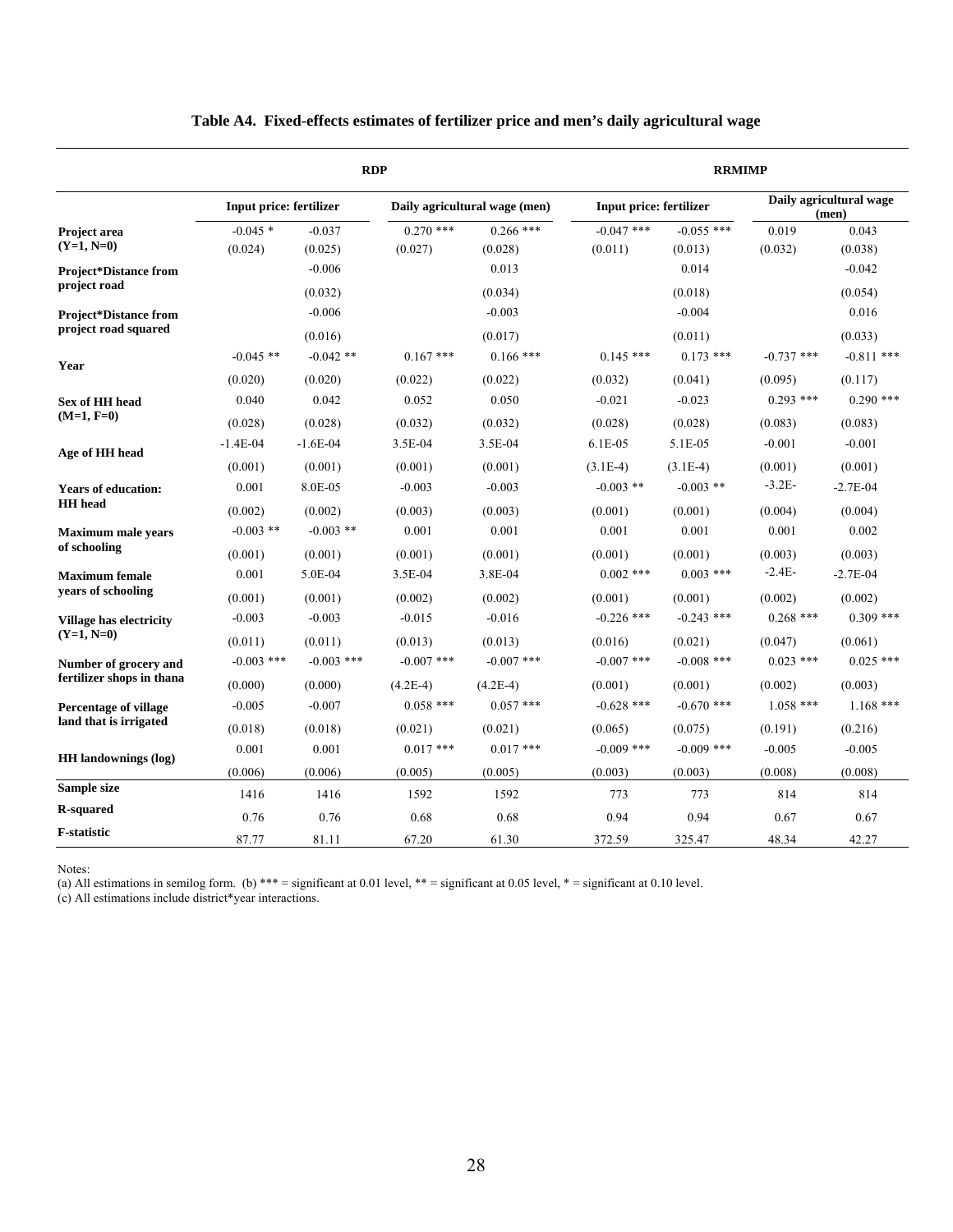|                                | <b>RDP</b>                   |              | <b>RRMIMP</b>                   |              |                              |              |                                 |             |
|--------------------------------|------------------------------|--------------|---------------------------------|--------------|------------------------------|--------------|---------------------------------|-------------|
|                                | <b>Laspeyres Price Index</b> |              | <b>Laspeyres Quantity Index</b> |              | <b>Laspeyres Price Index</b> |              | <b>Laspeyres Quantity Index</b> |             |
| Project area                   | $0.050$ ***                  | $0.050$ ***  | $0.386$ ***                     | $0.373$ ***  | $0.035$ ***                  | $0.031$ ***  | $0.304$ ***                     | $0.218*$    |
| $(Y=1, N=0)$                   | (0.008)                      | (0.008)      | (0.111)                         | (0.112)      | (0.009)                      | (0.011)      | (0.102)                         | (0.120)     |
| <b>Project*Distance from</b>   |                              | $-0.001$     |                                 | $-0.077$     |                              | 0.005        |                                 | $-0.128$    |
| project road                   |                              | (0.010)      |                                 | (0.140)      |                              | (0.016)      |                                 | (0.169)     |
| <b>Project*Distance from</b>   |                              | 0.001        |                                 | 0.073        |                              | $-0.001$     |                                 | $0.193*$    |
| project road squared           |                              | (0.005)      |                                 | (0.069)      |                              | (0.010)      |                                 | (0.104)     |
| Year                           | $-0.068$ ***                 | $-0.068$ *** | $0.196**$                       | $0.191**$    | $-0.275$ ***                 | $-0.262$ *** | $-1.242$ ***                    | $-0.897$ ** |
|                                | (0.006)                      | (0.006)      | (0.090)                         | (0.090)      | (0.027)                      | (0.034)      | (0.291)                         | (0.355)     |
| Sex of HH head                 | 0.013                        | $0.013*$     | 0.076                           | 0.086        | $-0.009$                     | $-0.009$     | 0.055                           | 0.035       |
| $(M=1, F=0)$                   | (0.008)                      | (0.008)      | (0.112)                         | (0.111)      | (0.014)                      | (0.014)      | (0.147)                         | (0.145)     |
| Age of HH head                 | $-2.3E-04$                   | $-2.3E-04$   | 0.003                           | 0.002        | 2.3E-04                      | 2.3E-04      | $-0.002$                        | $-0.002$    |
|                                | $(1.6E-4)$                   | $(1.6E-4)$   | (0.002)                         | (0.002)      | $(2.7E-4)$                   | $(2.7E-4)$   | (0.003)                         | (0.003)     |
| <b>Years of education:</b>     | $-0.001$                     | $-0.001$     | 0.001                           | 0.003        | $-0.002*$                    | $-0.002*$    | $-0.022$ **                     | $-0.025$ ** |
| <b>HH</b> head                 | (0.001)                      | (0.001)      | (0.009)                         | (0.009)      | (0.001)                      | (0.001)      | (0.010)                         | (0.010)     |
| <b>Maximum male years</b>      | $3.1E-04$                    | $3.2E-04$    | $1.6E-04$                       | $2.3E-04$    | $0.003$ ***                  | $0.003$ ***  | 0.004                           | 0.006       |
| of schooling                   | $(4.1E-4)$                   | $(4.1E-4)$   | (0.006)                         | (0.006)      | (0.001)                      | (0.001)      | (0.008)                         | (0.008)     |
| <b>Maximum</b> female          | $-3.1E-05$                   | 3.8E-06      | $-0.007$                        | $-0.006$     | 2.4E-04                      | 2.6E-04      | $-0.008$                        | $-0.007$    |
| years of schooling             | $(4.2E-4)$                   | $(4.2E-4)$   | (0.006)                         | (0.006)      | (0.001)                      | (0.001)      | (0.007)                         | (0.007)     |
| <b>Village has electricity</b> | $-0.005$                     | $-0.005$     | 0.059                           | 0.059        | $0.159$ ***                  | $0.152$ ***  | $0.722$ ***                     | $0.519$ *** |
| $(Y=1, N=0)$                   | (0.003)                      | (0.003)      | (0.049)                         | (0.049)      | (0.013)                      | (0.017)      | (0.140)                         | (0.182)     |
| Number of grocery and          | $-0.002$ ***                 | $-0.002$ *** | $-0.006$ ***                    | $-0.005$ *** | $0.009$ ***                  | $0.009$ ***  | $0.031$ ***                     | $0.022$ *** |
| fertilizer shops in thana      | $(1.1E-4)$                   | $(1.1E-4)$   | (0.002)                         | (0.002)      | (0.001)                      | (0.001)      | (0.006)                         | (0.008)     |
| <b>Percentage of village</b>   | 0.004                        | 0.004        | 0.115                           | $0.129*$     | $0.320$ ***                  | $0.301$ ***  | $1.913$ ***                     | $1.373$ **  |
| land that is irrigated         | (0.005)                      | (0.005)      | (0.077)                         | (0.078)      | (0.056)                      | (0.064)      | (0.605)                         | (0.672)     |
| <b>HH</b> landownings (log)    | 0.001                        | 0.001        | $0.078$ ***                     | $0.081$ ***  | 0.001                        | 0.001        | $0.310$ ***                     | $0.297$ *** |
|                                | (0.002)                      | (0.002)      | (0.024)                         | (0.024)      | (0.003)                      | (0.003)      | (0.031)                         | (0.030)     |
| Sample size                    | 1307                         | 1307         | 1307                            | 1307         | 654                          | 654          | 654                             | 654         |
| <b>R-squared</b>               | 0.92                         | 0.92         | 0.31                            | 0.31         | 0.67                         | 0.67         | 0.32                            | 0.36        |
| <b>F-statistic</b>             | 358.02                       | 326.54       | 13.40                           | 12.54        | 44.91                        | 39.14        | 10.90                           | 10.76       |

#### **Table A5. Fixed-effects estimates of Laspeyres aggregate crop price and output indices**

Notes:

(a) All estimations in semilog form.

(b) \*\*\* = significant at 0.01 level, \*\* = significant at 0.05 level, \* = significant at 0.10 level.

(c) All estimations include district\*year interactions.

(d) Agricultural crops that entered the index include potato and wheat, as well as hyv boro, hyv aman, hyv aus, and local aus paddy.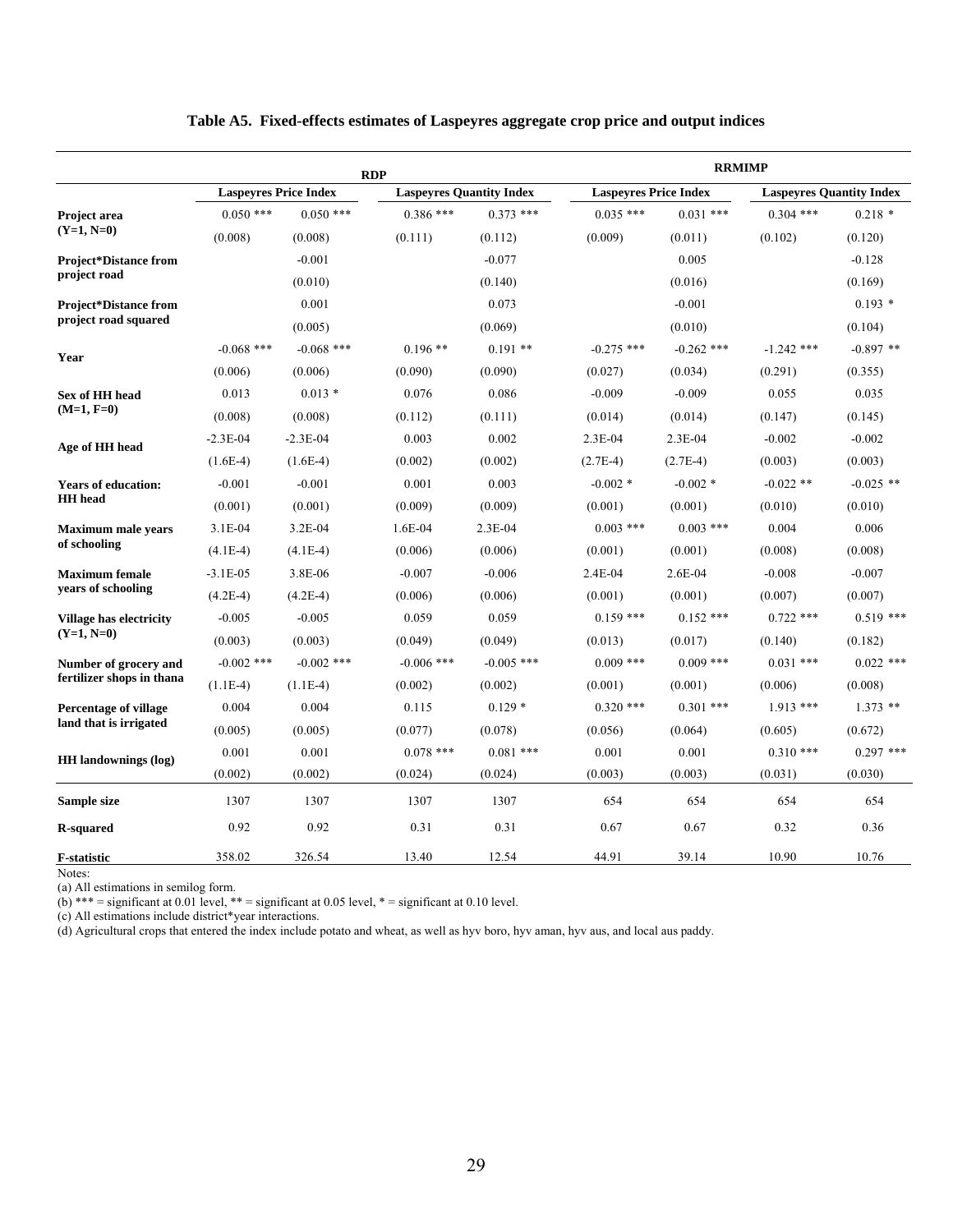|                              |                     |                  | <b>RDP</b> |                                           |                                         | <b>RRMIMP</b> |               |                                           |  |  |
|------------------------------|---------------------|------------------|------------|-------------------------------------------|-----------------------------------------|---------------|---------------|-------------------------------------------|--|--|
|                              | <b>Male monthly</b> | employment hours |            | <b>Female monthly</b><br>employment hours | <b>Male monthly</b><br>employment hours |               |               | <b>Female monthly</b><br>employment hours |  |  |
| Project area                 | $0.4915*$           | $0.5129*$        | $0.5069*$  | $0.4692*$                                 | 0.3617                                  | $-0.2802$     | 0.0158        | $-0.1914$                                 |  |  |
| $(Y=1, N=0)$                 | (0.2790)            | (0.2865)         | (0.2865)   | (0.2997)                                  | (0.3685)                                | (0.4701)      | (0.2897)      | (0.3709)                                  |  |  |
| <b>Project*Distance from</b> |                     | $-0.2120$        |            | 0.2878                                    |                                         | $1.4768**$    |               | 0.2492                                    |  |  |
| project road                 |                     | (0.3894)         |            | (0.4579)                                  |                                         | (0.6925)      |               | (0.5463)                                  |  |  |
| <b>Project*Distance from</b> |                     | 0.1121           |            | $-0.1504$                                 |                                         | $-0.7553*$    |               | $-0.0369$                                 |  |  |
| project road squared         |                     | (0.1907)         |            | (0.2242)                                  |                                         | (0.4247)      |               | (0.3350)                                  |  |  |
|                              | $-0.0207$           | $-0.0211$        | 0.0758     | 0.0827                                    | $-1.7272$                               | 0.1501        | 0.6108        | 1.2998                                    |  |  |
| Year                         | (0.2066)            | (0.2069)         | (0.2212)   | (0.2216)                                  | (1.1776)                                | (1.4783)      | (0.9255)      | (1.1662)                                  |  |  |
| Sex of HH head               | $1.5520$ **         | $1.5545$ ***     | $-0.1009$  | $-0.1038$                                 | 2.7235 ***                              | 2.7987 ***    | $-1.6993$ *** | $-1.6718$ ***                             |  |  |
| $(M=1, F=0)$                 | (0.2527)            | (0.2530)         | (0.2971)   | (0.2973)                                  | (0.5739)                                | (0.5734)      | (0.4511)      | (0.4524)                                  |  |  |
|                              | $-0.0155$ **        | $-0.0155$ **     | $-0.0071$  | $-0.0070$                                 | $-0.0030$                               | $-0.0042$     | $-0.0038$     | $-0.0038$                                 |  |  |
| Age of HH head               | (0.0062)            | (0.0062)         | (0.0073)   | (0.0073)                                  | (0.0121)                                | (0.0121)      | (0.0095)      | (0.0096)                                  |  |  |
| <b>Years of education:</b>   | $-0.0127$           | $-0.0117$        | 0.0251     | 0.0239                                    | $-0.0410$                               | $-0.0375$     | $-0.0068$     | $-0.0078$                                 |  |  |
| <b>HH</b> head               | (0.0260)            | (0.0261)         | (0.0306)   | (0.0307)                                  | (0.0444)                                | (0.0444)      | (0.0349)      | (0.0350)                                  |  |  |
| <b>Maximum male years</b>    | 0.0049              | 0.0045           | $-0.0132$  | $-0.0127$                                 | 0.0243                                  | 0.0196        | $-0.0027$     | $-0.0025$                                 |  |  |
| of schooling                 | (0.0165)            | (0.0166)         | (0.0194)   | (0.0194)                                  | (0.0329)                                | (0.0330)      | (0.0259)      | (0.0260)                                  |  |  |
| <b>Maximum</b> female        | $0.0338**$          | $0.0342**$       | 0.0087     | 0.0082                                    | 0.0047                                  | 0.0043        | $0.0690$ ***  | $0.0696$ ***                              |  |  |
| years of schooling           | (0.0168)            | (0.0168)         | (0.0197)   | (0.0198)                                  | (0.0294)                                | (0.0293)      | (0.0231)      | (0.0232)                                  |  |  |
| Village has electricity      | $-0.0550$           | $-0.0479$        | $-0.0352$  | $-0.0447$                                 | 0.1291                                  | $-0.8868$     | $-0.7545*$    | $-1.1360*$                                |  |  |
| $(Y=1, N=0)$                 | (0.1352)            | (0.1363)         | (0.1588)   | (0.1600)                                  | (0.5810)                                | (0.7596)      | (0.4566)      | (0.5993)                                  |  |  |
| Number of grocery and        | $-0.0101$ **        | $-0.0101$ **     | $-0.0051$  | $-0.0049$                                 | $0.0481*$                               | 0.0007        | $-0.0227$     | $-0.0410$                                 |  |  |
| fertilizer shops in thana    | (0.0046)            | (0.0047)         | (0.0054)   | (0.0055)                                  | (0.0273)                                | (0.0358)      | (0.0215)      | (0.0282)                                  |  |  |
| <b>Percentage of village</b> | 0.2006              | 0.2143           | $-0.0759$  | $-0.0906$                                 | 3.0499                                  | 0.4227        | 1.2631        | 0.2727                                    |  |  |
| land that is irrigated       | (0.2100)            | (0.2116)         | (0.2245)   | (0.2257)                                  | (2.2003)                                | (2.5366)      | (1.7294)      | (2.0012)                                  |  |  |
|                              | 0.0645              | 0.0637           | 0.0036     | 0.0045                                    | $-0.0894$                               | $-0.0875$     | 0.0192        | 0.0181                                    |  |  |
| <b>HH</b> landownings (log)  | (0.0562)            | (0.0563)         | (0.0661)   | (0.0662)                                  | (0.1015)                                | (0.1012)      | (0.0797)      | (0.0798)                                  |  |  |
| Sample size                  | 2151                | 2151             | 2151       | 2151                                      | 1070                                    | 1070          | 1070          | 1070                                      |  |  |
| <b>R-squared</b>             | 0.08                | 0.08             | 0.08       | 0.08                                      | 0.09                                    | 0.10          | 0.11          | 0.11                                      |  |  |
| <b>F-statistic</b>           | 4.49                | 4.11             | 4.50       | 4.11                                      | 3.81                                    | 3.66          | 4.37          | 3.89                                      |  |  |

#### **Table A6. Fixed-effects estimates of male and female employment**

Notes:

(a) All estimations in semilog form. (b) \*\*\* = significant at 0.01 level, \*\* = significant at 0.05 level, \* = significant at 0.10 level.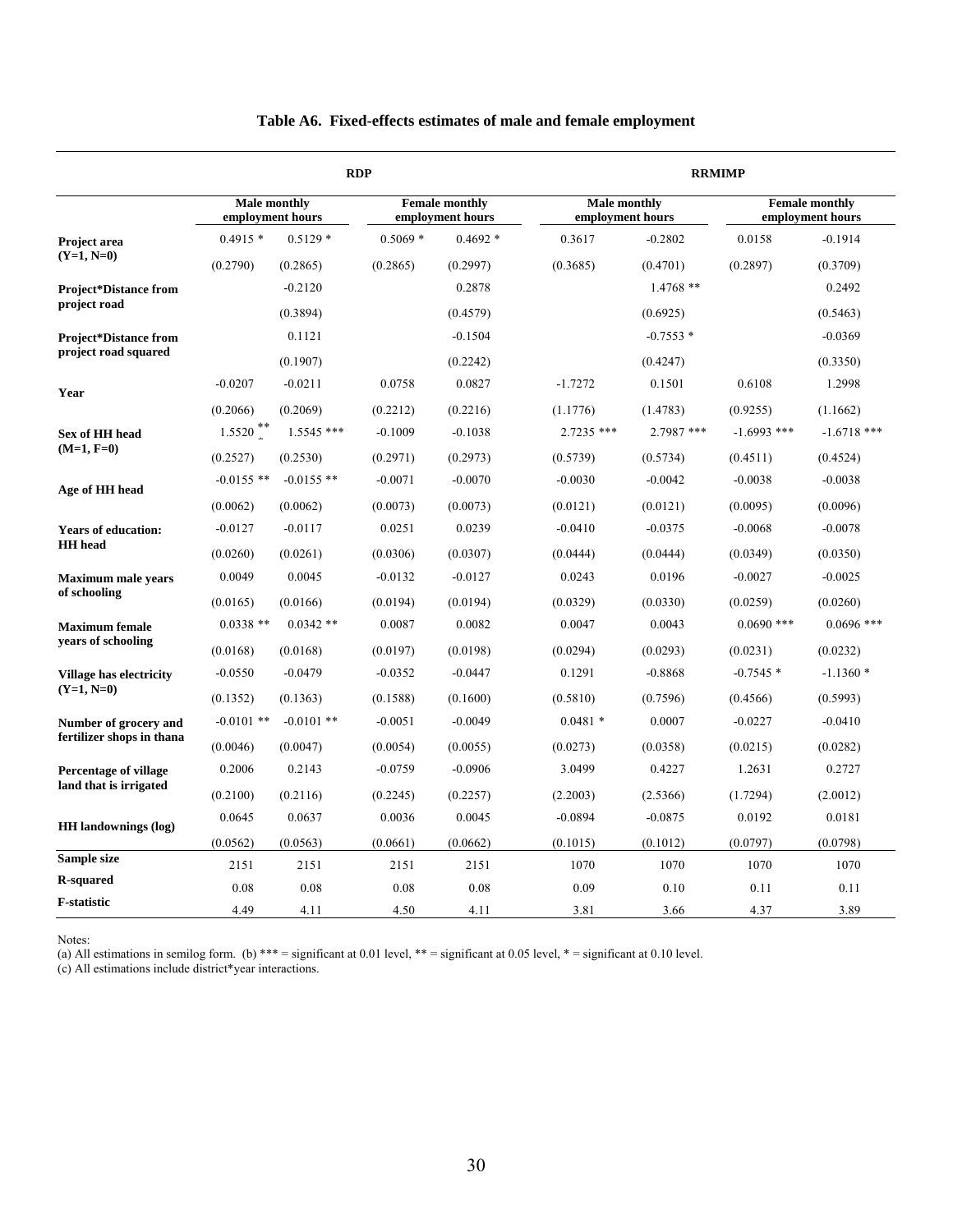|                                                       | <b>RDP</b>                 |                       | <b>RRMIMP</b><br>Log per capita expenditure |                          |  |  |
|-------------------------------------------------------|----------------------------|-----------------------|---------------------------------------------|--------------------------|--|--|
| Project area<br>$(Y=1, N=0)$                          | Log per capita expenditure |                       |                                             |                          |  |  |
|                                                       | $0.1124*$<br>(0.0581)      | $0.1080*$<br>(0.0597) | $0.1066*$<br>(0.0630)                       | 0.0927<br>(0.0806)       |  |  |
| <b>Project*Distance from</b><br>project road          |                            | $-0.0077$<br>(0.0811) |                                             | $-0.0985$<br>(0.1184)    |  |  |
| <b>Project*Distance from</b><br>project road squared  |                            | 0.0106<br>(0.0397)    |                                             | 0.1025<br>(0.0724)       |  |  |
| Year                                                  | $-0.0129$                  | $-0.0142$             | $-0.6222$ ***                               | $-0.5344$ **             |  |  |
|                                                       | (0.0430)                   | (0.0431)              | (0.2019)                                    | (0.2536)                 |  |  |
| Sex of HH head                                        | $-0.0723$                  | $-0.0725$             | 0.0031                                      | 0.0057                   |  |  |
| $(M=1, F=0)$                                          | (0.0527)                   | (0.0527)              | (0.0971)                                    | (0.0971)                 |  |  |
| Age of HH head                                        | 0.0005                     | 0.0005                | $-0.0044$ **                                | $-0.0042*$               |  |  |
|                                                       | (0.0013)                   | (0.0013)              | (0.0021)                                    | (0.0021)                 |  |  |
| <b>Years of education:</b>                            | $-0.0044$                  | $-0.0040$             | $0.0156$ **                                 | $0.0144*$                |  |  |
| <b>HH</b> head                                        | (0.0054)                   | (0.0054)              | (0.0077)                                    | (0.0077)                 |  |  |
| <b>Maximum male years</b>                             | $-0.0011$                  | $-0.0011$             | $-0.0055$                                   | $-0.0045$                |  |  |
| of schooling                                          | (0.0034)                   | (0.0034)              | (0.0058)                                    | (0.0058)                 |  |  |
| <b>Maximum</b> female                                 | $-0.0109$ ***              | $-0.0108$ ***         | $-0.0092*$                                  | $-0.0087*$               |  |  |
| years of schooling                                    | (0.0035)                   | (0.0035)              | (0.0050)                                    | (0.0050)                 |  |  |
| Village has electricity                               | 0.0285                     | 0.0280                | $0.2327**$                                  | 0.1797                   |  |  |
| $(Y=1, N=0)$                                          | (0.0282)                   | (0.0284)              | (0.0996)                                    | (0.1306)                 |  |  |
| Number of grocery<br>and fertilizer shops in<br>thana | $-0.0007$<br>(0.0010)      | $-0.0006$<br>(0.0010) | $0.0215$ ***<br>(0.0047)                    | $0.0188$ ***<br>(0.0061) |  |  |
| <b>Percentage of village</b>                          | 0.0445                     | 0.0455                | 0.2814                                      | 0.1420                   |  |  |
| land that is irrigated                                | (0.0438)                   | (0.0441)              | (0.3757)                                    | (0.4343)                 |  |  |
| <b>HH</b> landownings (log)                           | 0.0187                     | 0.0183                | $0.0578$ ***                                | $0.0568$ ***             |  |  |
|                                                       | (0.0117)                   | (0.0117)              | (0.0172)                                    | (0.0171)                 |  |  |
| Sample size                                           | 2151                       | 2151                  | 1056                                        | 1056                     |  |  |
| <b>R-squared</b>                                      | 0.13                       | 0.13                  | 0.16                                        | 0.17                     |  |  |
| <b>F-statistic</b>                                    | 7.38                       | 6.76                  | 7.02                                        | 6.45                     |  |  |

## **Table A7. Fixed-effects estimates of household per capita annual expenditure**

Notes:

(a) All estimations in semilog form. (b) \*\*\* = significant at 0.01 level, \*\* = significant at 0.05 level, \* = significant at 0.10 level.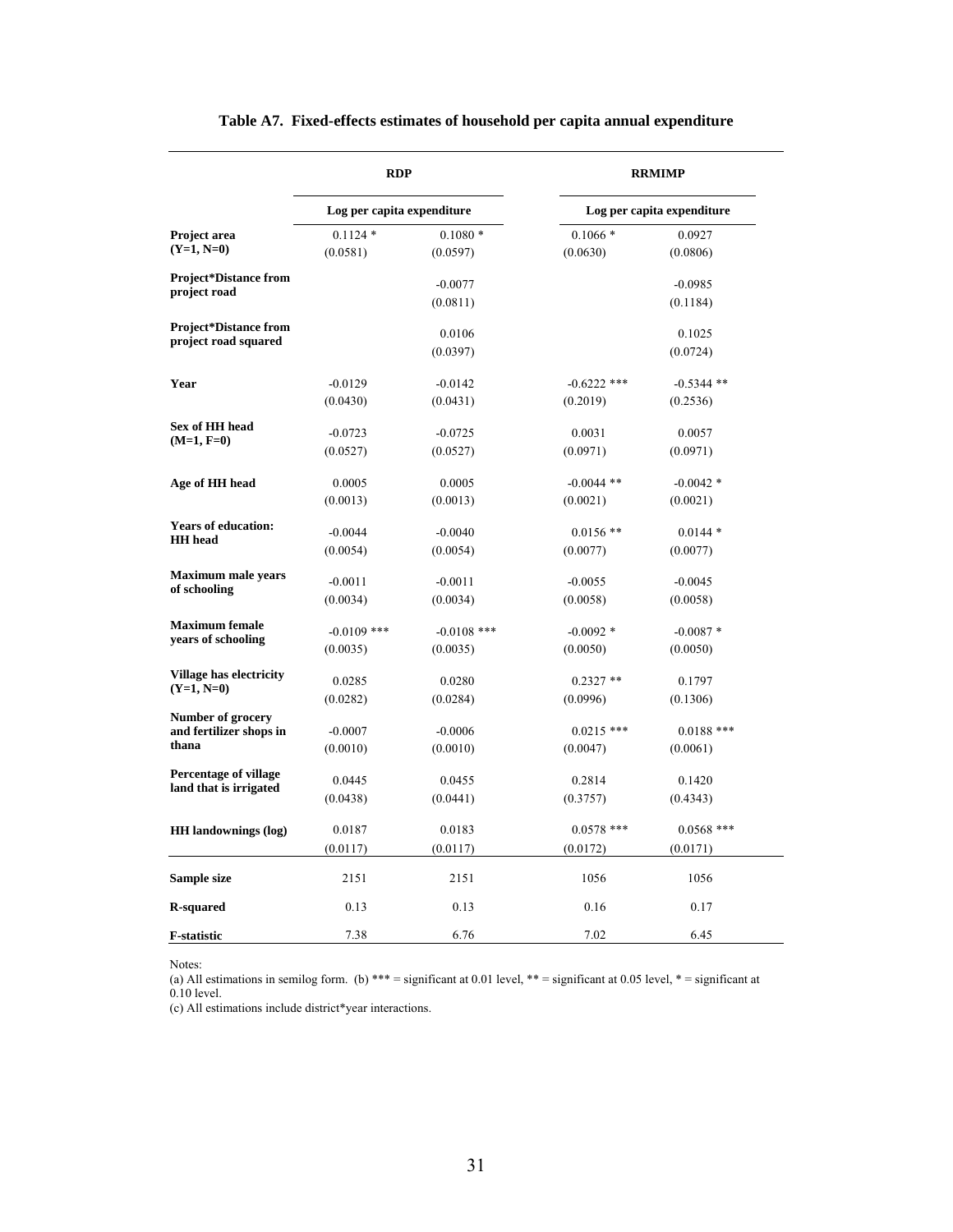|                                                    |                                             |              | <b>RDP</b>                                   | <b>RRMIMP</b> |                                             |          |                                              |                     |
|----------------------------------------------------|---------------------------------------------|--------------|----------------------------------------------|---------------|---------------------------------------------|----------|----------------------------------------------|---------------------|
| Project area                                       | Boys' schooling, 5-17 years<br>(HH average) |              | Girls' schooling, 5-17 years<br>(HH average) |               | Boys' schooling, 5-17 years<br>(HH average) |          | Girls' schooling, 5-17<br>years (HH average) |                     |
|                                                    | $0.198*$                                    | $0.284$ **   | 0.147                                        | 0.150         | $0.136*$                                    | 0.142    | $0.141**$                                    | 0.047               |
| $(Y=1, N=0)$                                       | (0.120)                                     | (0.126)      | (0.118)                                      | (0.122)       | (0.081)                                     | (0.213)  | (0.069)                                      | (0.176)             |
| <b>Project*Distance from</b>                       |                                             | $-0.573$ *** |                                              | $-0.064$      |                                             | $-0.027$ |                                              |                     |
| project road                                       |                                             | (0.183)      |                                              | (0.181)       |                                             | (0.053)  |                                              |                     |
| <b>Project*Distance from</b>                       |                                             | $0.284$ ***  |                                              | 0.040         |                                             | 0.003    |                                              |                     |
| project road squared                               |                                             | (0.089)      |                                              | (0.088)       |                                             | (0.005)  |                                              |                     |
|                                                    |                                             |              |                                              |               |                                             |          |                                              |                     |
| Year                                               | $-0.141*$                                   | $-0.134$     | $-0.027$                                     | $-0.028$      | $-0.010$                                    | 0.026    | $-0.037$                                     | $-0.034$            |
|                                                    | (0.080)                                     | (0.087)      | (0.084)                                      | (0.084)       | (0.184)                                     | (0.244)  | (0.156)                                      | (0.198)             |
| Sex of HH head                                     | 0.030                                       | 0.042        | $-0.039$                                     | $-0.040$      | $-0.092$                                    | $-0.087$ | 0.245                                        | 0.242               |
| $(M=1, F=0)$                                       | (0.122)                                     | (0.121)      | (0.112)                                      | (0.112)       | (0.164)                                     | (0.165)  | (0.171)                                      | (0.171)             |
|                                                    |                                             |              |                                              |               |                                             |          |                                              |                     |
| Age of HH head                                     | $-0.004$                                    | $-0.004$     | $-0.007$ ***                                 | $-0.007$ ***  | $-0.003$                                    | $-0.003$ | 0.000                                        | 0.000               |
|                                                    | (0.003)                                     | (0.003)      | (0.003)                                      | (0.003)       | (0.004)                                     | (0.004)  | (0.003)                                      | (0.003)             |
| <b>Years of education:</b>                         | 0.020                                       | $0.022*$     | $-0.003$                                     | $-0.002$      | 0.017                                       | 0.016    | 0.003                                        | 0.004               |
| <b>HH</b> head                                     | (0.012)                                     | (0.012)      | (0.012)                                      | (0.012)       | (0.013)                                     | (0.014)  | (0.012)                                      | (0.012)             |
| <b>Maximum male years</b>                          | $-0.010$                                    | $-0.011$     | $-0.013$ *                                   | $-0.013*$     |                                             | $-0.016$ | $-0.011$                                     |                     |
| of schooling                                       | (0.007)                                     | (0.007)      | (0.007)                                      | (0.007)       | $-0.016$<br>(0.009)                         | (0.009)  | (0.009)                                      | $-0.012$<br>(0.009) |
|                                                    |                                             |              |                                              |               |                                             |          |                                              |                     |
| <b>Maximum</b> female<br>years of schooling        | $0.016*$                                    | $0.015*$     | $-0.013*$                                    | $-0.012$      | $-0.003$                                    | $-0.003$ | $-0.007$                                     | $-0.008$            |
|                                                    | (0.008)                                     | (0.008)      | (0.008)                                      | (0.008)       | (0.009)                                     | (0.009)  | (0.007)                                      | (0.007)             |
| <b>Village has electricity</b>                     | 0.024                                       | 0.043        | 0.017                                        | 0.017         | $-0.081$                                    | $-0.092$ | $-0.019$                                     | $-0.030$            |
| $(Y=1, N=0)$                                       | (0.065)                                     | (0.064)      | (0.062)                                      | (0.062)       | (0.084)                                     | (0.113)  | (0.073)                                      | (0.093)             |
|                                                    |                                             |              |                                              |               |                                             |          |                                              |                     |
| Number of grocery and<br>fertilizer shops in thana | 0.003                                       | 0.002        | 0.001                                        | 0.001         | $-0.006$                                    | $-0.005$ | $-0.003$                                     | $-0.004$            |
|                                                    | (0.002)                                     | (0.002)      | (0.002)                                      | (0.002)       | (0.005)                                     | (0.005)  | (0.004)                                      | (0.005)             |
| <b>Percentage of village</b>                       | 0.077                                       | 0.123        | 0.053                                        | 0.054         | 0.251                                       | 0.234    | 0.157                                        | 0.154               |
| land that is irrigated                             | (0.101)                                     | (0.101)      | (0.099)                                      | (0.099)       | (0.291)                                     | (0.305)  | (0.239)                                      | (0.248)             |
|                                                    |                                             |              |                                              |               |                                             |          |                                              |                     |
| <b>HH</b> landownings (log)                        | 0.014                                       | 0.012        | $-0.018$                                     | $-0.018$      | 0.028                                       | 0.029    | 0.010                                        | 0.005               |
|                                                    | (0.028)                                     | (0.028)      | (0.024)                                      | (0.025)       | (0.033)                                     | (0.033)  | (0.027)                                      | (0.028)             |
| Sample size                                        | 1112                                        | 1112         | 1115                                         | 1115          | 972                                         | 972      | 957                                          | 957                 |
| <b>R-squared</b>                                   | 0.08                                        | 0.11         | 0.11                                         | 0.11          | 0.04                                        | 0.04     | 0.06                                         | 0.06                |
| <b>F-statistic</b>                                 | 1.86                                        | 2.17         | 2.46                                         | 2.25          | 1.1                                         | 0.98     | 1.59                                         | 1.51                |

#### **Table A8. Fixed-effects estimates of children's schooling**

Notes:

(a) All estimations in semilog form. (b) \*\*\* = significant at 0.01 level, \*\* = significant at 0.05 level, \* = significant at 0.10 level.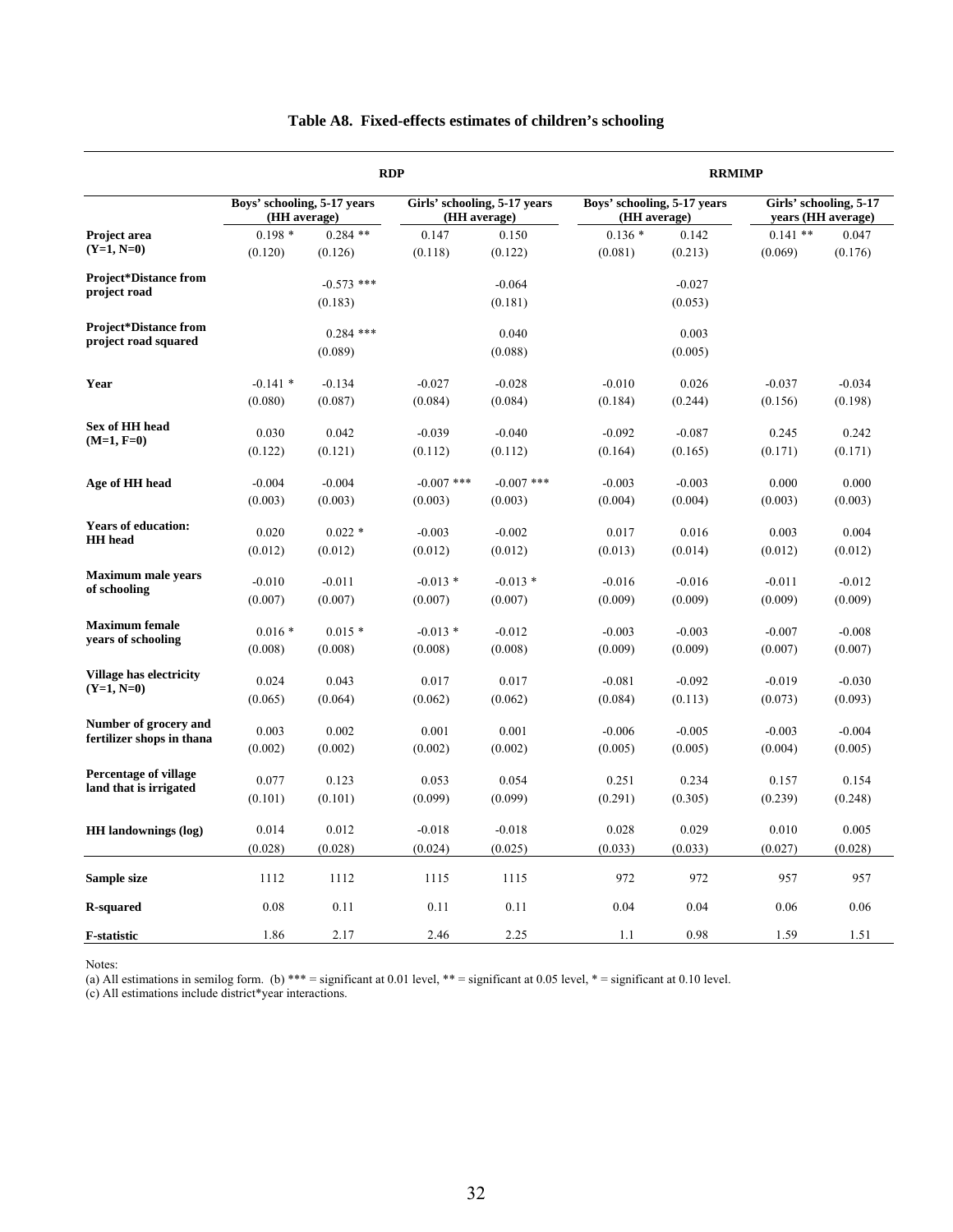|                                | <b>RDP</b>          |                     |                     | <b>RRMIMP</b> |              |                     |                     |                  |                  |                  |
|--------------------------------|---------------------|---------------------|---------------------|---------------|--------------|---------------------|---------------------|------------------|------------------|------------------|
|                                | 0.15                | 0.25                | 0.50                | 0.75          | 0.85         | 0.15                | 0.25                | 0.50             | 0.75             | 0.85             |
| Project area                   | $0.126$ ***         | $0.144$ ***         | $0.155$ ***         | $0.127$ ***   | $0.144***$   | $0.208*$            | 0.184               | 0.033            | $-0.041$         | $-0.169$         |
| $(Y=1, N=0)$                   | (0.045)             | (0.047)             | (0.044)             | (0.047)       | (0.059)      | (0.126)             | (0.141)             | (0.107)          | (0.161)          | (0.241)          |
| Year                           | $-0.128$ ***        | $-0.146$ ***        | $-0.103$ ***        | $-0.068$      | $-0.054$     | $-0.939$ **         | $-0.938$ **         | $-0.367$         | $-0.246$         | $-0.165$         |
|                                | (0.047)             | (0.043)             | (0.040)             | (0.050)       | (0.059)      | (0.441)             | (0.434)             | (0.412)          | (0.514)          | (0.838)          |
| <b>Village has electricity</b> | $-0.018$            | $-0.011$            | 0.001               | $-0.014$      | 0.027        | $0.545$ ***         | $0.448*$            |                  | $-0.115$         | $-0.104$         |
| $(Y=1, N=0)$                   | (0.042)             | (0.040)             | (0.038)             | (0.039)       | (0.051)      | (0.219)             | (0.231)             | 0.086<br>(0.221) | (0.269)          | (0.395)          |
|                                |                     |                     |                     |               |              |                     |                     |                  |                  |                  |
| Percentage of village land     | 0.037               | 0.012               | $-0.009$            | 0.017         | $-0.005$     | 0.572               | 0.349               | $-0.170$         | $-0.117$         | $-0.126$         |
| that is irrigated              | (0.051)             | (0.039)             | (0.043)             | (0.058)       | (0.066)      | (1.034)             | (0.864)             | (0.708)          | (0.994)          | (1.524)          |
| Number of grocery and          | 0.001               | 4.6E-04             | $-0.001$            | $-0.001$      | $-0.001$     | $0.024$ **          | $0.026$ ***         | 0.013            | 0.013            | 0.015            |
| fertilizer shops in thana      | (0.001)             | (0.001)             | (0.001)             | (0.001)       | (0.001)      | (0.011)             | (0.010)             | (0.010)          | (0.011)          | (0.019)          |
|                                |                     |                     |                     |               |              |                     |                     |                  |                  |                  |
| <b>HH</b> landownings (log)    | 0.017               | 0.017               | $0.033*$            | 0.034         | 0.025        | 0.046               | 0.042               | $0.050*$         | 0.030            | 0.017            |
|                                | (0.022)             | (0.024)             | (0.020)             | (0.026)       | (0.029)      | (0.042)             | (0.041)             | (0.030)          | (0.038)          | (0.041)          |
| Sex of HH head                 | $-0.017$            | 0.018               | 0.025               | $-0.078$      | $-0.157$     | $-0.022$            | $-0.061$            | 0.010            | 0.126            | 0.015            |
| $(M=1, F=0)$                   | (0.093)             | (0.110)             | (0.094)             | (0.123)       | (0.166)      | (0.392)             | (0.335)             | (0.262)          | (0.224)          | (0.261)          |
|                                |                     |                     |                     |               |              |                     |                     |                  |                  |                  |
| Age of HH head                 | 0.002               | 4.3E-04             | $-0.001$            | $-9.5E-05$    | 0.001        | $-0.003$            | $-0.003$            | $-0.002$         | $-0.001$         | $-0.001$         |
|                                | (0.002)             | (0.002)             | (0.002)             | (0.002)       | (0.003)      | (0.004)             | (0.004)             | (0.004)          | (0.005)          | (0.006)          |
| <b>Years of education:</b>     |                     |                     |                     |               |              |                     |                     |                  |                  |                  |
| <b>HH</b> head                 | $-0.004$<br>(0.010) | $-0.008$<br>(0.010) | $-0.007$<br>(0.009) | 0.001         | 0.004        | $-0.003$<br>(0.018) | $-0.006$<br>(0.018) | 0.012<br>(0.013) | 0.017<br>(0.017) | 0.027<br>(0.024) |
|                                |                     |                     |                     | (0.011)       | (0.014)      |                     |                     |                  |                  |                  |
| <b>Maximum male years</b>      | $-0.001$            | 0.004               | 0.001               | $-0.003$      | $-0.009$     | 0.011               | $-5.0E-04$          | $-0.004$         | $-0.014$         | $-0.011$         |
| of schooling                   | (0.006)             | (0.004)             | (0.006)             | (0.008)       | (0.010)      | (0.011)             | (0.012)             | (0.011)          | (0.012)          | (0.017)          |
| <b>Maximum</b> female          |                     |                     |                     |               |              |                     |                     |                  |                  |                  |
| vears of schooling             | $-0.007$            | $-0.007$            | $-0.011$ ***        | $-0.016$      | $-0.021$ *** | $-0.012$            | $-0.018$ *          | $-0.011$         | $-0.001$         | 0.004            |
|                                | (0.008)             | (0.006)             | (0.005)             | (0.010)       | (0.008)      | (0.010)             | (0.009)             | (0.011)          | (0.013)          | (0.013)          |
| Sample size                    | 2151                | 2151                | 2151                | 2151          | 2151         | 1070                | 1070                | 1070             | 1070             | 1070             |
| <b>R-squared</b>               | 0.18                | 0.16                | 0.18                | 0.20          | 0.20         | 0.18                | 0.18                | 0.20             | 0.22             | 0.24             |

**Table A9: Panel quantile regression estimates,** *β***; Dependent variable: log annual per capita expenditure** 

Notes:

(a) All estimations in semilog form. (b) \*\*\* = significant at 0.01 level, \*\* = significant at 0.05 level, \* = significant at 0.10 level.

(c) All estimations include district\*year interactions, as well as village dummies.

(d) Parameters estimated with bootstrapped standard errors, drawing pairs of observations to construct the bootstrap sample.